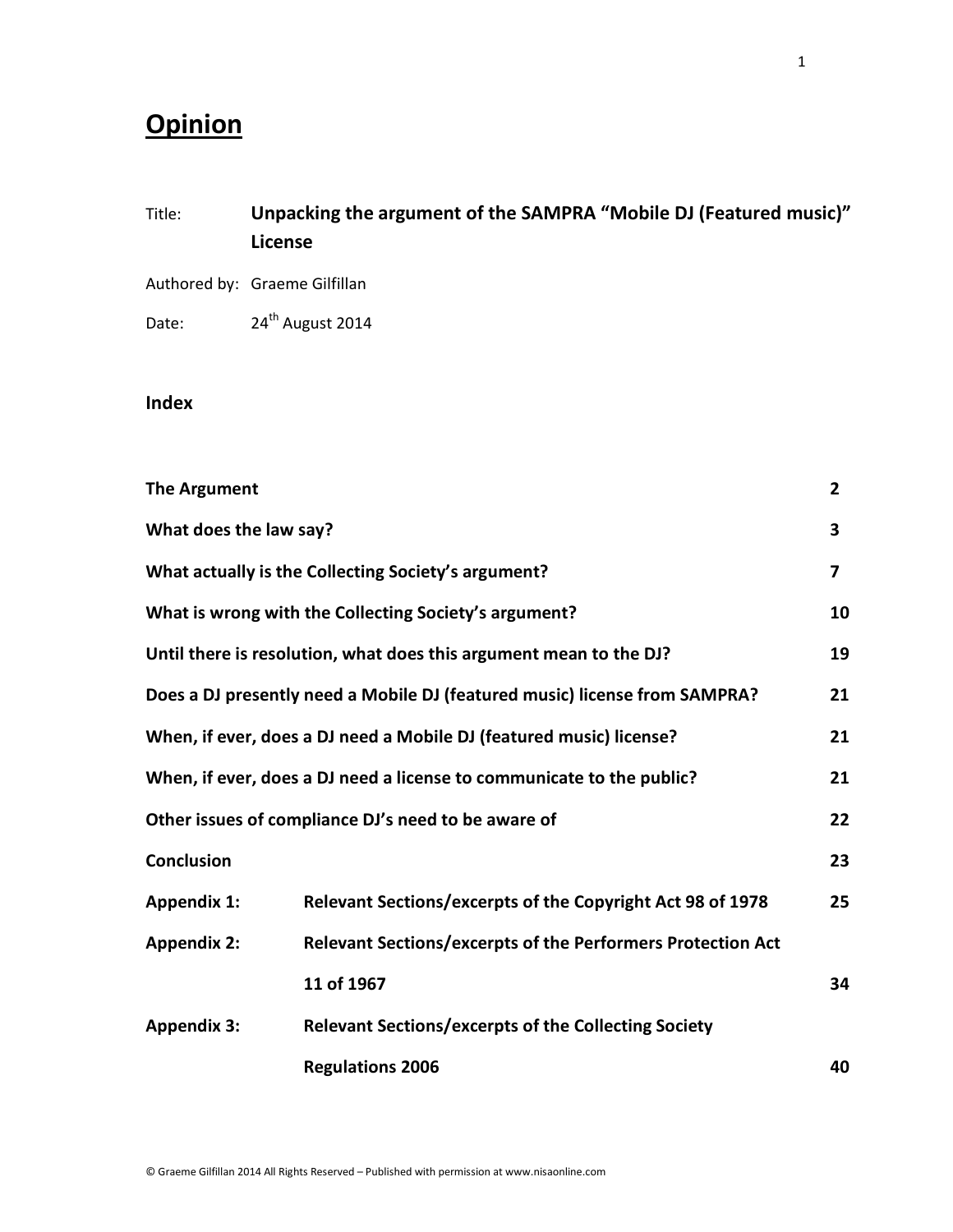# **The Argument**

In South Africa from a DJ's perspective, there are eight factors that set, define, affect and regulate the landscape when a DJ performs, namely:

- The Laws $<sup>1</sup>$ </sup>
- The State

l,

- The Collecting Society
- The Record Labels
- The Performers
- The Venues/Facilities/locations
- The Promoters/Producers/event managers, party planners
- Compliance with the above 5 (five) points

In essence, 5 (five) parties, compliance, the laws and the State; The State sets the laws and enforces compliance of the 5 (five) parties with the laws as applicable

# **An argument has arisen recently by the attempt of a Collecting Society to make a DJ an interested party and responsible (under the Collecting Society's view of the law) for purchasing from the Collecting Society of a "Mobile DJ (featured license)" in order for the DJ essentially to ply his or her trade, playing music to others.**

The argument arose in particular because of one the one hand of the surprise and lack of knowledge of the professional DJ community of the requirement (or demand depending which way one considers it) of the Collecting Society and more importantly by the thought of interrupting a prospective career with a copyright infringement charge, a serious issue for any DJ who's choice of a career identifies them as 'public goods' and where the ability to travel across borders (integral to a professional DJ career) is dependent on a clean record.

Additional factors exacerbating the argument were the facts that the many professional DJ's are also owners and performers (i.e. they wear many hats) and were not from those points of view never mind as DJ's, aware of how their respective rights were being deployed by the Collecting Society, in this instance against them; Many DJ's are also venue owners, where they are responsible for a host of health, safety, liquor, food, insurance and other licenses (and compliances) they can

<sup>&</sup>lt;sup>1</sup> There are four laws namely The Copyright Act 98 of 1978, Copyright Regulations,1978, The Performers Protection Act 11 of 1967 and the Collection Society Regulations 2006.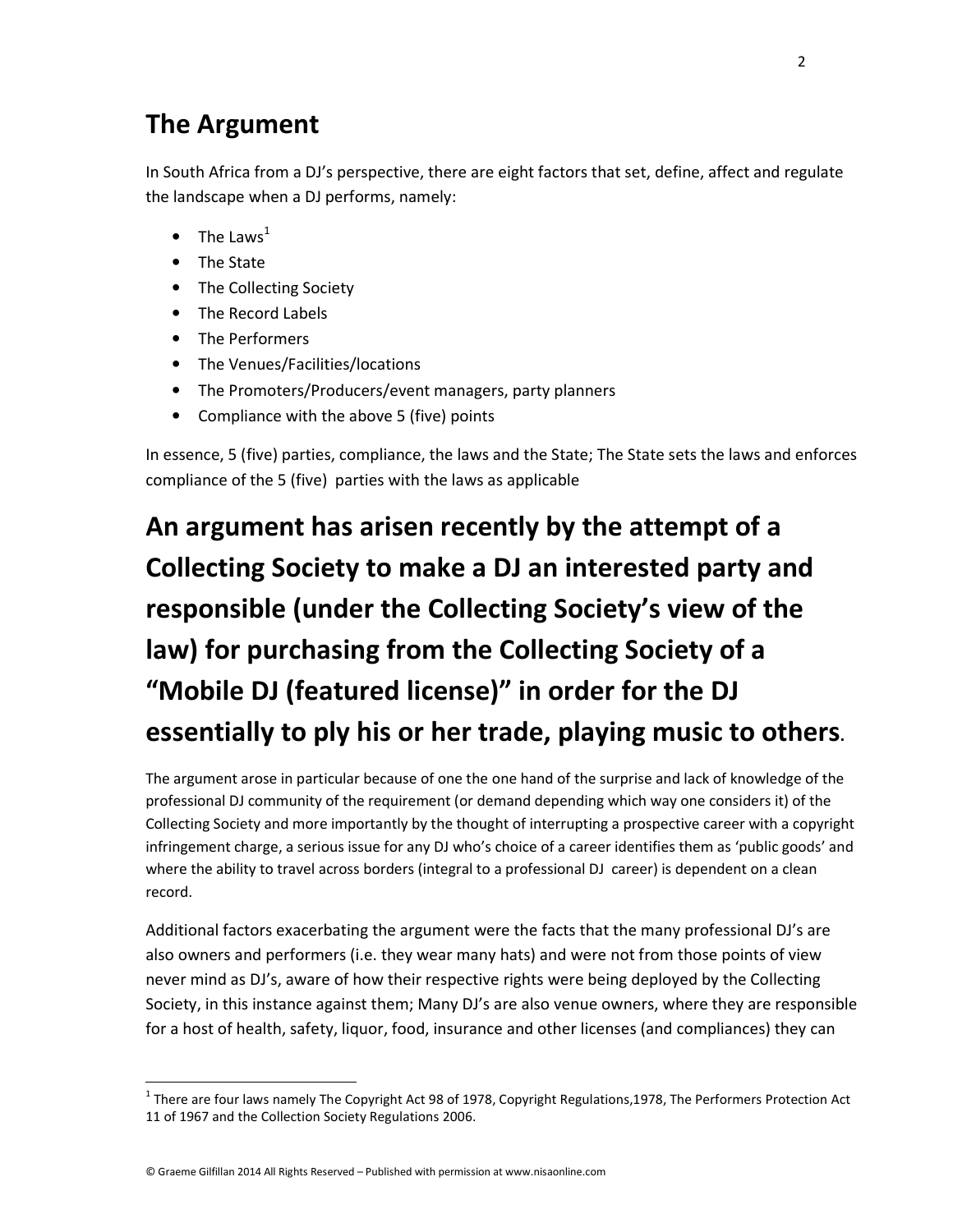understand as venue owners, including a license from a Collecting Society to have music played at their facility; much of the important logic of the Collecting Society is unpublished and subjective.

Notwithstanding the Collecting Society's license requirement and demand of a "Mobile DJ" to have a "Mobile DJ (featured music) license, which the Collecting Society alleges is legal, many DJ's being owners and performers have wondered where the money for the licenses goes given that there is no set-list or indication what tracks have been performed.

How exactly is the R1 714.47 + VAT annual flat fee tariff demanded from a DJ going to be split amongst which labels (and their performers) they ask, never mind the legitimate, but extremely controversial and sensitive question as to why the Collecting Society decided (without consultation) to disappear the Producer from the revenue share equation flowing from such licenses.

Those with access to knowledge have dug deeper and found themselves wondering how the Collecting Society received the respective rights from the copyright owners the Collecting Society claims to possess, in the first place. Reviewing their paperwork, conspicuous by its absence is any grant of rights agreement with the Collecting Society, or any other representative organization, an issue addressed later in this opinion.

## **What does the law say?**

Sound recordings (records or tracks) are works protected by copyright, and the author (also called the owner) of the sound recording, being "*the person by whom the arrangements for the making*  of the sound recording were made<sup>"2</sup>, is vested with (owns) exclusively a number of rights with respect to the sound recording. In particular law "*vests the exclusive right to do or to authorize the* doing of any of the following acts in the Republic<sup>3</sup>" in the owner of the sound recording copyright which "*acts<sup>4</sup>* " include:

*"(c) broadcasting the sound recording;* 

 *(d) causing the sound recording to be transmitted in a diffusion service, unless that service transmits a lawful broadcast, including the sound recording, and is operated by the original broadcaster;* 

 *(e) communicating the sound recording to the public"*

The law goes on to affirm that a royalty must be paid if any of the above three acts are exercised (by any person)

1

 $2^{2}$  Copyright Act 98 of 1978 – Ch 1 Sec 1 (1) (iv) (c)

 $3$  Copyright Act 98 of 1978 – Ch 1 Sec 9

 $4$  Copyright Act 98 of 1978 – Ch 1 Sec 9 (c) (d) and (e)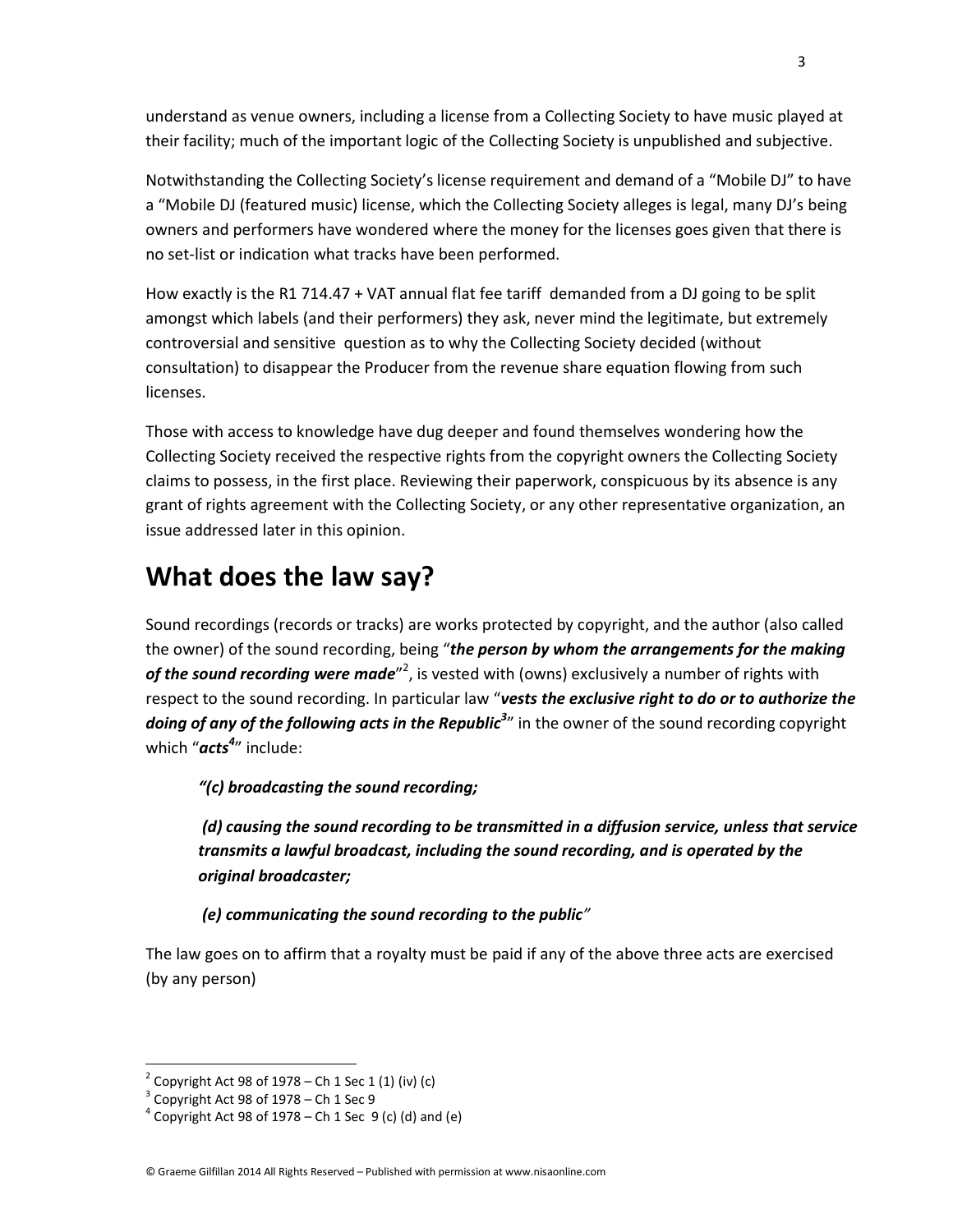"*In the absence of an agreement to the contrary, no person may broadcast, cause the transmission of or play a sound recording as contemplated in section 9(c), (d) or (e) without payment of a royalty to the owner of the relevant copyright.<sup>5</sup>* "

The law clarifies the meaning as to the owner of the copyright:

"*Subject to the provisions of this section, the ownership of any copyright conferred by section 3 or 4 on any work shall vest in the author or, in the case of a work of joint authorship, in the coauthors of the work*" 6

When it comes to determining the royalty that would be due and payable as well as the parties to that determination the law advises:

"*The amount of any royalty contemplated in paragraph (a) shall be determined by an agreement between the user of the sound recording, the performer and the owner of the copyright, or between their representative collecting societies*" 7

This is reaffirmed elsewhere in the law albeit from the point of view of the performer which at first glance may appear to be contradictory but after a closer read is entirely consistent

"*The amount of any royalty contemplated in subsection 1(b) shall be determined by an agreement between the performer and the person who broadcasts or transmits, or causes communication of, the performance, as the case may be, or between their representative collecting societies*" 8

When it comes to how the royalty is shared the law advises:

"*The owner of the copyright who receives payment of a royalty in terms of this section shall share such royalty with any performer whose performance is featured on the sound recording in question and who would have been entitled to receive a royalty in that regard as contemplated in section 5 of the Performers' Protection Act, 1967 (Act No. 11 of 1967)*" 9

This is again reaffirmed elsewhere in the law albeit from the point of view of the performer which at first glance may appear to be contradictory but after a closer read is entirely consistent:

## "*The performer's share of the royalty shall be determined by an agreement between the performer and the owner of copyright, or between their representative collecting societies*" 10

Considering that a creator is synonymous with an 'author' and a 'performer' and the output their respective efforts being synonymous with a 'work' and a 'performance' and considering the

 $5$  Copyright Act 98 of 1978 – Ch 1 Sec 9A (1) (a)

 $6$  Copyright Act 98 of 1978 – Ch 1 Sec 21 (1) (a)

 $7$  Copyright Act 98 of 1978 – Ch 1 Sec 9A (1) (b)

 $8$  Performers Protection Act 11 of 1967 - Sec 5 (3) (a)

 $9^9$  Copyright Act 98 of 1978 – Ch 1 Sec 9A (2) (a)

 $^{10}$  Copyright Act 98 of 1978 – Ch 1 Sec 9A (2) (b)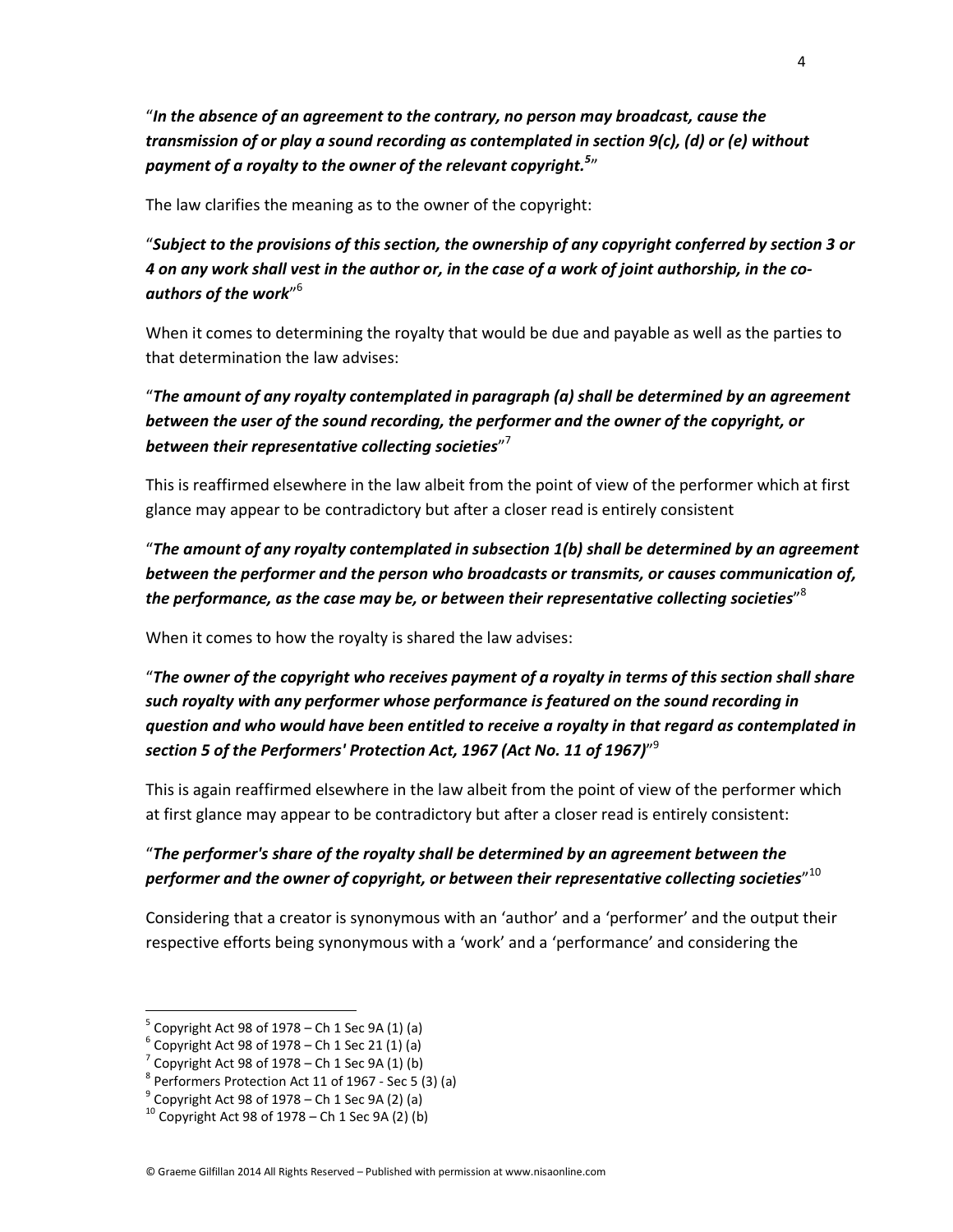references in the laws to words/phrases such as "*determined*", "*by an agreement*" and "*representative collecting societies*" the law makes deliberately clear as to other aspects such as:

"*Subject to the provisions of this section, copyright shall be transmissible as movable property by assignment, testamentary disposition or operation of law*" 11

And

"*No assignment of copyright and no exclusive licence to do an act which is subject to copyright shall have effect unless it is in writing signed by or on behalf of the assignor, the licenser or, in the*  case of an exclusive sublicence, the exclusive sublicenser, as the case may be $^{\prime\prime\,12}$ 

### And

"*A licence granted in respect of any copyright by the person who, in relation to the matters to which the licence relates, is the owner of the copyright, shall be binding upon every successor in title to his interest in the copyright, except a purchaser in good faith and without notice, actual or constructive, of the licence or a person deriving title from such a purchaser, and any reference in this Act to the doing in relation to any copyright of anything with or without the licence of the owner of the copyright shall be construed accordingly*" 13

In other words the law makes clear that a copyright is a property right and also makes clear how the property right is transferred (i.e. granted) to another added to the fact it is binding on successors.

The law also goes on to give creators additional rights $^{14}$ :

"*In the event of any right to a royalty being assigned to any successor in title, either by contractual arrangement, operation of law, testamentary disposition or otherwise, any successor in title shall be entitled to enforce such right to a royalty against the person who in terms of this section is obliged to pay or against his or her successor in title*" 15

And

l,

"*In the event of any right to a royalty being assigned to any successor in title, either by contractual arrangement, operation of law, testamentary disposition or otherwise, any successor* 

 $11$  Copyright Act 98 of 1978 – Ch 1 Sec 22 (1)

 $12$  Copyright Act 98 of 1978 – Ch 1 Sec 22 (3)

 $13$  Copyright Act 98 of 1978 – Ch 1 Sec 22 (7)

<sup>&</sup>lt;sup>14</sup> These two rights, along with the Collection Society Regulations 2006 allowing for the accreditation of a society to represent performers give life to a second Collecting Society "The Performers' Organisation of South Africa Trust". POSA as it is called was formed by SAMRO and disagreements between POSA (read SAMRO) and SAMPRA are the primary reason as to why no monies have been paid to any copyright owners over the past five years notwithstanding that SAMPRA is rumoured to have collected some R500 million to date in total

 $15$  Copyright Act 98 of 1978 – Ch 1 Sec 9 (3)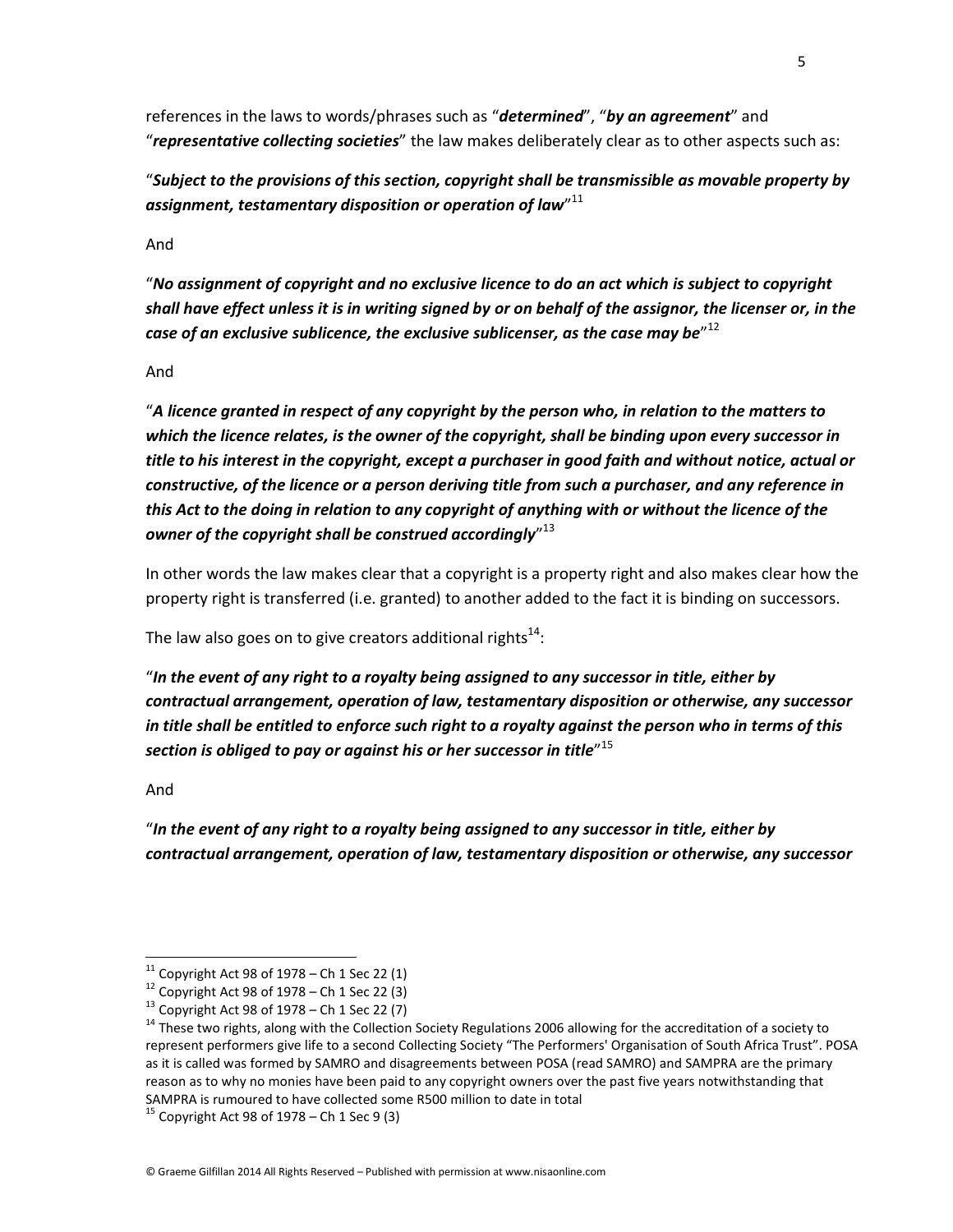*in title shall be entitled to enforce such right to a royalty against the person who in terms of this section is obliged to pay or against his or her successor in title.*" 16

In other words with both of the above, the law provides for a creator (author or performer) to transfer their right to a royalty to another person.

Having addressed *inter alia* ownership and the nature of the various rights, the law stipulates that

## "*Copyright shall be infringed by any person, not being the owner of the copyright, who, without the licence of such owner, does or causes any other person to do, in the Republic, any act which the owner has the exclusive rights to do or to authorize*" 17

The law thus confirms that if a license from the "*the owner of the copyright*" is not secured, (and this should be in writing) then the acts of communicating sound recordings to the public, broadcasting them and/or transmitting them through a diffusion service would be acts infringing copyright.

A sound recording typically is the outcome from the exercising of the reproduction right in a musical and literary work, to the extent that a sound recording embodies (and carries) and is a copy of a song. Whilst the law does not address directly the location or place of communication of a sound recording to the public as far as sound recordings are concerned, the law does so as far as songs are concerned

"*The copyright in a literary or musical work shall be infringed by any person who permits a place of public entertainment to be used for a performance in public of the work, where the performance constitutes an infringement of the copyright in the work: Provided that this subsection shall not apply in a case where the person permitting the place of public entertainment to be so used was not aware and had no reasonable grounds for suspecting that the performance would be an infringement of the copyright*" 18

Here the "*performance in public of the work*" would not just be limited to live performance but also include the playing of sound recordings (by a DJ) as well as the use of radio and backtracks.

Apart from the above, nowhere in law is there any other reference to "*place*" or "*place of public entertainment*" as far as public performance or communication to the public.

The law goes on to address "*Penalties and proceedings in respect of dealings which infringe copyright*" <sup>19</sup> by confirming that

"*Any person who at a time when copyright subsists in a work, without the authority of the owner of the copyright— sells or lets for hire or by way of trade offers or exposes for sale or hire***" or "***by* 

 $^{16}$  Performers Protection Act 11 of 1967 – Sec 6

 $17$  Copyright Act 98 of 1978 – Ch 2 Sec 23 (1)

 $18$  Copyright Act 98 of 1978 – Ch 2 Sec 23 (3)

 $19$  Copyright Act 98 of 1978 – Ch 2 Sec 27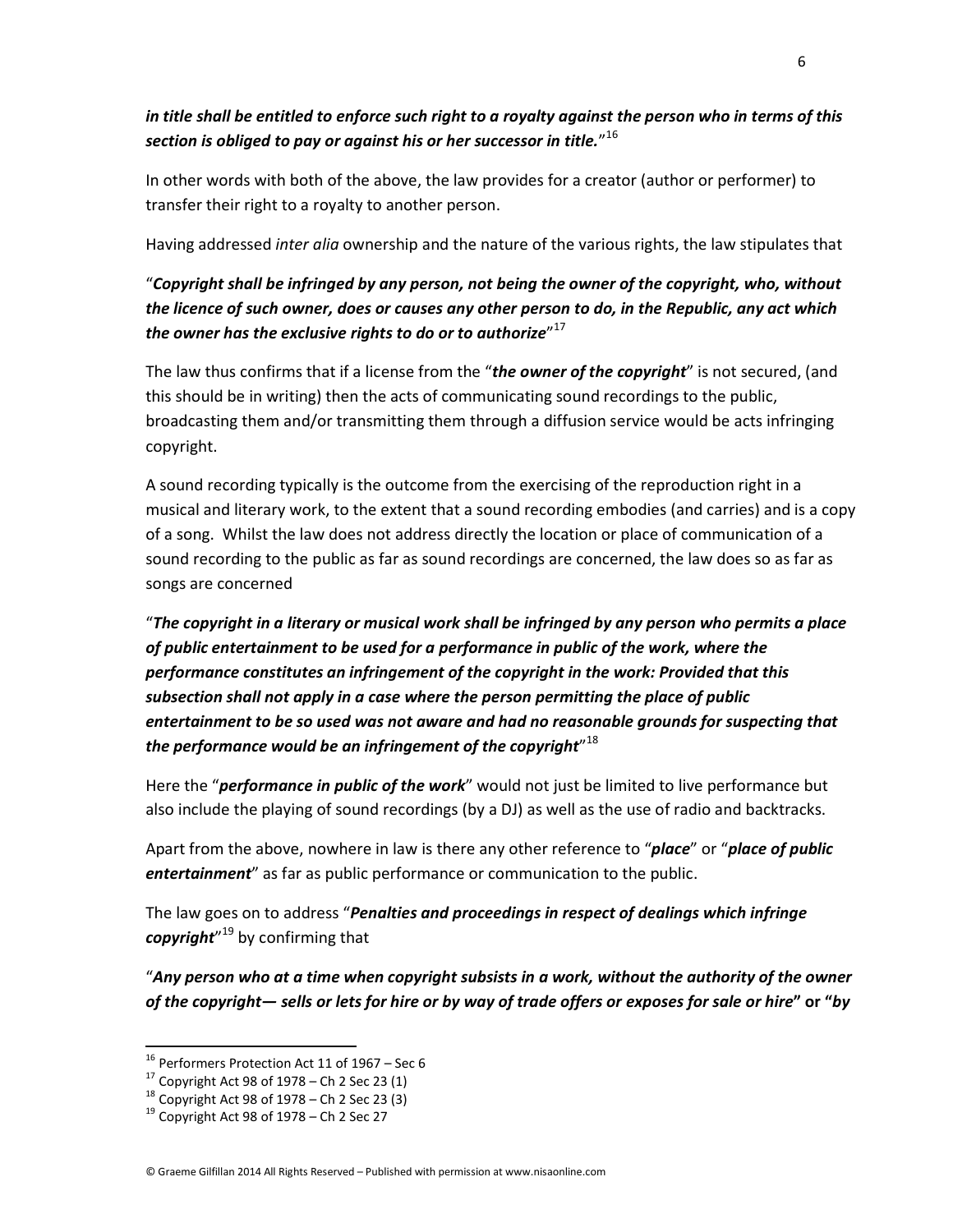## *way of trade exhibits in public***" ………. "***articles which he knows to be infringing copies of the work, shall be guilty of an offence*" 20

The law offers a number of exceptions, instances where the "*authority of the owner of the copyright*" is not required such as "*fair dealing*", "*judicial review*", "*quotations*", "*teaching*" and certain other uses none of which have application in addressing the argument.

# **What actually is the Collecting Society's argument?**

In the public domain, the Collecting Society's argument is that, based on the law's position that "*The communicating of sound recordings to the public is a restricted act*", that "*a licence from*" the Collecting Society "*for the use of sound recordings in its repertoire"<sup>21</sup> is required.* 

The Collection Societies argument is that in particular DJ's "*REQUIRE THEIR OWN LICENCE TO COVER INDIVIDUAL, AND ONE OFF EVENTS<sup>22</sup>*" as DJ's are responsible "*for the communicating to the public of sound recordings as Featured Music*" i.e. spinning a set.

Accordingly the Collecting Society has issued a Tariff for what it refers to as a "*Mobile DJ*" for the "*for the communicating to the public of sound recordings*"

The Collecting Society provides examples of what in the Collecting Society's point of view is "*INDIVIDUAL, AND ONE OFF EVENTS*" such as

## **"***Fetes, Outdoor Shows, Sports Club Discos, Local Business' Christmas parties, 21st Birthday Parties, Weddings etc*"

The Collecting Society also makes clear what in The Collecting Society's view a "*mobile DJ licence does not cover*" <sup>23</sup> which includes:

## "*Events held in discotheques, nightclubs or similar venues;*

### *Permanent/regular engagements;*

### *Consecutive events held in the same venue*"

The Collecting Society acknowledges that if further information can be provided to the Collecting Society, the "*necessary licences can be arranged for the individual promoters or venues*" <sup>24</sup> who quite clearly in the Collecting Society's view would be the responsible parties.

The Collecting Society points out that the Tariff is subject to the Collecting Society's "*General Terms and Conditions for Communicating Sound Recordings to the Public Licences*" and also to "*Penalty* 

l,

© Graeme Gilfillan 2014 All Rights Reserved – Published with permission at www.nisaonline.com

<sup>&</sup>lt;sup>20</sup> Copyright Act 98 of 1978 – Ch 2 Sec 27 (1) (b) and (c)

 $21$  SAMPRA – Tariff 13

<sup>22</sup> SAMPRA – Tariff 13

<sup>&</sup>lt;sup>23</sup> SAMPRA - Tariff 13

<sup>&</sup>lt;sup>24</sup> SAMPRA Tariff 13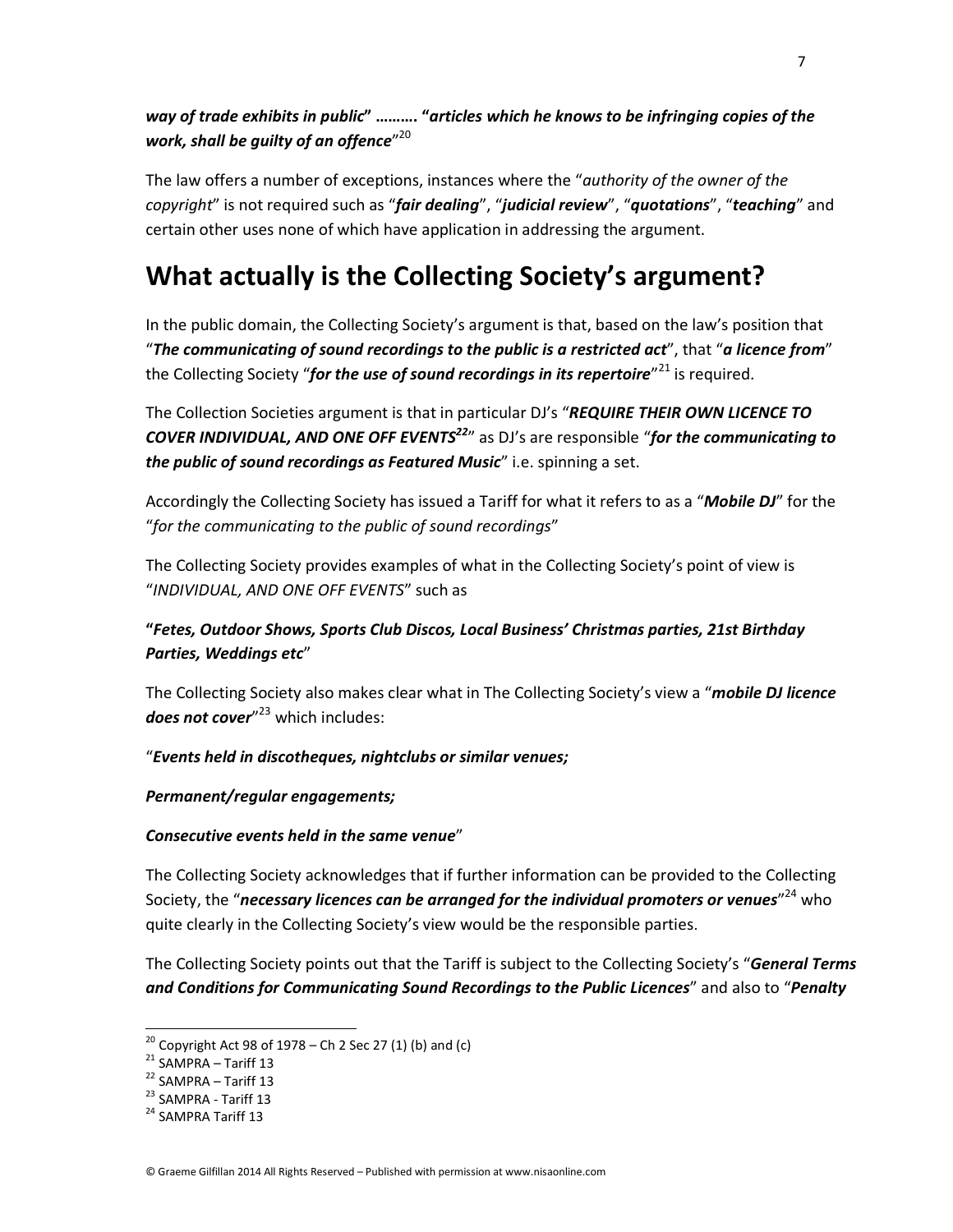*Clause*" with a "*surcharge*" if a DJ would "*continue with the communicating to the public without first obtaining or renewing your licence*". The Collection Societies take here is that this "*is designed to act as a deterrent to unlicensed communications to the public of sound recordings*" 25

Two definitions are offered to the public by the Collecting Society as regards the Tariff:

## "*Repertoire" means the collection of copyright sound recordings owned or controlled by members of SAMPRA from time to time*

And

## "*Featured Music". The playing of sound recordings as a main or special attraction that is essential to the operation of the premises and/or the main event*

In email communications the Collecting Society has gone on record (even though none of the information disclosed is available in public) to expand understanding as to its points of view and with the following comments has provided some insight into the Collecting Society's thinking and argument that DJ requires, in most instances, a Mobile DJ License

"*A Mobile DJ (as opposed to a DJ operating from a venue that has discos as a regular feature), does exactly that when he renders music acoustically audible when it would otherwise not be heard. The Mobile DJ receives payment and his services are linked to the use of sound recordings he/she is using. He/she is employing those recordings for his/her own benefit, namely payment. A royalty is payable to the copyright owner*" 26

And

"*It follows that those sound recordings that do not form part of SAMPRA's repertoire do not require a licence from SAMPRA - but still remains a restricted act in terms of the Act and would require a licence from another party*" 27

### And

"*There is no direct definition of "featured music" in the Copyright Act, but established practice draws a distinction between "featured music" and "background music". Collecting societies have always drawn distinctions in the manner in which music is used and therefore assessed and licensed, with the value to the user of "featured music" being assessed to be higher than the value to the user of "background music". These distinctions are drawn in order to distinguish one tariff sufficiently from another, and one manner of music usage from another. The alternative would be to have one tariff which is applicable to all music users irrespective of how they make use of music. It follows that hairdressers are not assessed on their turnover and broadcasters are not* 

1

<sup>&</sup>lt;sup>25</sup> SAMPRA Tariff 13

<sup>&</sup>lt;sup>26</sup> Email from SAMPRA - Mon 2014/08/18 11:46 AM

<sup>27</sup> Email from SAMPRA - Mon 2014/08/18 11:46 AM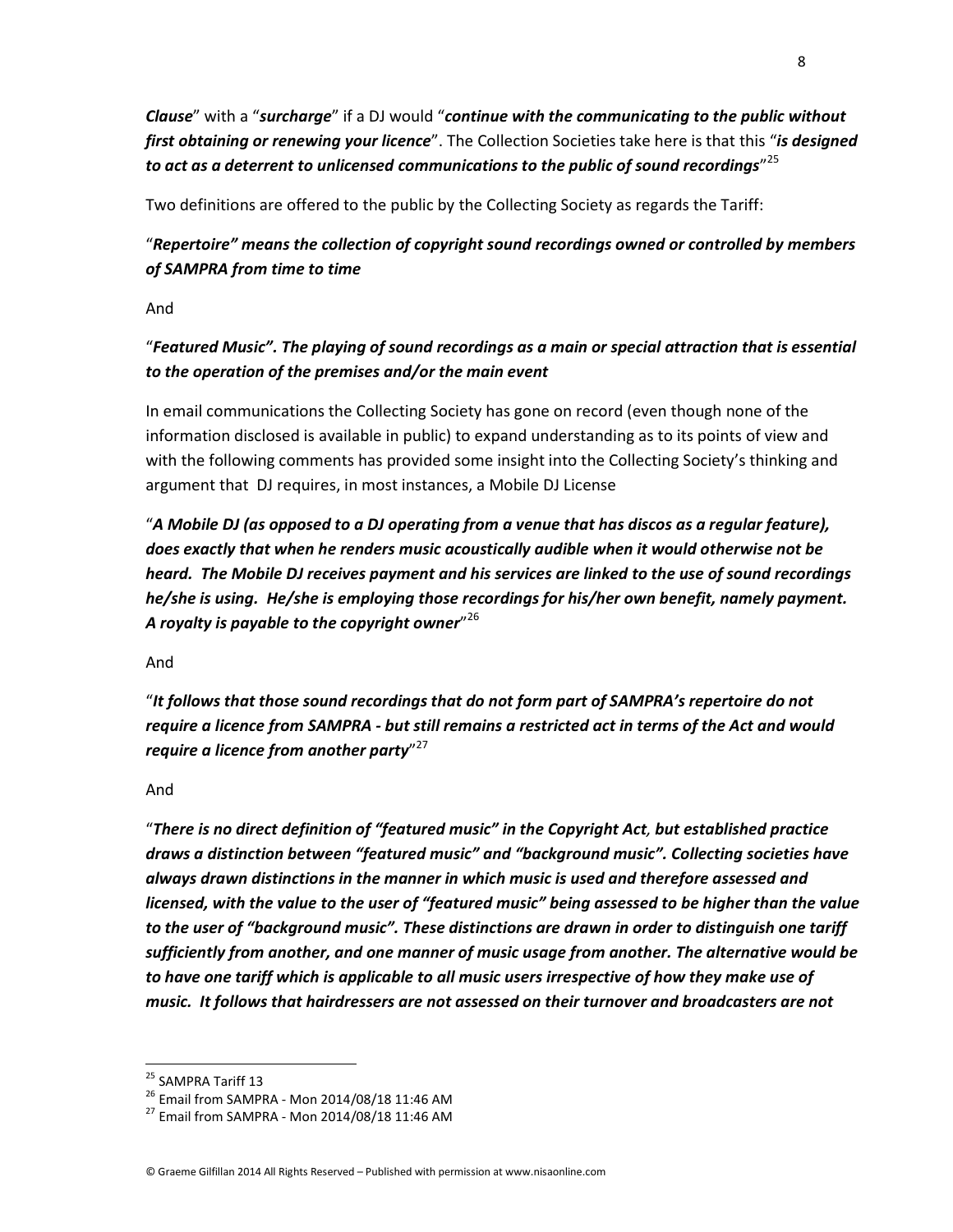*assessed on the seating capacity of their reception areas. This distinction in the manner of assessment is also not provided for in any Copyright legislation*.

*The distinction to be drawn between "featured" and "non-featured" music is a relatively simple one: if the music is intended as e.g. background music it is "non-featured" (e.g. in a hairdressing salon). If the music forms the focus of attention and is part of the offering for which the consumer either pays or is demonstrably drawn to the venue at which the music is "featured" or to the broadcast or distribution medium in question, (e.g. at a disco or "live" music concert (for purposes of the composition)), it is "featured".*" 28

And

"*Typically, a Mobile DJ who arrives to supply music at a special function, or once off event such as weddings, birthdays and annual parties, offers "featured" instead of background music. Employing a mobile DJ, who is not otherwise at your service, would necessarily mean that it is a feature suited to the occasion. The host of a party would not otherwise be under any obligation to procure a licence for their private use of music*" 29

The Collecting Society in question here is the South African Music Performance Rights Association or SAMPRA, an NPO.

SAMPRA it is claimed "*was accredited by the Department of Trade and Industry's Companies and Intellectual Property Registration Office (CIPRO) in June 2007. SAMPRA is a national, nongovernmental, organization that licenses to third parties specific copyrights that vest in record companies that are members of the Recording Industry of South Africa (RiSA). The body of sound recordings licensed by SAMPRA is referred to as its repertoire*" 30

One finds that SAMPRA "*is a collective licensing society of copyright owners of music sound recordings. Its mandate is to collect and distribute royalties to the members of the Recording Industry of South Africa (RiSA) whenever their recordings are broadcast, diffused or communicated to the public*" 31

According to SAMPRA "*If the copyright owner is a member of RiSA it can be assumed that the recording forms part of the repertoire in which SAMPRA administers rights*"

SAMPRA confirms the "*SAMPRA Distribution Rules and Policies*", which *inter alia* advises that the definition of SAMPRA Repertoire "*means all sound recordings owned or controlled by the member of RISA, from time to time and as may be extended by the Executive Committee of SAMPRA from time to time.*" 32

<sup>28</sup> Email from SAMPRA - Mon 2014/08/18 11:46 AM

 $^{29}$  Email from SAMPRA - Mon 2014/08/18 11:46 AM

<sup>30</sup> http://www.sampra.org.za/about

<sup>31</sup> http://www.sampra.org.za/home

<sup>32</sup> http://www.sampra.za/terms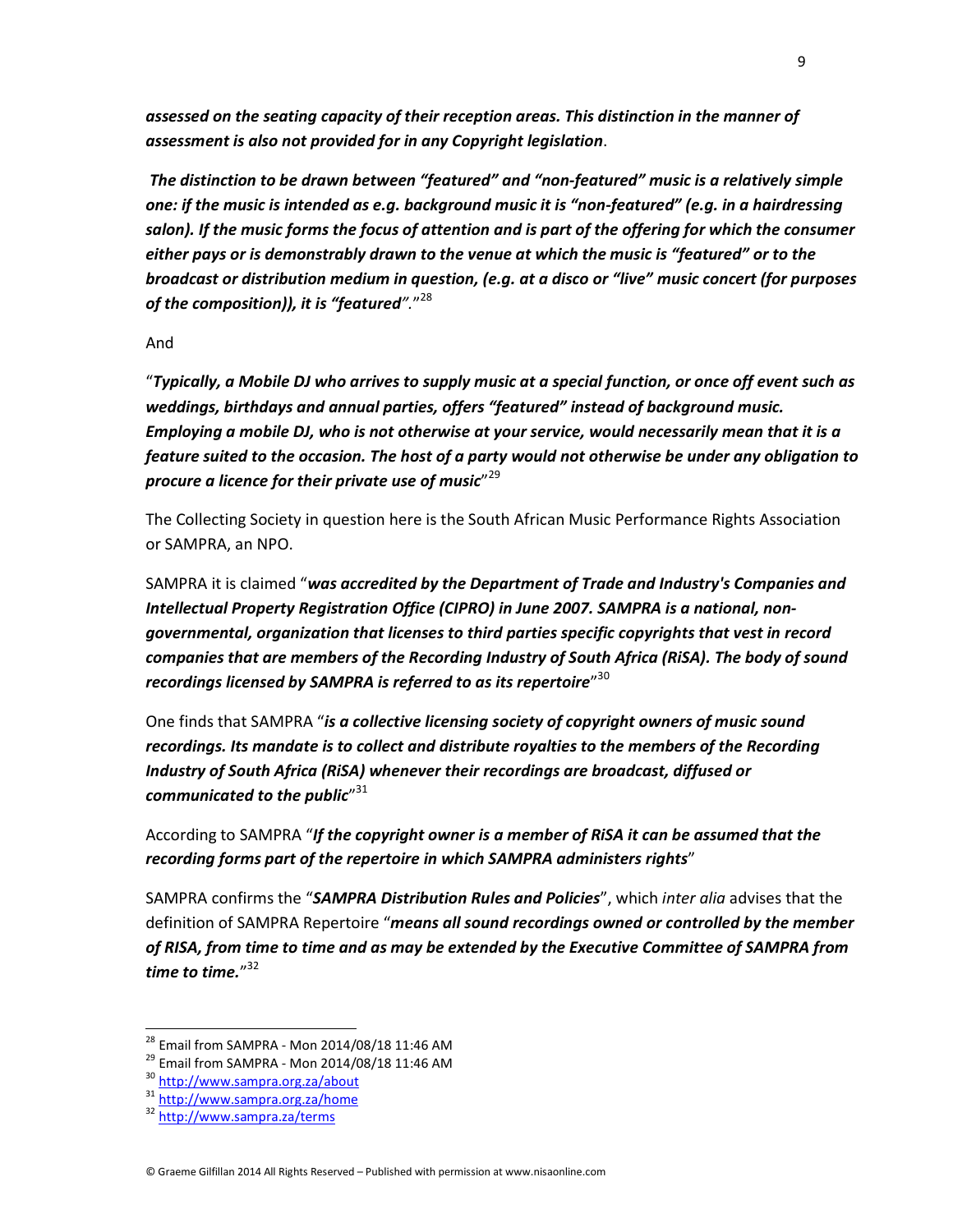SAMPRA confirms that "*The trading names of record companies and labels that are members of RiSA and the copyright owners of the sound recordings which may not be broadcast, diffused or communicated to the public without payment of a licence fee are listed below*" 33

On the very same page SAMPRA then advises "*Select a letter from the alphabet to navigate through the listings of our registered members.*" The reader is not sure as SAMPRA's reference to "*our registered members*" here, when a few lines above SAMPRA refers quote clearly to "*The trading names of record companies and labels that are members of RiSA*" 34

# **What is wrong with the Collecting Society's argument?**

There are five distinct reasons that speak to what is wrong with the Collecting Society's argument, however prior to proceeding and for the avoidance of ambiguity and misunderstanding, it is noted that this opinion proceeds on the basis that permission is required by law to perform sound recordings in public, to broadcast and to communicate such to the public<sup>35</sup>. Additionally this opinion intends to clarify the issues related to a DJ's performance in public and to shed some light on the rights, rules, roles and responsibilities of the various parties presently. Noting that not everything is agreed, solved or properly understood by all in the trade, the objective of this opinion is to challenge the establishment and all the players to examine their rights, rules, roles and responsibilities variously and to up their respective professional game, to the extent that a far stronger productive, knowledgeable, responsible and profitable (for all) music industry comes into being.

So what's wrong then with the Collecting Society's argument…..and why the need for this opinion?

Well, when DJ's (professional and amateur) in an industry find themselves open to prosecution and persecution (whether legal or an abuse of due process or power) simply for plying their trade, and they have no understanding or knowledge of this, then there is something terribly wrong.

To compound a bad situation to worse, finding correct and proper information is extremely difficult for anyone. The Collecting Society might well point to its website with a view that everything is there. This is not the case and when the industry association's website is missing in action so to speak and important documentation cannot be accessed, things start take on a different look and there is no wonder that there is industry wide confusion.

The five reasons are as follows:-

### 1. **In holding a DJ responsible for a license the Collecting Society is targeting the wrong party**.

1

10

<sup>33</sup> http://www.sampra.org.za/members

<sup>34</sup> http://www.sampra.org.za/members

 $35$ Copyright Act 98 of 1978 - Ch 1 Sec 9 (c) (d) and (e)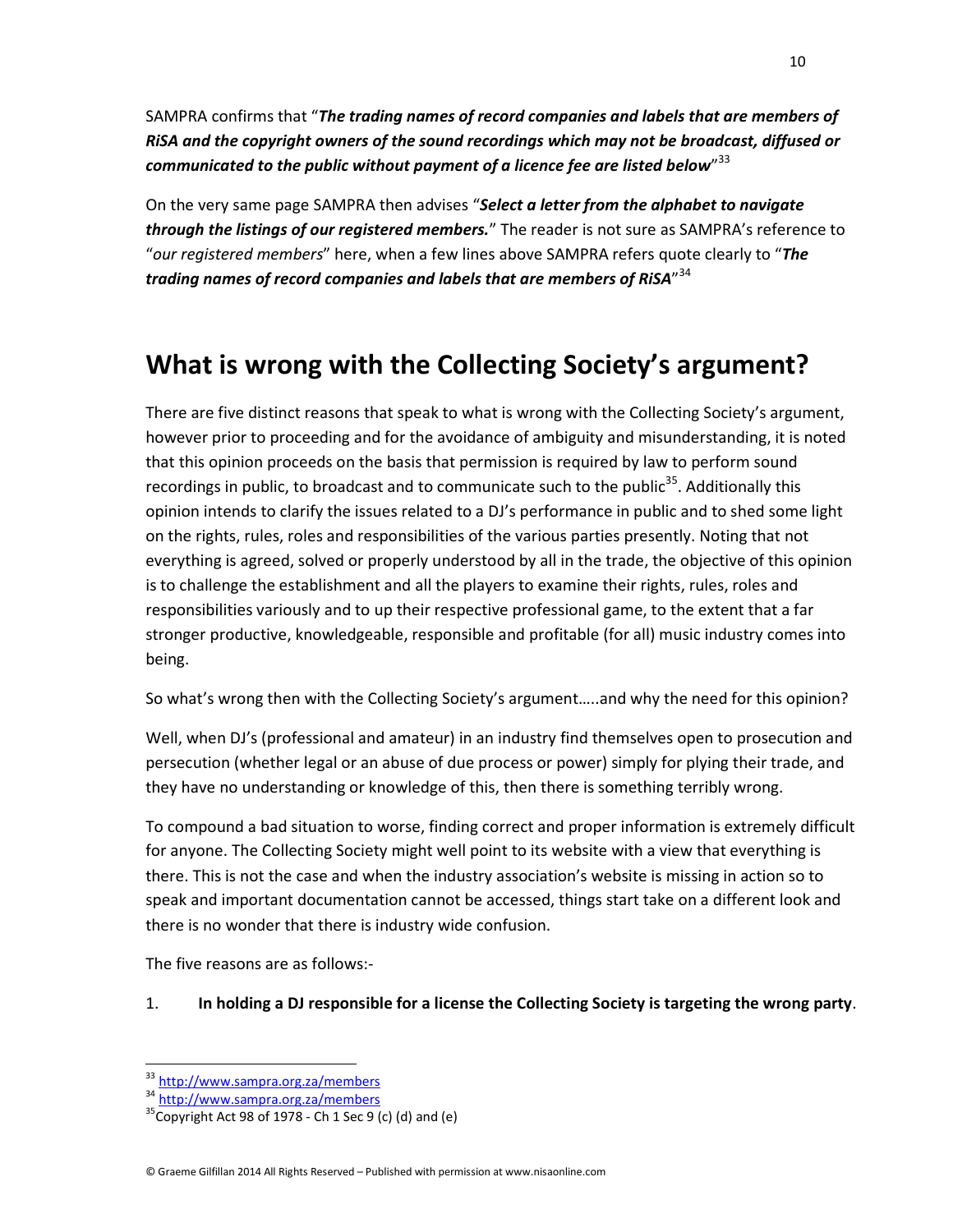There are several points that inform this view:

- DJ's work by contract of service. The vast majority are independent and not the employees of those who purchase their services. Whether the DJ plays music on radio, at a corporate event, a wedding, a nightclub or a festival the agreements are with the same 'independent contractor', the DJ for the provision of the service. In the same way that a radio DJ is not held accountable for a license when the DJ is playing music on radio, a DJ playing her or his set in any "*place of entertainment*" as a DJ is not liable for the license, the person purchasing his or her services is.
- The law makes no distinction as to whether on the one hand a "*venue*" or a "*promoter*" or a "*host of a party*" is responsible for securing a license. The idea that "*Events held in discotheques, nightclubs or similar venues, Permanent/regular engagements and Consecutive events held in the same venue*" <sup>36</sup> are the only ones where a DJ does not require a license from the Collecting Society cannot be found anywhere in law, nor can the distinction between "*Fetes, Outdoor Shows, Sports Club Discos, Local Business' Christmas parties, 21st Birthday Parties, Weddings etc*" being "*individual or one-off events*" <sup>37</sup> be found. In particular there is no basis in law for either the distinction as being either the responsibility of the DJ or not.
- The idea that a person who hosts an event, and who is responsible for ALL the licenses that should be in place for the event somehow escapes responsibility on one license for the event, the performance of the music, is incorrect in law. There is no definition of a "*party*" or "*private*" in the applicable laws. The distinctions made by the Collecting Society are subjective, arbitrary and inconsistent and vest in the minds of the few, outside of the public domain

## 2. **The Collecting Society does not own the rights to represent sound recording owners that the Collecting Society claims**

 According to the Collecting Society "*If the copyright owner is a member of RiSA it can be assumed that the recording forms part of the repertoire in which SAMPRA administers rights*" 38

The Collecting Society has also said

"*It follows that those sound recordings that do not form part of SAMPRA's repertoire do not require a licence from SAMPRA - but still remains a restricted act in terms of the Act and would require a licence from another party*" 39

And that the Collecting Society

l,

© Graeme Gilfillan 2014 All Rights Reserved – Published with permission at www.nisaonline.com

<sup>&</sup>lt;sup>36</sup> SAMPRA – Tariff 13

<sup>37</sup> SAMPRA – Tariff 13

<sup>38</sup> Email from SAMPRA - Mon 2014/08/18 11:46 AM

 $39$  Email from SAMPRA - Mon 2014/08/18 11:46 AM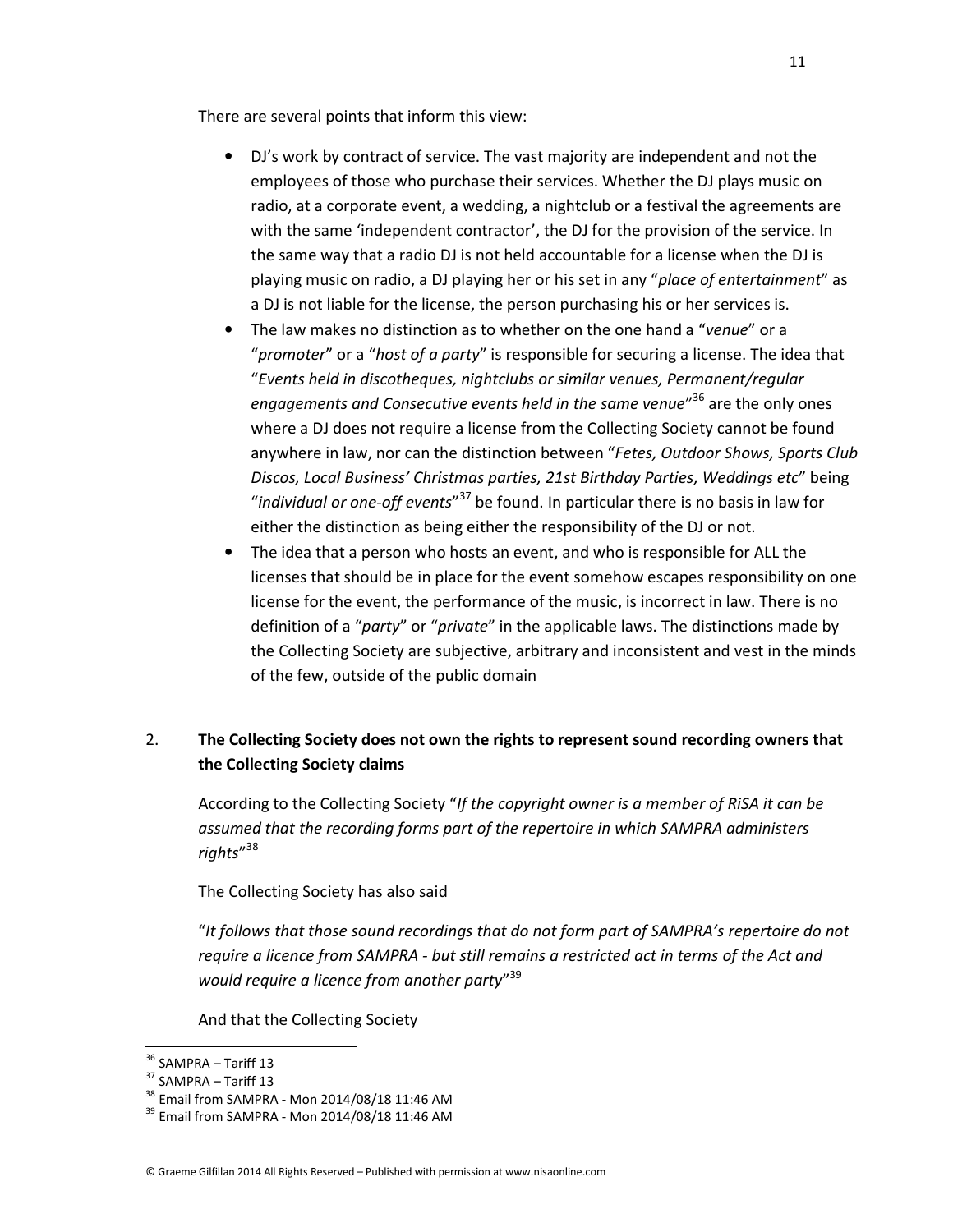"*is not able to license music sound recordings that are owned by non-members of RiSA*" 40

These are extremely important admissions and never mind for the moment that there is only one Collecting Society accredited by the State in respect of sound recording owners. Legally there can't be another party, unless duly accredited. The importance of the admissions is manifest by the current reality in South Africa, being that the Collecting Society does not represent any of the rights or copyright owners it claims.

The presumption and assumption (by the Collecting Society and RISA) that RISA membership somehow grants rights to RISA in the absence of any *plain language* affirming such a grant of rights from sound recording copyright owners (also referred herein as 'labels') to RISA has no basis or grounds in law.

The law is quite clear about how a copyright owner transfers copyright<sup>41</sup>, and neither RISA nor SAMPRA can provide any evidence of the grant of rights from labels

In short, it cannot be assumed (or presumed) that sound recordings owned by RISA members make for the "*body of sound recordings licensed by SAMPRA*".

As this opinion will show, this is a very serious industry challenge

**A review of the RISA membership Agreement advises no grant of rights of any kind** in the two paragraphs at the end of the agreement other than to refer to RISA Rules and Regulations and Code of Conduct, as follows:-

"*THE APPLICANT ACKNOWLEDGES THAT HE IS AWARE THAT ALL RISA MEMBERS ARE BOUND BY A COMPREHENSIVE SET OF RULES AND REGULATIONS AS WELL AS A CODE OF CONDUCT, COMPLIANCE WITH WHICH IS CLOSELY MONITORED BY THE RISA SECRETARIAT*

*THE APPLICANT FURTHER ACKNOWLEDGES THAT SHOULD HE BECOME A MEMBER OF RISA HE WILL BE OBLIGED TO BE BOUND BY THE AFOREMENTIONED CODE OF CONDUCT AND RULES AND REGULATIONS AS AMENDED FROM TIME TO TIME. THE APPLICANT ALSO UNDERTAKES TO ACQUAINT HIMSELF AND TO REMAIN ACQUAINTED WITHTH SAID RULES AND REGULATIONS AND CODE OF CONDUCT"<sup>42</sup>*

No rights of the copyright owner transferred here and there is no grant of rights (from the Copyright Owner) to RISA of any kind that can be found

A search for the "*COMPREHENSIVE SET OF RULES AND REGULATIONS AS WELL AS A CODE OF CONDUCT, COMPLIANCE WITH WHICH IS CLOSELY MONITORED BY THE RISA SECRETARIAT*" alleged by RISA yields no documents of any kind entitled "*RULES AND REGULATIONS*" or

1

<sup>40</sup> http://www.sampra.org.za/members

 $41$  Copyright Act 98 of 1978 - Ch 1 Sec 22 (1) and (3) (See Appendix 1)

<sup>&</sup>lt;sup>42</sup> From the RISA membership agreement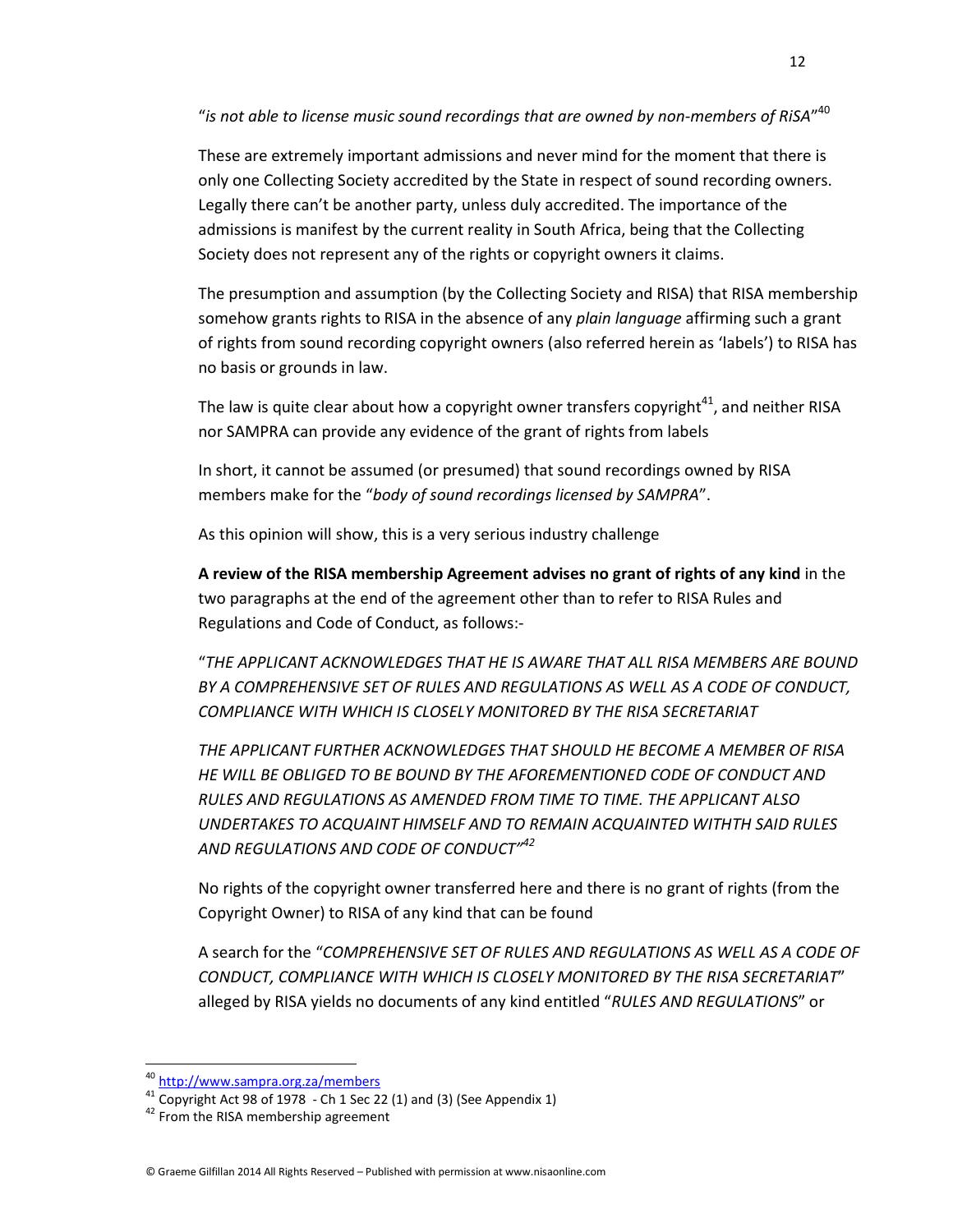"*CODE OF CONDUCT*". It is not possible to discern the contents what is referred to but not made available.

#### None at all

So the Collecting Society relies on its definition of "*SAMPRA Repertoire*" to make a claim on rights in respect of RISA members' sound recordings.

The Collecting Society goes further, it warrants this right to licensees

### This is extremely risky for all

An investigation into the chain of copyright from the copyright owner to the Collecting Society licensee, in the event of their being any infringement claims, reveals that there are gaps, and for the sector of the so-called "Mobile DJ" the Collecting Society could not in law prove its rights, without additional documentation which presently is not in place

How RISA member owned and controlled sound recordings actually make it to become defined as "*SAMPRA Repertoire*" or than by 'assumption' or 'dictate' is unclear to the extent that from a point of law, one can only conclude that the Collecting Society has no rights presently to represent sound recording owners because RISA has no such rights from RISA members.

 The fact that that, as the Collecting Society puts it a "*user can easily establish who the copyright owner is of any such recording – and should in fact do so at the time of acquiring the sound recording to ensure that the recording is a lawful recording*" <sup>43</sup> this has little to do with the legal requirement for the Collecting Society having in place the correct documentation in respect of the right to represent the "*copyright owner*".

In addition the idea that is easy to "*establish who the copyright owner is of any such recording*" is especially untrue of the digital manner in which most of the works purchased and/or licensed by DJ's for use. Many sites on the internet that sell music via download to DJ's (local and international) do not offer the typical disclaimer that appears on a physical CD which advises that "*All rights of the producer and the owner of the work reproduced reserved. Unauthorized copying, public performance, broadcasting and hiring out or directly*  or indirectly of this recording is prohibited"<sup>44</sup>. The nature of a digital download and the information (metadata) that travels with the purchase of a download does not always carry any of the disclaimers one sees on physical product regarding the producer and owner's rights.

<sup>&</sup>lt;sup>43</sup> Email from SAMPRA - Mon 2014/08/18 11:46 AM

<sup>44</sup> From HOM003 – Hugh Masekela "Playing at Work"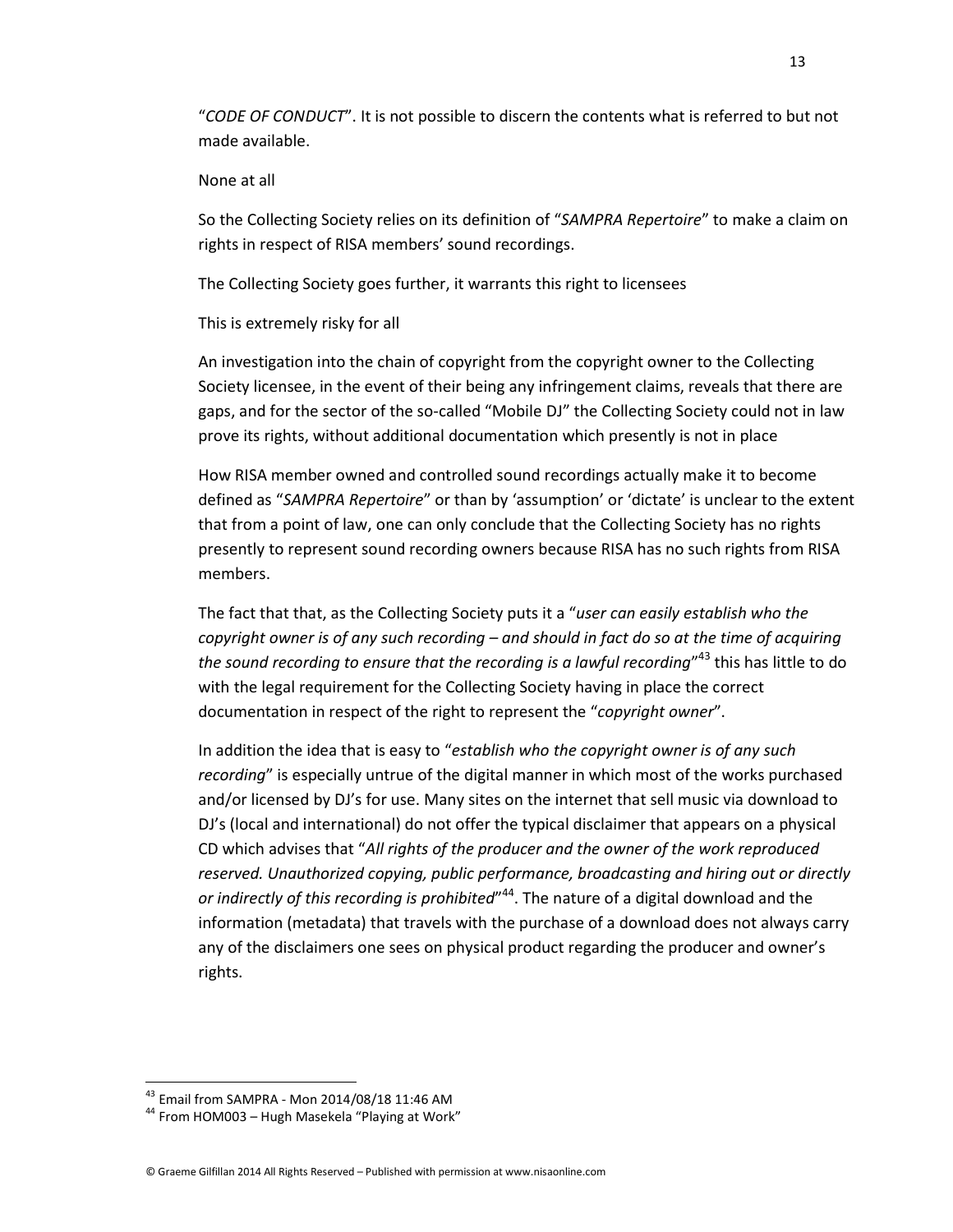## 3. **The Collecting Society is not compliant with the laws that regulate the Collecting Society's behaviour**

 As has been stated above the Collecting Society "*was accredited by the Department of Trade and Industry's Companies and Intellectual Property Registration Office (CIPRO) in June 2007.*" 45

 According to the Collecting Society it "*is a national, non-governmental, organization that licenses to third parties specific copyrights that vest in record companies that are members of the Recording Industry of South Africa (RiSA). The body of sound recordings licensed by SAMPRA is referred to as its repertoire*" 46

 The Collecting Society's accreditation by the State comes with a number of legal compliance requirements as follows:-

- The condition precedent that the Registrar be satisfied that the Collecting Society "*affords to copyright owners or their licensees and/or to performers, or to organisations representing copyright owners or licensees and/or performers an appropriate right and opportunity to take part in decision making concerning the affairs of the applicant and the administration of the rights in question, as well as the distribution of royalties to be received*" <sup>47</sup>. None in the DJ sector in RISA membership can attest to being given any "*right and opportunity to take part in decision making concerning the affairs of*" the Collecting Society;
- Whilst the law refers in respect of the Collecting Society that "*A representative collecting society shall be open to all persons either directly or through the membership of a collective organisation representing a particular group of*  rightholders having a similar interest<sup>148</sup>, the Collecting Society has only one member, RISA, and the Collecting Society offers no access to membership directly "*to all persons*" as envisaged by the law.
- The law is clear about voting stipulating that "*Each member of a collecting society must have at least one vote*" <sup>49</sup>. The Collecting Society circumvents this requirement by "*administering*…… *on behalf of an organisation representing 50 or more copyright owners*" where the "*organisation representing 50 or more copyright owners*" <sup>50</sup> itself does not have one member one vote.

<sup>&</sup>lt;sup>45</sup> http://www.sampra.org.za/about

<sup>46</sup> http://www.sampra.org.za/about

<sup>47</sup> Collection Society Regulations 2006 – Ch 1 Sec 3 (3) (c)

 $48$  Collecting Society Regulations 2006 – Ch 2 Sec 5 (1)

<sup>49</sup> Collection Society Regulations – Ch 2 Sec 5 (3)

 $50$  Collection Society Regulations – Ch 1 Sec 3 (1) (a)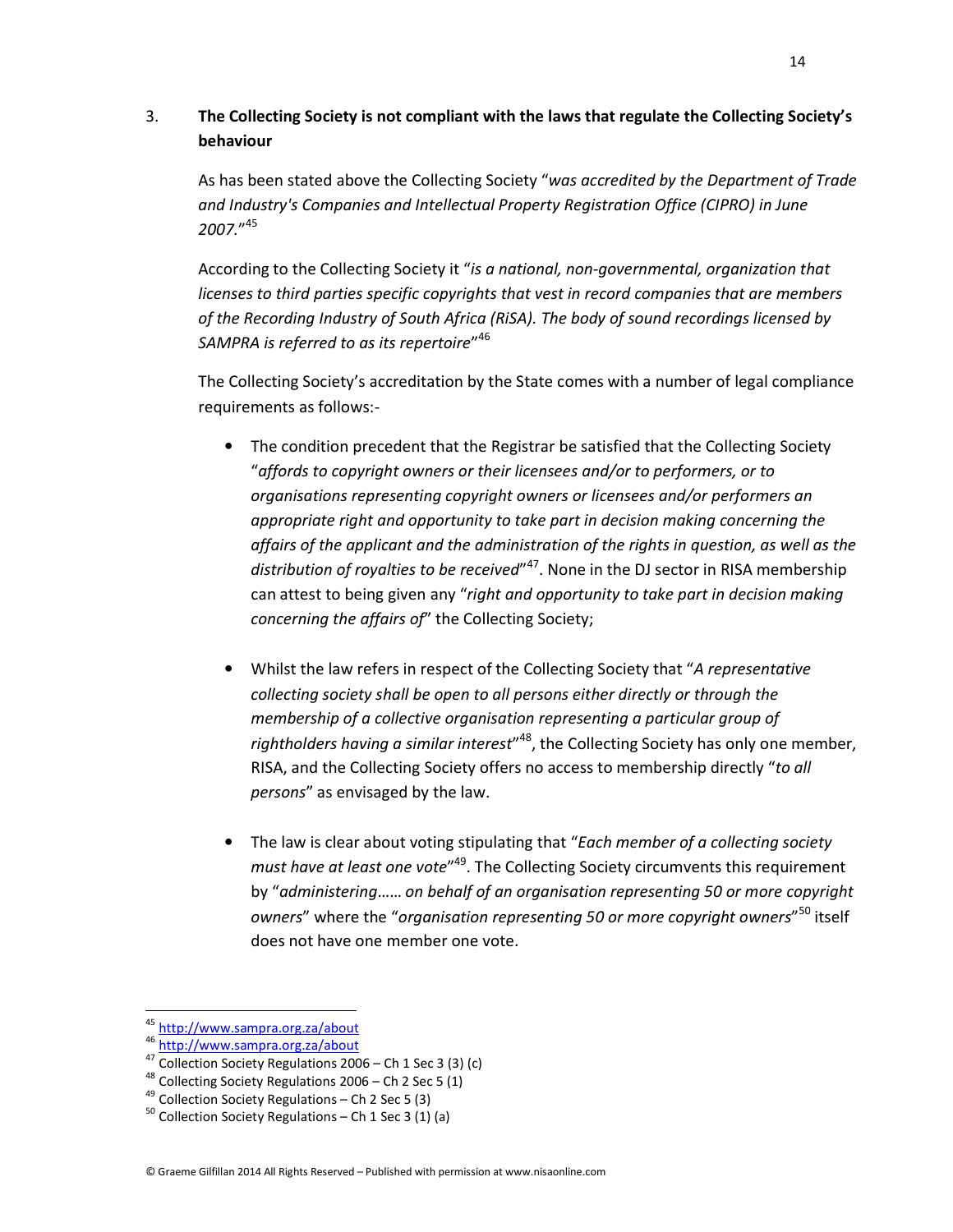Were any party to enquire of the Collecting Society for its membership agreements<sup>51</sup>, as anticipated in the law so as to confirm this one member one vote requirement, the Collecting Society can produce only one, its agreement with RISA. This agreement is not disclosed to any members of RISA and not publicly accessible – its terms and conditions are unknown.

Further were any party to enquire as to where in the "*membership agreement*" that the "*organisation representing 50 or more copyright owners*" had with those copyright owners where such 'one member one vote' could be found, it would not be found.

It suits the Collecting Society's purposes not to have to deal with one member one vote, and to rather circumvent the requirement by continuing the outdated undemocratic model of RISA's past where the more market share one has the more Board votes one has. In the view of many this is one of unpalatable hangovers from the music industry's past that has to date escaped changed.

The law is clear about the information that the Collecting Society should provide on request as follows:

### "*Any member shall be entitled, to obtain:<sup>52</sup>*

- *(a) annual statements of accounts and the of persons that constitute the highest executive organ and/or senior management of the collecting society;*
- *(b) reports of the highest executive organ and of the auditors, the reports to be submitted to the general meeting;*
- *(c) where appropriate, the text and motivation of resolutions submitted to the general meeting of members, and information concerning candidates for the highest executive organ and senior management; and*
- *(d) the overall amount, certified by the auditors, of the remuneration paid to any director or other employee of the collecting society*"

The information has been requested, and it has not been forthcoming. Whilst the Collecting Society may have submitted

• The law stipulates that the Collecting Society

*"..shall administer the rights of its members and the proceeds of the exercise of such rights in accordance with the Copyright Act, 1978, the Performers' Protection Act, 1967, and these Regulations*" 53

 $51$  Collection Society Regulations – Ch 2 Sec 5 (5)

 $52$  Collection Society Regulations – Ch 2 Sec 5 (4)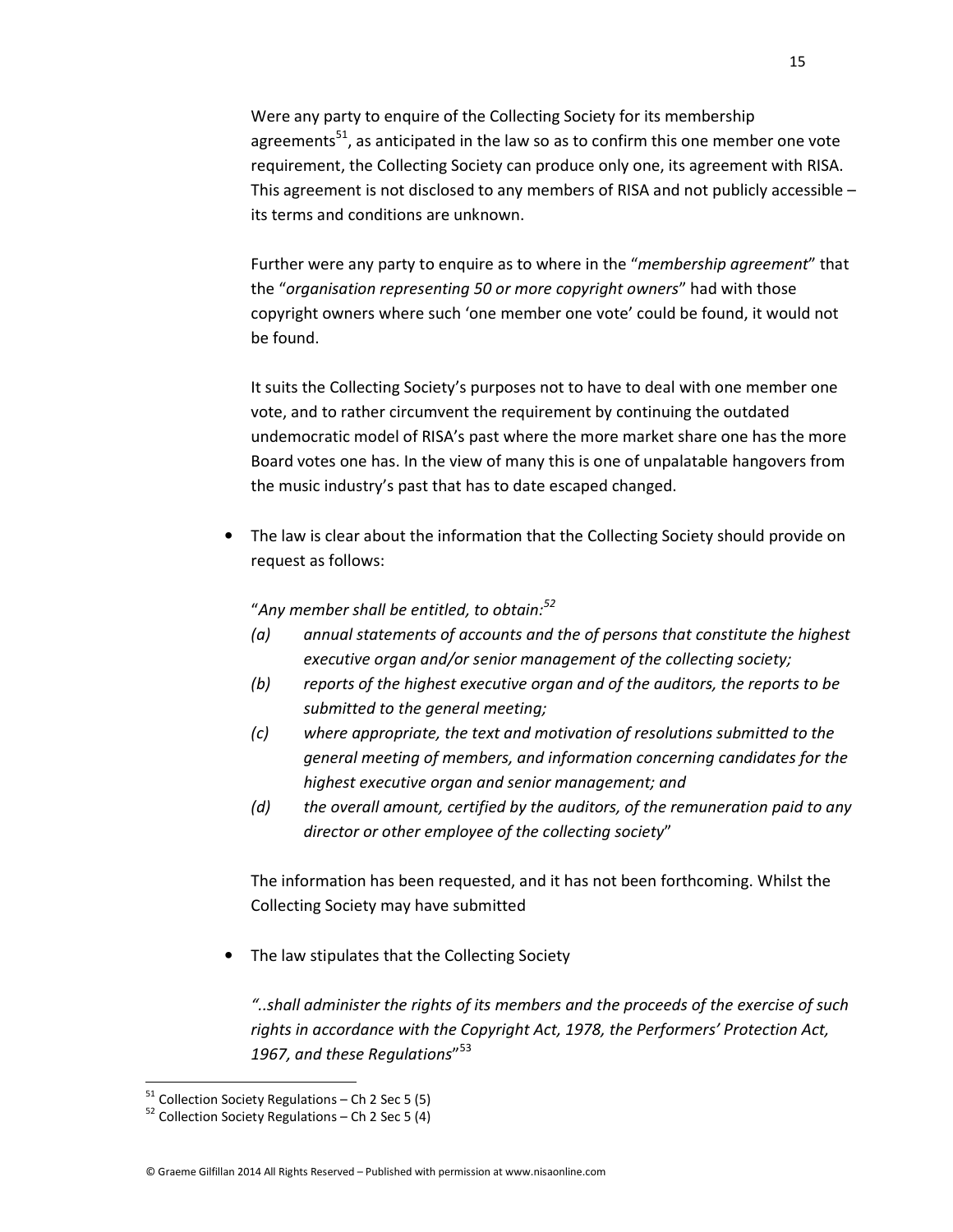As is evidenced in this opinion, the Collecting Society does not do so

As much as the recordings owned by foreign copyright owners have a right to earn a royalty when communicated to the public in South Africa, so do South African copyright owners have a right to receive royalties from the communication to the public of South African owned sound recordings in the more than 50 (fifty) countries that have acknowledged and acceded to the Rome Convention<sup>54</sup>, whether via WIPO $^{55}$  or via the WTO $^{56}$  and TRIPS $^{57}$ .

The law stipulates that

"*Whenever desirable or expedient, a collecting society shall enter into reciprocal agreements with foreign collecting societies or rightholders, and shall administer the rights entrusted to it and shall distribute at least of the money collected to its members*" 58

South Africa acceded to the WTO and TRIPS on  $1<sup>st</sup>$  January 1995.

The law further confirms that

"*The protection granted to performers by this Act shall be extended automatically in respect of performances-* 

*(a) taking place; (b) broadcast without a fixation; or (c) first fixed,* 

*in a country which is a member of the World Trade Organisation: Provided that the right conferred on performers in section 5(1)(b) shall, in the case of performances in the Republic, but emanating from a country which is a member of the World Trade Organisation, only be granted to them to the extent that performances emanating from the Republic enjoy corresponding protection in that country, and such* 

l

 $53$  Collecting Society Regulations 2006 – Ch 2 Sec 6 (1)

<sup>54</sup> International Convention for the Protection of Performers, Producers of Phonograms and Broadcasting Organizations, adopted at Rome on 26 October 1961

<sup>&</sup>lt;sup>55</sup> World Intellectual Property Organization

<sup>&</sup>lt;sup>56</sup> World Trade Organization

<sup>&</sup>lt;sup>57</sup> Agreement on Trade-Related aspects of Intellectual Property Rights

<sup>58</sup> Collecting Society Regulations 2006 – Ch 2 Sec 6 (3)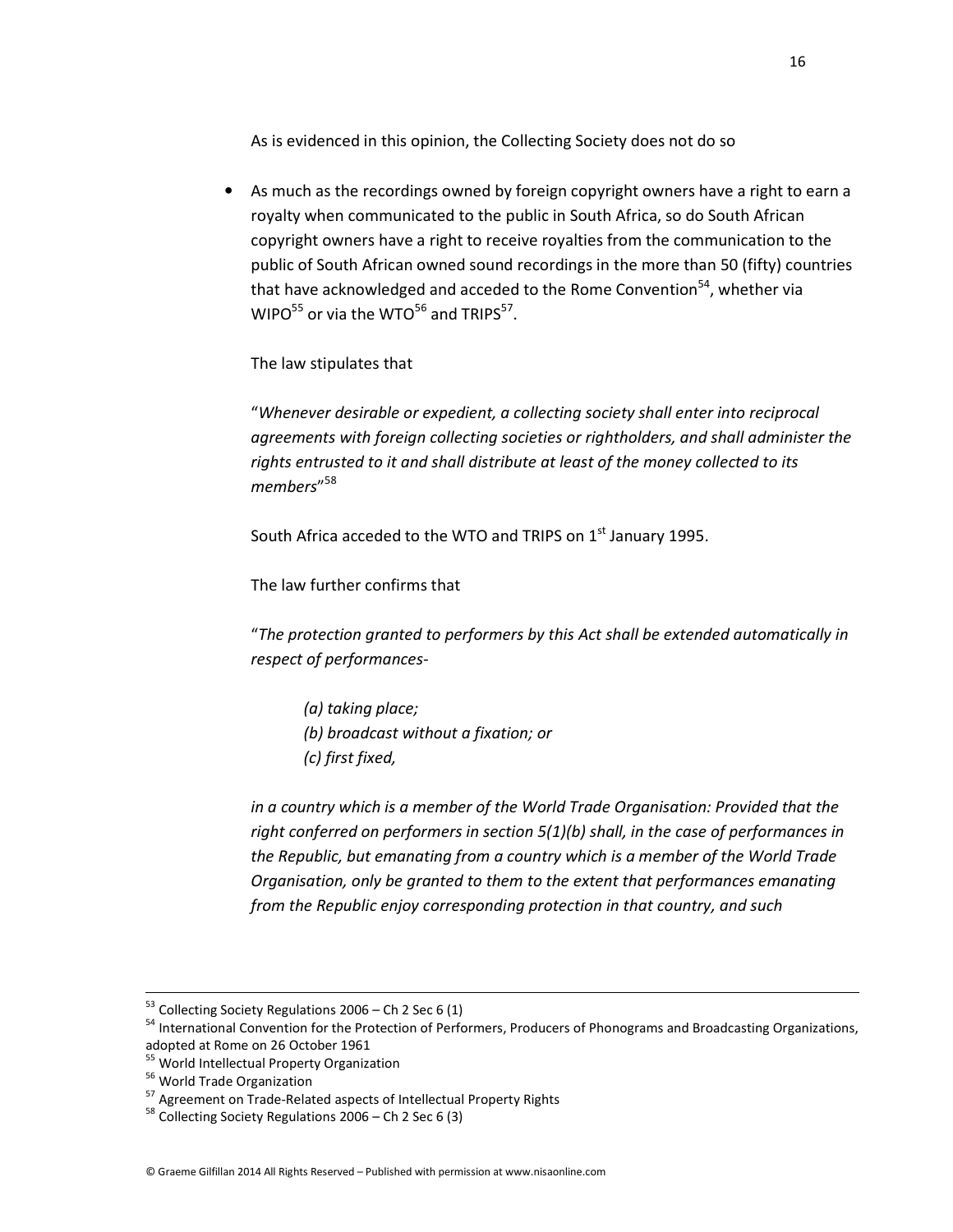*performances of foreign origin shall not enjoy any wider protection in the Republic than is enjoyed in that country by performances emanating from the Republic*" 59

It has been without question "*desirable and expedient*" for the Collecting Society, over the past 7 (seven) years to put in place "*reciprocal agreements with foreign collecting societies or rightholders*" so that South African copyright owner royalties would flow back to the country.

The Collecting Society has failed to implement a single "*reciprocal agreements with foreign collecting societies or rightholders*" since its inception.

No royalties have ever returned to South Africa or any South African copyright owners in South Africa

4. **There has been no proper consultation with the DJ sector, of any kind to the extent that understanding and agreement can be said to be reached, especially when it comes to the jargon (definitions of) used, transparency of the rules and the money**.

Is this critically important?

### Absolutely

The DJ community, a large portion who are RISA members and the owners of the copyright in sound recordings they respectively produce and record of original dance music, are not opposed to the enforcement and compliance of license regulations at venues and promoters for whom the DJ's supply services. Notwithstanding the DJ copyright owners have something to gain (which is not quite clear) no DJ wishes to knowingly perform at an event that is not compliant with all of the licenses needed, in respect of safety, health, liquor, security, public liability insurance and other considerations. There can be and have been terrible outcomes when requisite licenses are ignored.

So the importance of the buy-in of the DJ community, especially the large number of those who form RISA membership cannot be understated and this is gained through proper consultation.

When the Mobile DJ – Tariff 13 was conceived, such was done without consultation and buy-in to the extent that the communities assistance in ensuring the correct parties apply for the correct licenses would be garnered, a gain for entire music industry.

When it comes to the definitions used variously by the Collecting Society, the following prevails

 $\overline{a}$ 

<sup>&</sup>lt;sup>59</sup> Performers Protection Act 11 of 1967 - Sec 4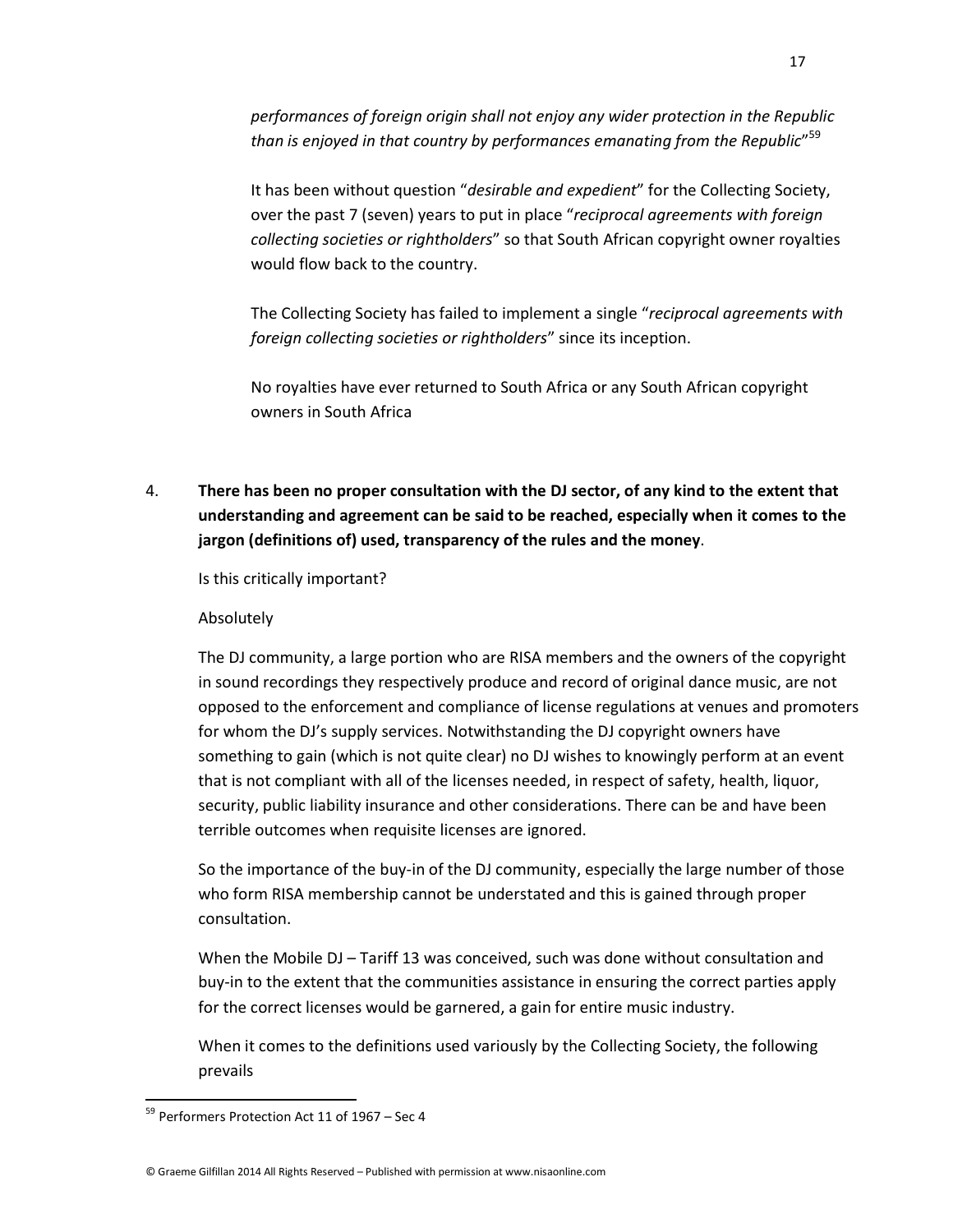- There are no formal definitions agreed with the DJ Sector or within the DJ community or with the RISA membership who are DJ's
- There has been no consultation with the DJ Sector or within the DJ community or with the RISA membership who are DJ's
- The definitions used by the Collecting Society are the view (whether personal or gleaned from others) of a few individuals and not of an organization, and not of any South African statute or the DJ community
- There is no evidence of any DJ sector buy-in or support, professional or amateur
- The definitions are contentious and if subjected to due debate and diligence would not be defined in the same manner held by some presently
- With no proper consultation, the definitions do not speak to other music industry realities, such as a DJ performing with a vocalist (or a group), who has booked the DJ to perform the back tracks for his or her performance, which performance includes the public performance and communication to the public of sound recordings

 In short, there is no buy-in from the DJ community; there are no champions of the message being put out by SAMPRA and no formal support.

 It is fair to say that the majority of DJ's who might have signed up for a Mobile DJ License have done so through fear, a sense of intimidation and ignorance and not one on the basis of understanding.

## 5. **Without the rights in sound recordings and without compliance with the laws that regulate the Collecting Society, the Collecting Society's claims (against a DJ) are presently unenforceable in law**.

Given the public position taken by the Collecting Society at its website regarding the Mobile DJ License and the need for such, this point is arguably the most uncomfortable truth that arises in this opinion.

Uncomfortable because the Collecting Society has gone after the wrong party, the DJ

Uncomfortable because the Collecting Society has erred in not consulting

Uncomfortable because in the long challenge to see the rights enforced, monies collected and fairly distributed, the type of arising posed by actuality has serious implications for the Collecting Society

Uncomfortable because it exposes holes and inconsistencies that might easily have been avoided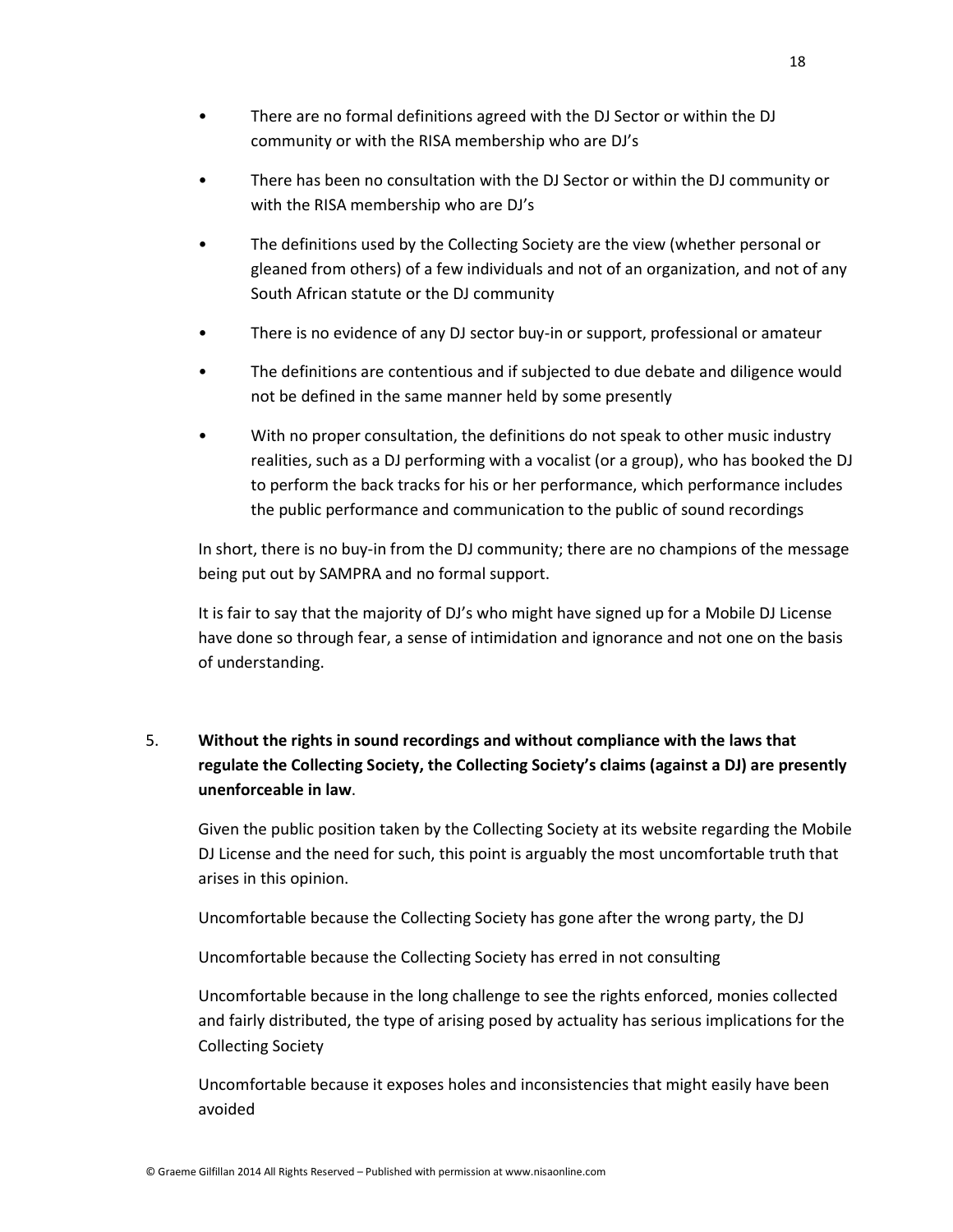Uncomfortable because it exposes the extent to which the music industry is fragmented and how little real communication on important issues actually transpires

Uncomfortable because all parties in the equation are made to look bad.

Simply put the Collecting Society cannot prove its rights and this is not something to argue about but rather to engage and remedy.

It would not do, for instance, for the Collecting Society, if challenged by any third party, to consider as sufficient the issuing of an affidavit attesting to "*evidence to prove - the subsistence of the copyright in that work; or the title of any person in respect of such copyright, whether by way of ownership or licence*" <sup>60</sup> on the basis that "*the mere production of such affidavit in such proceedings shall be prima facie proof of the relevant facts*".

This approach would be extremely risky however as such affidavit would fail scrutiny and muster in the event that a court called for "*oral evidence in the proceedings in question, or may cause written interrogatories to be submitted to such person for reply, and any reply purporting to be a reply from such person, shall likewise be admissible in evidence in such proceedings*."<sup>61</sup>

There are immediate remedies the Collecting Society on the one hand and copyright owners on the other hand might engage in to rectify the situation, the most important being a proper Collecting Society membership agreement directly between the Collecting Society and each copyright owner, and not via RISA. This would be as envisaged in the law and such would go a long way to clarifying the extensive and industry-wide misunderstanding at present.

# **Until there is resolution, what does this argument mean to the DJ?**

The DJ requires reviewing his or her game so to speak, and if necessary upping their professional conduct standard.

This does not by any stretch of the imagination mean that the DJ rushes off and purchases a Mobile DJ license from the Collecting Society as a perceived 'cheap' means of allegedly being safe.

No – that would be incorrect. It is not the DJ's responsibility.

Even though presently, as this opinion advises, there is no need for Mobile DJ (featured music) license, this does not mean that the DJ and the AGENT booking the DJ take lightly the idea that

 $^{60}$ Copyright Act 98 of 1978 - Ch 2 Sec 26 (12) (a)

 $61$  Copyright Act 98 of 1978 - Ch 2 Sec 26 (12) (b)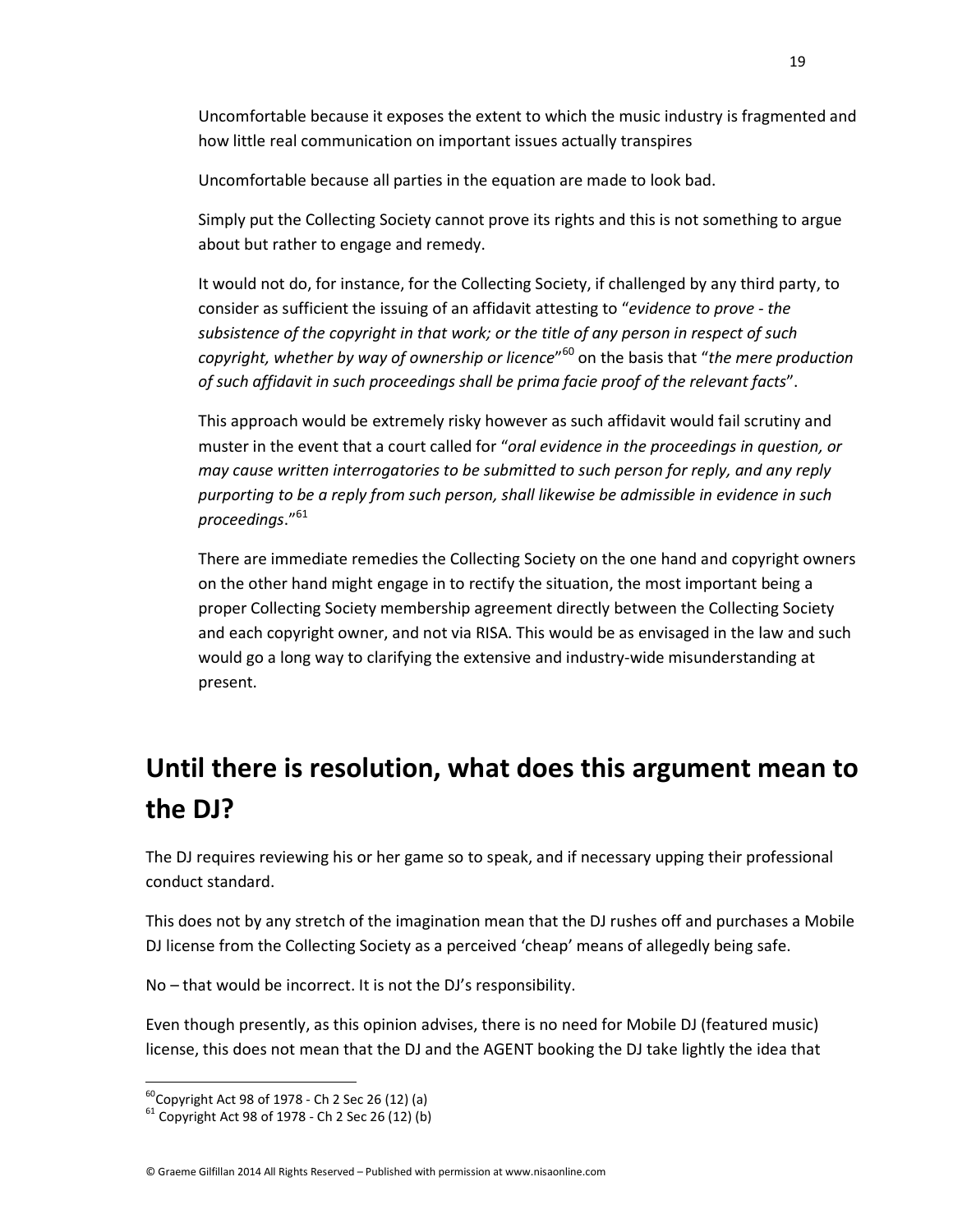regardless of this reality, that some zealous law enforcement personnel with bad to no knowledge of the actual laws (not a criticism but a fact – most attorneys don't know the laws in this sector) may try and arrest them, instead of the organizer, club owner, event manager and the like who are the responsible .

Forewarned is forearmed so to speak and prevention is always better than cure

So confronted, the DJ produces his or her (signed) booking agreement for the booking that he or she is performing, and takes the 'unknown person' to a particular clause that should be in every DJ booking contract which reads as follows:

"**Both parties accept that the public performance and communication to public of music at a place of public entertainment requires a license from the copyright owners or their respective collecting societies, both in respect of the sound recordings played by the DJ and in respect of the songs on those sound recordings. In respect of the event that the DJ is booked to perform the PURCHASER warrants and represents that it has secured all necessary public performance and communication to public rights from the copyright owners or their representative societies to enable the DJ to legally perform in public. The PURCHASER accepts that the aforementioned license compliance requirement is obligatory and indemnifies the DJ and the AGENT in the event that the PURCHASER fails to secure the requisite licenses, from any claims of any kind. Further neither the DJ nor the AGENT will have any liability or loss of fee in the event that the DJ's performance is disrupted or stopped due to the reason of the PURCHASERS failure to secure the requisite and necessary public performance and communication to public licenses for the event**"

Professional conduct of a 2014 DJ advises the following:-

- The booking for any event where the DJ is to perform is made by written contract, regardless as to whether the DJ's set is for free or paid for
- The booking contract used is proper in law
- The DJ travels with a digital (or printed) copy of the booking agreement for each performance
- The AGENT makes sure prior as to PURCHASER'S commitment (as in the signed agreement) that the licenses are in place
- Bookings are not taken from 'clevers' who want not to pay licenses…in the same way that some PURCHASERS try to avoid VAT as if it is ok, which it is absolutely not
- As the DJ is, in economic theory classed as a 'public good' extra care should be taken as to being organized and well prepared, so as not to undermine and/or destroy the value one has as a public good.
- The type of event the DJ is booked for does not mean that the same rules that apply every time do not apply. It does not matter where a lot of people gather, for once gathered they are 'public'.
- Avoid so-called 'private' bookings that do not wish to do things in a legal manner
- Pay a heavy price for acting unprofessionally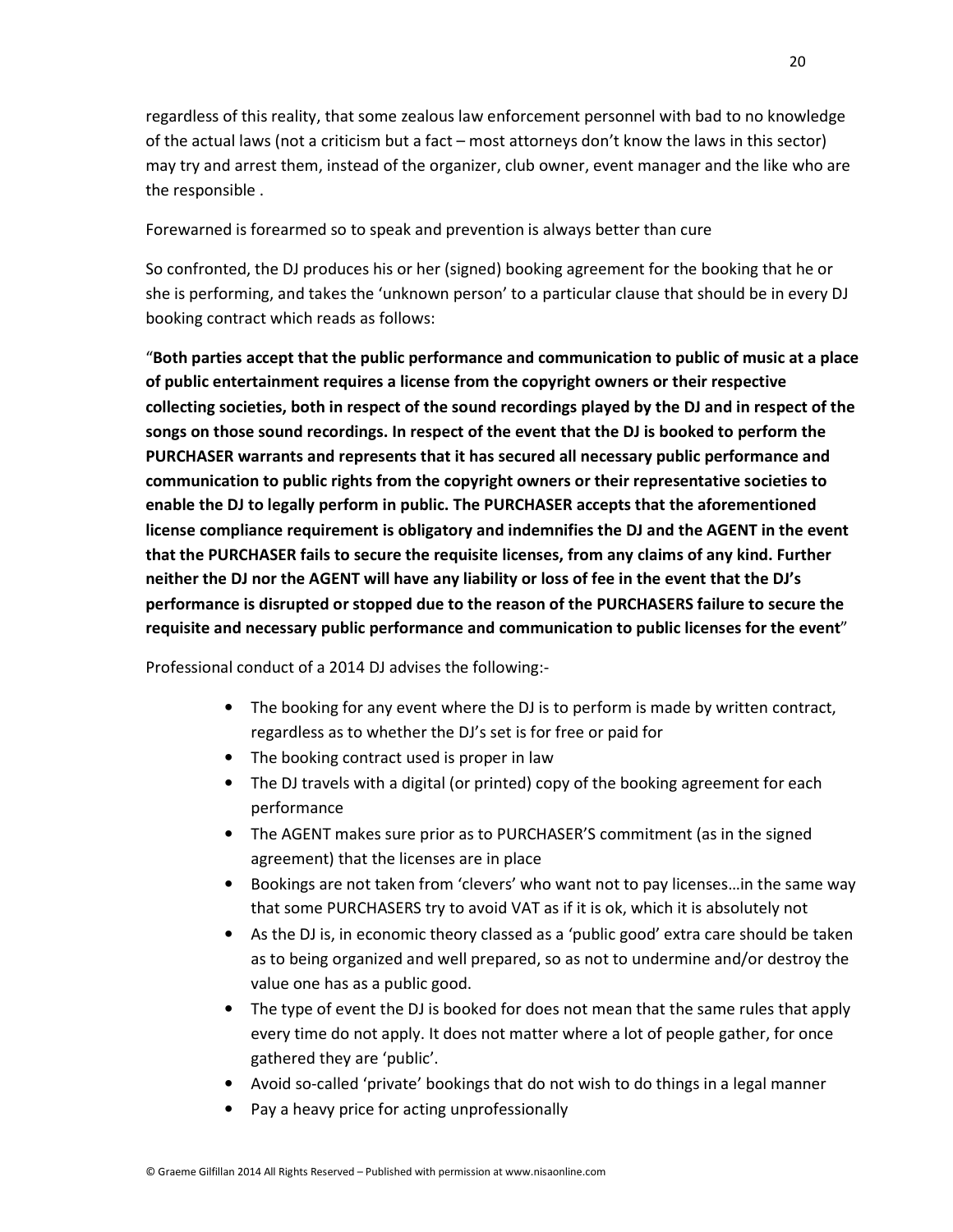If the DJ is ill-prepared he or she may well be arrested or at the very least harassed and prevented from leaving, at a time when anyone who could assist is likely fast asleep.

If the AGENT and/or the DJ wish to cut corners, take chances, steal from the State by doing underground cash deals not on the books and generally behave badly, then both should expect, at some point or another, the full might of the law to fall upon them.

This is the nature of the South African DJ's day presently. All parties would agree that the situation is fluid and changing.

# **Does a DJ presently need a Mobile DJ (featured music) license from SAMPRA?**

The short answer is 'NO'

# **When, if ever, does a DJ need a Mobile DJ (featured music) license?**

Never

# **When, if ever, does a DJ need a license to communicate to the public?**

If the issue raised above are remedied, if and when ever the DJ puts on an event (of any kind) (the DJ should not think that 'private' has any real meaning and/or application), and recorded music will be used in any way at that event, then the DJ is no longer acting as a DJ, but as one who is knowingly arranging for music to communicated to the public (by any DJ or by any artist performing to a backtrack for that matter) and therefore as the arranger and/or organizer, knowing the purpose of booking the DJ (herself or himself as the case may be) in the first place should seek a license from the copyright owners (labels) of the tracks the Organizer (also a DJ) intends to play or their respective Collecting Society.

If the DJ performs at any venue and knows prior to the performance that the organizer or venue, in fact whoever is booking the DJ, does not have a license from the copyright owners (labels) of the tracks the DJ intends to play, then currently the DJ exposes himself to the risk of the ill-informed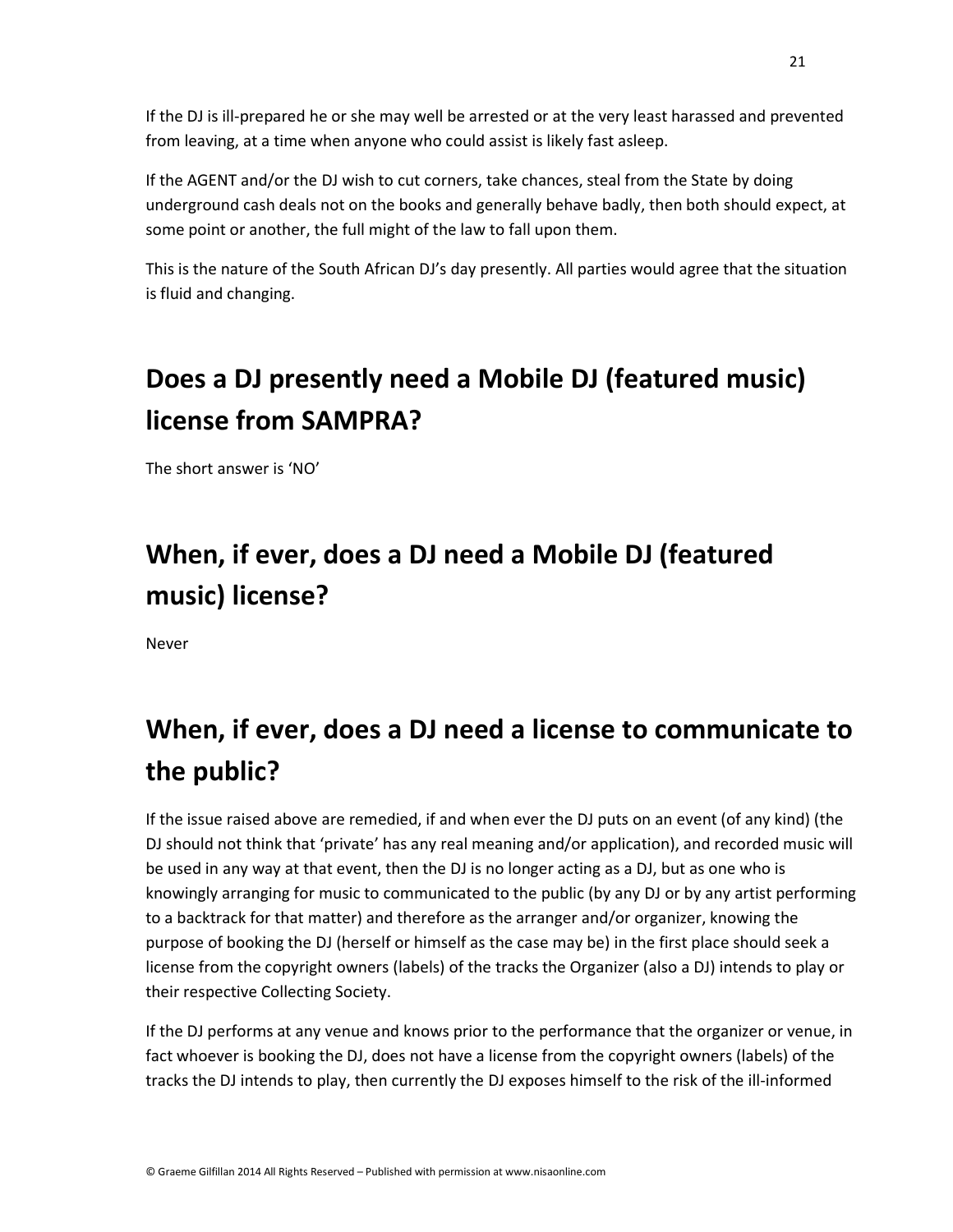trying to enforce a license requirement on the DJ that the organizer of the event should have had in the first place. Smart play is for the DJ to decline to perform such an event.

## **Other issues of compliance DJ's need to be aware of**

Arguably the most important consideration in the professional DJ's toolkit is the understanding of the turf they operate in.

There are rules

It is not a free for all ….do as you like…business.

Specifically there one issue the DJ needs to be aware, that being where and how he or she sourced the music that he or she is going to play in his or her set, at any event as well as, believe it or not, crossing an international border.

This is the issues of the legality of the copies of the tracks the DJ will play during his or her set. If such were acquired illegally or without consent or are in any way infringing copies themselves, there can be big trouble.

A lot of DJ's don't take heed of this issue, and ill-prepared the DJ can find themselves being detained and their travel plans disrupted.

If purchases are made on the internet, the DJ keeps track of that, and notes what disclaimers are present, if any.

If local record labels and majors have sent out "promo' copies in digital format for performance by DJ's, then the DJs keep the digital record of such communications

If a DJ walks in to perform with a CD case full of CDR's with large amounts music recorded (with no lists of the works necessary) and can't prove the source it is highly likely that the DJ exposes them self for prosecution

There is another license required which is addressed in the clause above that DJ's should add to their booking contracts, but which should be highlighted again, that being the license required by the place of public entertainment or the promoter in respect if the musical and literary works (songs) to be performed. In South Africa the Collecting Society with the rights in respect of public performance, broadcast, transmission through a diffusion service and communication to the public of musical and literary works is SAMRO $62 - a$  monopoly.

 $\overline{a}$ 

© Graeme Gilfillan 2014 All Rights Reserved – Published with permission at www.nisaonline.com

<sup>&</sup>lt;sup>62</sup> Southern African Music Rights Organization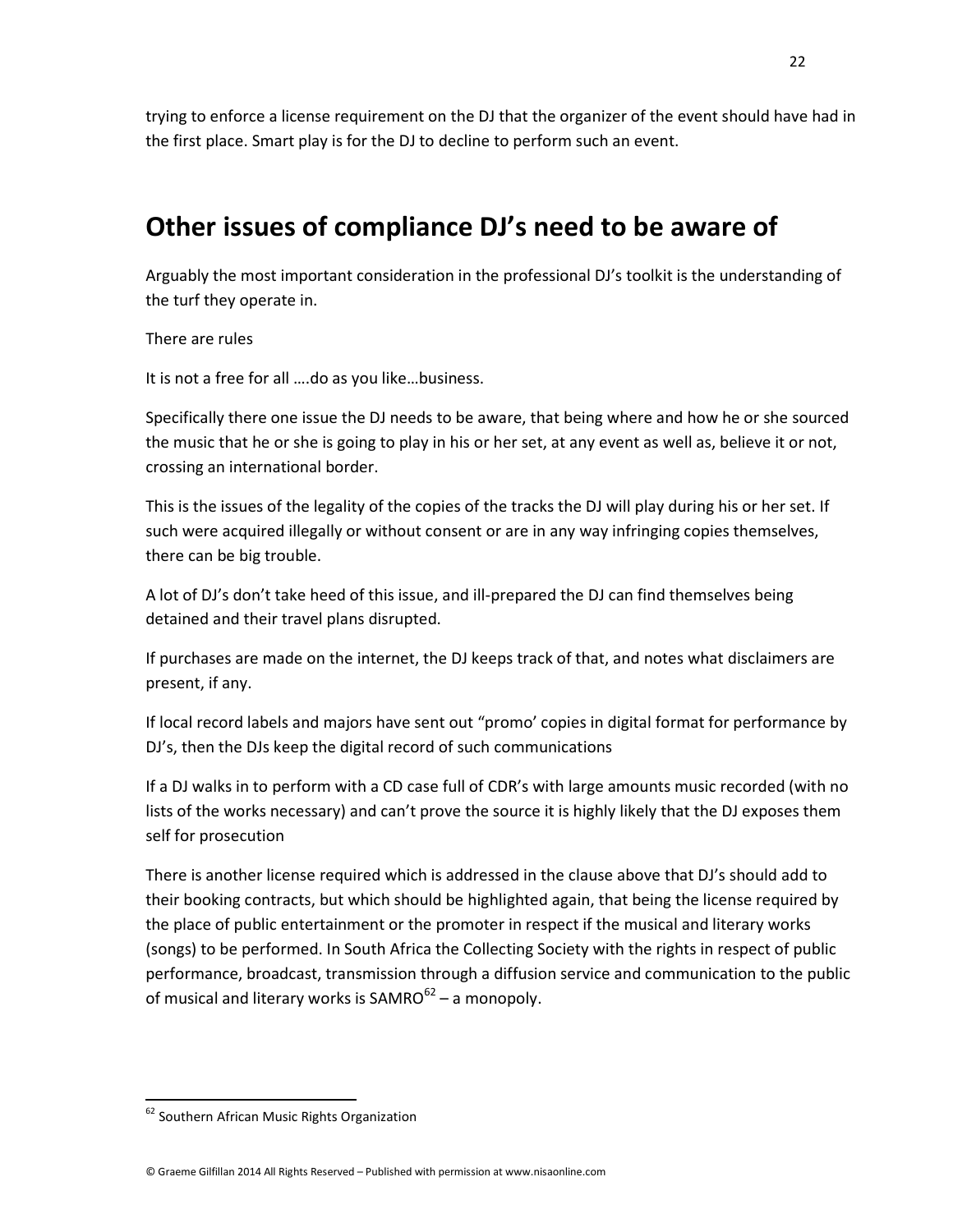The laws addressing musical and literary works<sup>63</sup> in South Africa are different than those for sound recordings<sup>64</sup> and from the DJ's perspective are addressed in a separate opinion.

Does a DJ need a Mobile license from SAMRO?

No

# **Conclusion**

Most professional DJ's in South Africa today have a relationship of one kind or another with RISA (Recording Industry of South Africa, a Johannesburg based NPO that primarily serves as an association for record labels in South Africa) and a very large number of RISA members create, license and release music locally (and a good few internationally), yet ask any one of them if they have been consulted with, debated on, met about, read about or in any other way were informed as to what, as far as their professional association was concerned, constituted professional best practice, one would find blank looks.

The surprise and anger of the DJ community expressed and ventilated across the industry in various media over the past two weeks attests the lack of consultation that has transpired

Without an operating web-site it is impossible to verify the Rules and Regulations and Code of Conduct referred in the RISA Code of Conduct that RISA members must abide by

If one were to enquire at RISA as to the extent (as on record evidence might indicate) that RISA had endeavoured to have discussion, interchange or any communication with its members regarding the Mobile DJ license – RISA has nothing to show.

In short, RISA it appears seeks to implement rulings (that directly affect a swathe of its membership) the outcome of which has its member's availed to (false) arrest and/or attempted prosecution, all without any consultation with those members.

The record indicates that RISA has not consulted with the bulk of its membership as regards a Mobile DJ License.

## This is unfortunate

l,

The cynical might call the recent moves by the Collecting Society to hold DJ's (many of whom are RISA members) accountable when their DJ service to communicate sound recordings to the public has been ordered and booked, an ill-advised money grab.

The Collecting Society comply with its obligations in law that

 $63$  Copyright Act 98 of 1978 – Ch 1 Sec 6

 $64$  Copyright Act 98 of 1978 – Ch 1 Sec 9 and 9A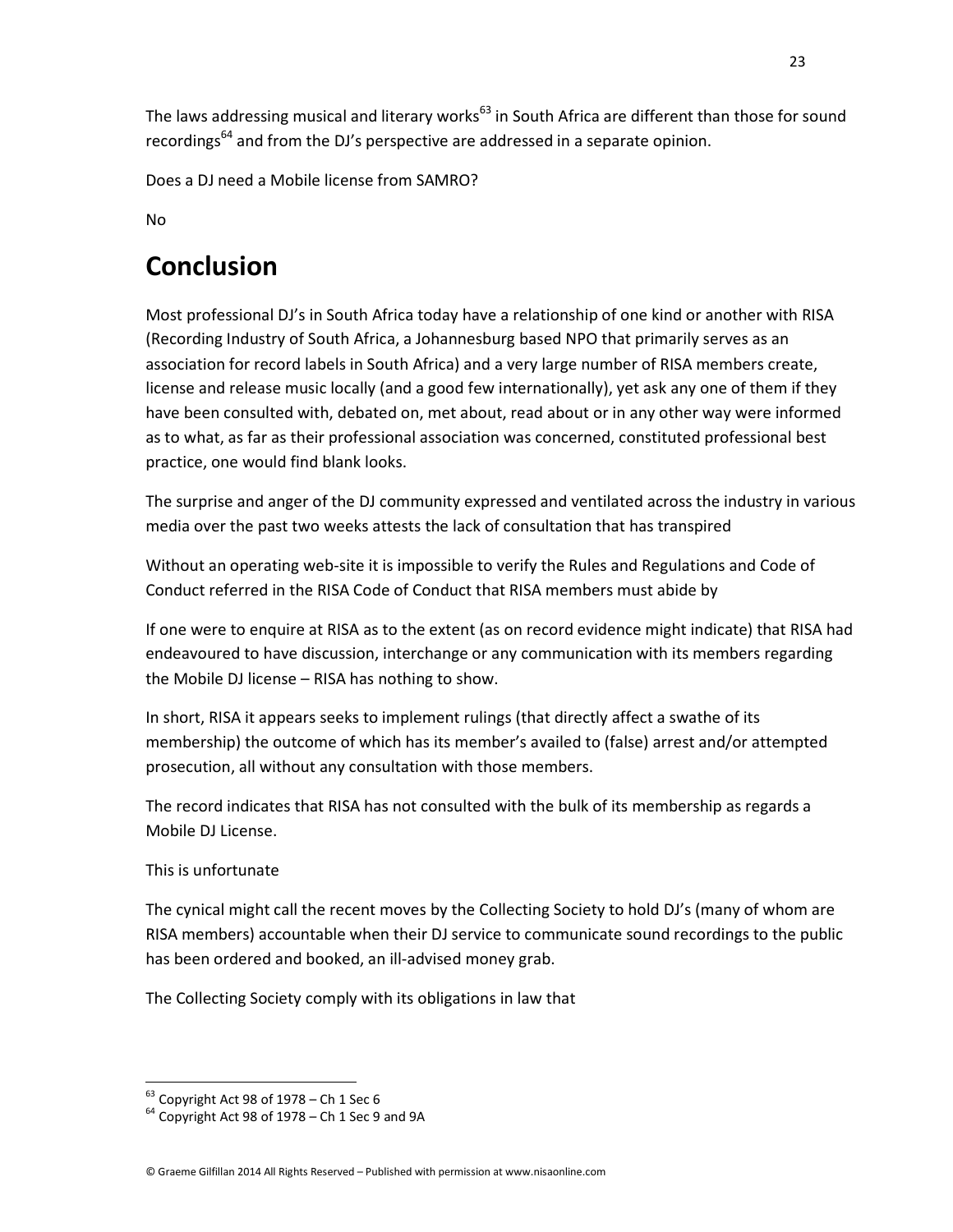"*The aim of a collecting society shalt be to administer public playing rights effectively and efficiently, to maximise the economic exploitation of the rights entrusted by the rightholders for their direct benefit and not to generate or accumulate unneeded profits in the hands of the collecting society itself, and to distribute the proceeds of such exploitation equitably amongst its members*" 65

Prior to closing, it is necessary to address and clarify the context of the unfortunate recent occurrence which saw a DJ allegedly being arrested, and finding himself obliged to sign a "Civil Settlement Agreement" (wherein he agreed to pay R11,050 for having 170 (one hundred and seventy) *"..infringing copies of sound recordings and/or cinematographic films, the copyright in which is owned by the parties represented directly or indirectly by RISA, and have been found in possession of the infringer….*" <sup>66</sup>) as a way of illuminating a landscape that presently is shrouded in mystery for most DJs (professional and amateur)…..that being what constitutes professional conduct of a DJ and what are the rules?

At first, word out was that the aforementioned DJ was arrested for not having a Mobile DJ License from SAMPRA. The discussion was ventilated on social media, making its way to Y FM and then the Sunday Sun. No one it seemed had the correct information regarding the DJ and the exact circumstances from a legal point of view.

The Civil Settlement Agreement signed by the DJ is with RISA, not the Collecting Society and bears no relation to the prior claims ref the DJ not having a Mobile License. The Civil Settlement Agreement was in relation to the DJ's admitted possession of 170 (one hundred and seventy) copies of CD's the DJ had on his person, regarded as 'infringing copies' and that he *"…..without appropriate authorization traded with, or otherwise dealt in, such infringing copies*". According to RISA the actual act of DJ'ing constituted "*traded with or otherwise dealt with*" and such claim was claim was made under the Counterfeit Goods Act 1997 and/or the Copyright Act 1978. (This is another story altogether and will be addressed in a separate opinion that addresses what constitutes an infringing copy). No specific statute was referred to.

What is clear is that this had nothing to do with a so-called "Mobile DJ License"……….or the alleged need for one - there is no mention of such in the Civil Settlement Agreement signed by the DJ, nor is there any mention of the Collecting Society - SAMPRA.

The Collecting Society has been requested to remove the Tariff 13 from its website pending resolution of the issues raised and clarity as to who is responsible.

There is no need for a DJ to seek a Mobile DJ license and the demand for such should be removed.

l,

© Graeme Gilfillan 2014 All Rights Reserved – Published with permission at www.nisaonline.com

 $65$  Collection Society Regulations – Sec 6 (2)

<sup>&</sup>lt;sup>66</sup> Civil Settlement Agreement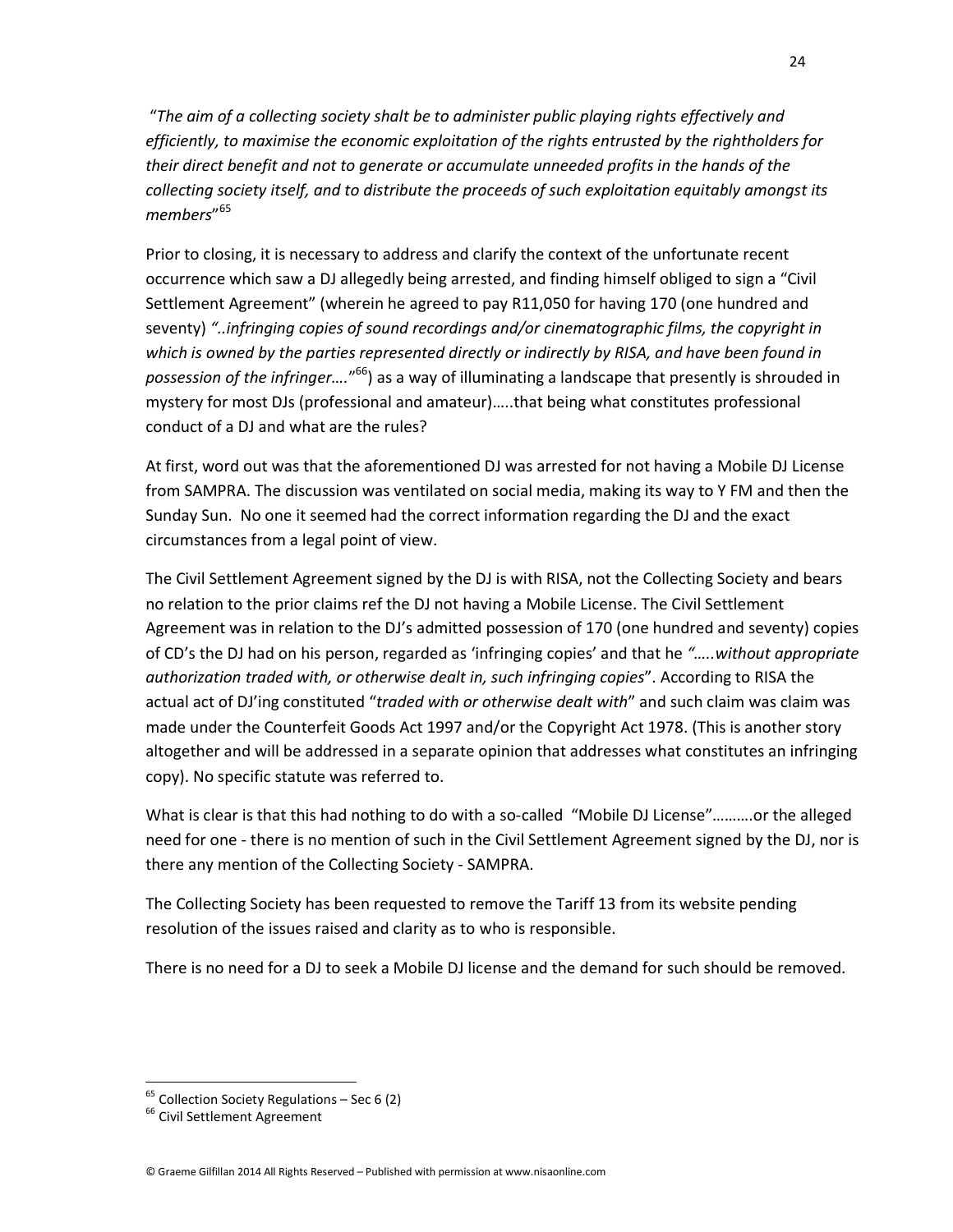**Appendix 1: Relevant Sections/excerpts of the Copyright Act 98 of 1978 (Courtesy of the Copyright Act 98 of 1978 as amended)** 

### **Definitions**

| Ch $1 - 1 (1) (iv) (c)$ | "author", in relation to $-$ (c) a sound recording, means the person by whom<br>the arrangements for the making of the sound recording were made.                                                              |
|-------------------------|----------------------------------------------------------------------------------------------------------------------------------------------------------------------------------------------------------------|
| Ch 1 - 1 (1) (xlix)     | "sound recording" means any fixation or storage of sounds, or data or<br>signals representing sounds, capable of being reproduced, but does not<br>include a sound-track associated with a cinematograph film; |

Ch 1 - 1 (1) (li) "work" a work contemplated in section 2

Works eligible for copyright

### Ch 1 - 2 (1) (e) **Subject to the provisions of this Act, the following works, if they are original, shall be eligible for copyright—(e) sound recordings**;

Copyright by virtue of nationality, domicile or residence, and duration of copyright;

- Ch 1 3 (1) Copyright shall be conferred by this section on every work, eligible for copyright, of which the author or, in the case of a work of joint authorship, any one of the authors is at the time the work or a substantial part thereof is made, a qualified person, that is— (a) in the case of an individual, a person who is a South African citizen or is domiciled or resident in the Republic; or (b) in the case of a juristic person, a body incorporated under the laws of the Republic;
- Ch 1 3 (2) (c) The term of copyright conferred by this section shall be, in the case of  $-$  (c) sound recordings, fifty years from the end of the year in which the recording is first published;

Copyright by reference to country of origin

Ch 1 - 4 (1) (a) **Copyright shall be conferred by this section on every work which is eligible for copyright and which— (a) being a literary, musical or artistic work or a sound recording, is first published in the Republic…. and in respect of which copyright is not conferred by section 3**.

Copyright in relation to the state and certain international organizations

Ch 1 - 5 (4) Copyright conferred by this section on a cinematograph film, photograph, sound recording, broadcast, programme-carrying signal, published edition or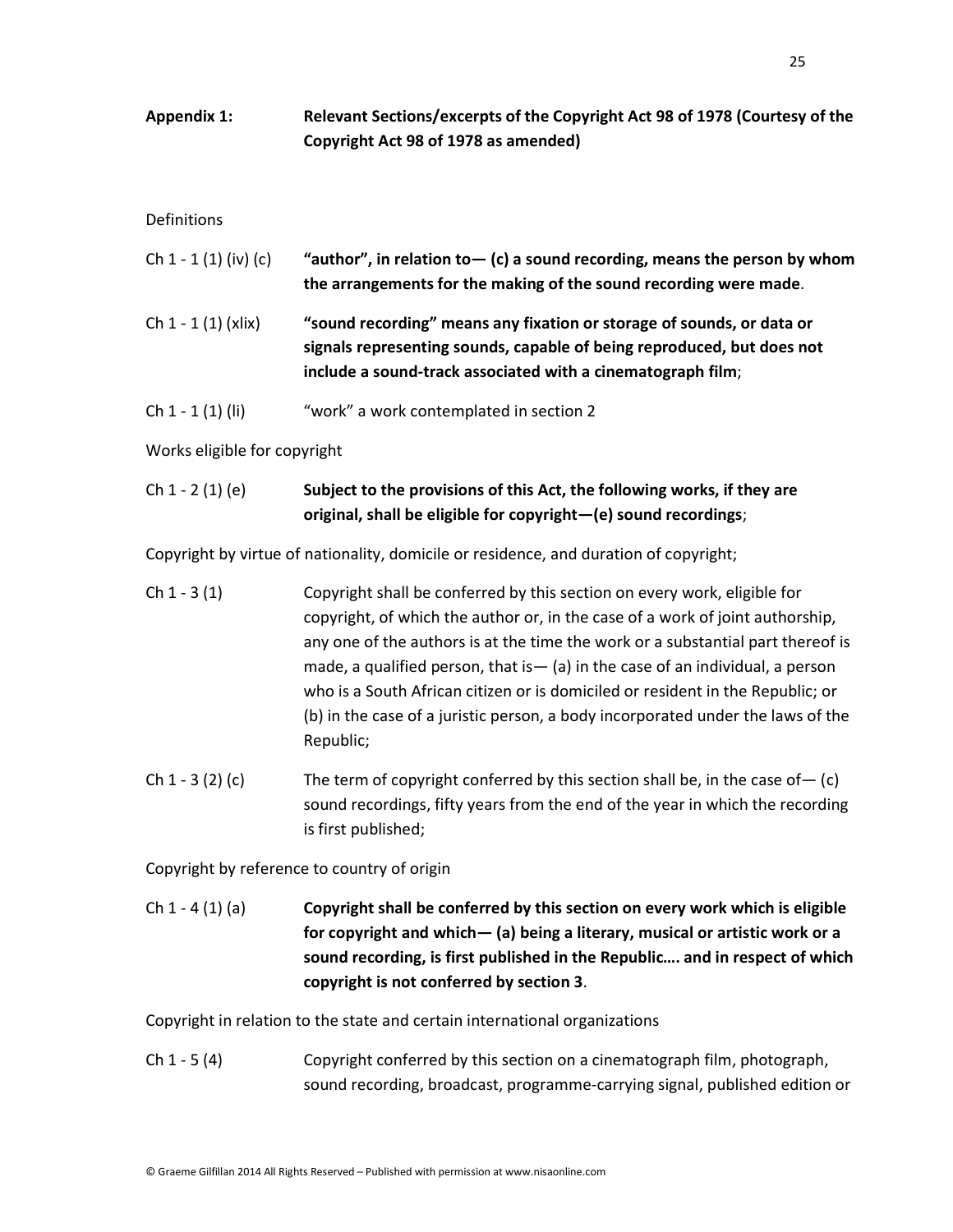a computer program shall be subject to the same term of copyright provided for in section 3 for a similar work

### Nature of copyright in sound recordings

Ch 1 - 9 (c) (d) (e) **Copyright in a sound recording vests the exclusive right to do or to authorize the doing of any of the following acts in the Republic - (c) broadcasting the sound recording; (d) causing the sound recording to be transmitted in a diffusion service, unless that service transmits a lawful broadcast, including the sound recording, and is operated by the original broadcaster; (e) communicating the sound recording to the public** 

Royalties

Ch 1 - 9A. (1) (a) **In the absence of an agreement to the contrary, no person may broadcast, cause the transmission of or play a sound recording as contemplated in section 9(c), (d) or (e) without payment of a royalty to the owner of the relevant copyright**.

> (b) **The amount of any royalty contemplated in paragraph (a) shall be determined by an agreement between the user of the sound recording, the performer and the owner of the copyright, or between their representative collecting societies**.

> (c) In the absence of an agreement contemplated in paragraph (b), the user, performer or owner may refer the matter to the Copyright Tribunal referred to in section 29(1) or they may agree to refer the matter for arbitration in terms of the Arbitration Act, 1965 (Act No. 42 of 1965).

(2) (a) **The owner of the copyright who receives payment of a royalty in terms of this section shall share such royalty with any performer whose performance is featured on the sound recording in question and who would have been entitled to receive a royalty in that regard as contemplated in section 5 of the Performers' Protection Act, 1967 (Act No. 11 of 1967)**.

(b) **The performer's share of the royalty shall be determined by an agreement between the performer and the owner of copyright, or between their representative collecting societies**.

(c) In the absence of an agreement contemplated in paragraph (b), the performer or owner may refer the matter to the Copyright Tribunal referred to in section 29(1), or they may agree to refer the matter for arbitration in terms of the Arbitration Act, 1965 (Act No. 42 of 1965).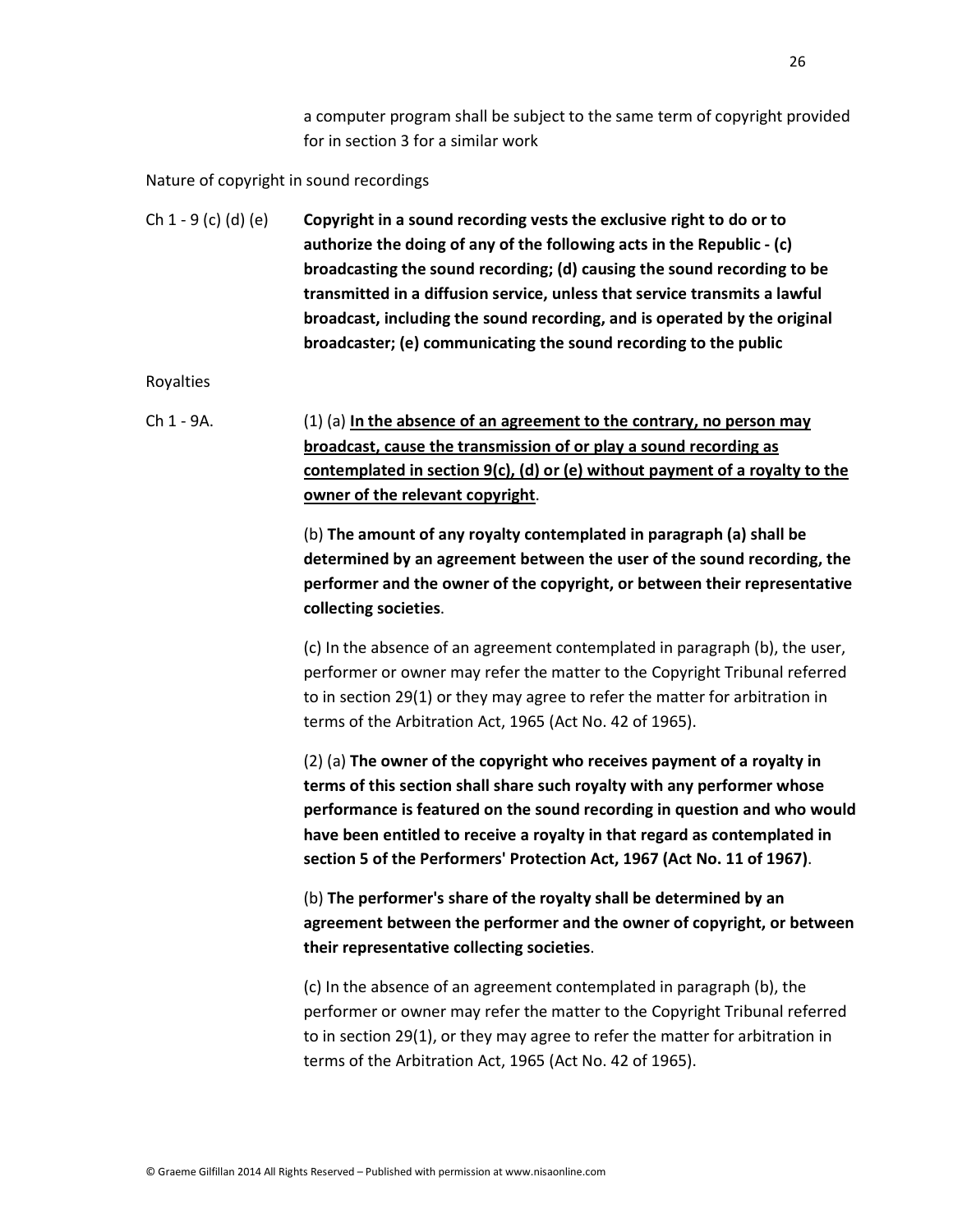(d) Any payment made by the user of the sound recording in terms of this subsection shall be deemed to have discharged any obligation which that user might have to make any payment in respect of his or her use of a corresponding fixation in terms of section 5 of the Performers' Protection Act, 1967 (Act No. 11 of 1967).

(3) **In the event of any right to a royalty being assigned to any successor in title, either by contractual arrangement, operation of law, testamentary disposition or otherwise, any successor in title shall be entitled to enforce such right to a royalty against the person who in terms of this section is obliged to pay or against his or her successor in title**.

General exceptions in respect of reproduction of works

Ch 17 The provisions of section 12 (1) (b) and (c), (2), (3), (4), (5), (12) and (13) shall *mutatis mutandis* apply with reference to sound recordings

> Ch 12. (1) Copyright shall not be infringed by any fair dealing with a literary or musical work— (b) for the purposes of criticism or review of that work or of another work; or (c) for the purpose of reporting current events— (i) in a newspaper, magazine or similar periodical; or(ii) by means of broadcasting or in a cinematograph film:

 Ch 12 (2) The copyright in a literary or musical work shall not be infringed by using the work for the purposes of judicial proceedings or by reproducing it for the purposes of a report of judicial proceedings

 Ch 12 (3) The copyright in a literary or musical work which is lawfully available to the public shall not be infringed by any quotation therefrom, including any quotation from articles in newspapers or periodicals that are in the form of summaries of any such work: Provided that the quotation shall be compatible with fair practice, that the extent thereof shall not exceed the extent justified by the purpose and that the source shall be mentioned, as well as the name of the author if it appears on the work

 Ch 12 (4) The copyright in a literary or musical work shall not be infringed by using such work, to the extent justified by the purpose, by way of illustration in any publication, broadcast or sound or visual record for teaching: Provided that such use shall be compatible with fair practice and that the source shall be mentioned, as well as the name of the author if it appears on the work

 Ch 12 (5) (a) The copyright in a literary or musical work shall not be infringed by the reproduction of such work by a broadcaster by means of its own facilities where such reproduction or any copy thereof is intended exclusively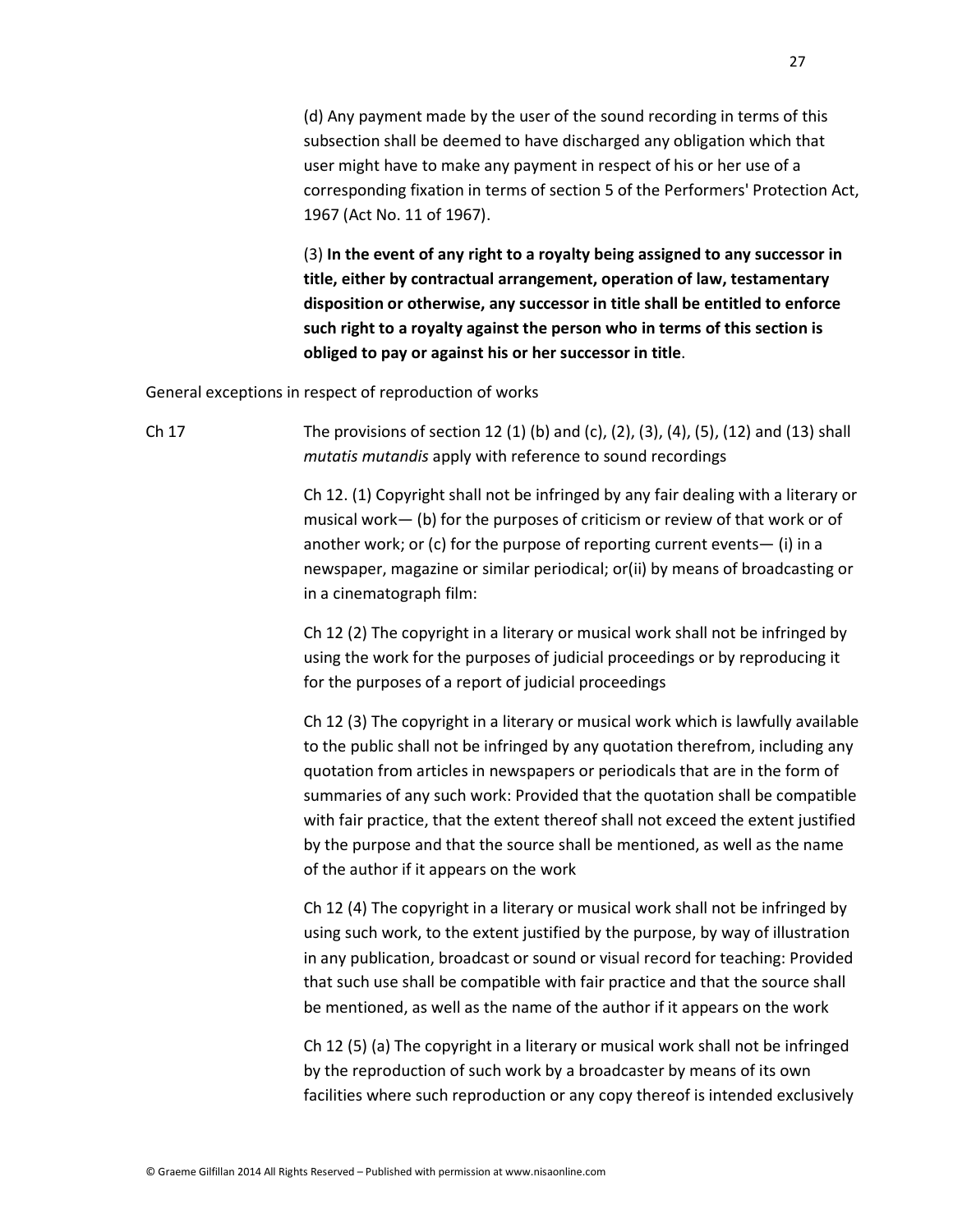for lawful broadcasts of the broadcaster and is destroyed before the expiration of a period of six months immediately following the making of the reproduction, or such longer period as may be agreed to by the owner of the relevant part of the copyright in the work. (b) Any reproduction of a work made under paragraph (a) may, if it is of an exceptional documentary nature, be preserved in the archives of the broadcaster, but shall, subject to the provisions of this Act, not be used for broadcasting or for any other purpose without the consent of the owner of the relevant part of the copyright in the work

 Ch 12 (12) The copyright in a literary or musical work shall not be infringed by the use thereof in a bona fide demonstration of radio or television receivers or any type of recording equipment or playback equipment to a client by a dealer in such equipment

 Ch 12 (13) An authorization to use a literary work as a basis for the making of a cinematograph film or as a contribution of a literary work to such making, shall, in the absence of an agreement to the contrary, include the right to broadcast such film

Ownership of copyright

- Ch 21 (1) (a) **Subject to the provisions of this section, the ownership of any copyright conferred by section 3 or 4 on any work shall vest in the author or, in the case of a work of joint authorship, in the co-authors of the work**. Ch 21 - (1) (c) Where a person commissions the taking of a photograph, the painting or
- drawing of a portrait, the making of a gravure, the making of a cinematograph film or the making of a sound recording and pays or agrees to pay for it in money or money's worth, and the work is made in pursuance of that commission, such person shall, subject to the provisions of paragraph (b), be the owner of any copyright subsisting therein by virtue of section 3 or 4

Assignment and licences in respect of copyright

- Ch 22 (1) **Subject to the provisions of this section, copyright shall be transmissible as movable property by assignment, testamentary disposition or operation of law**
- Ch 22 (2) An assignment or testamentary disposition of copyright may be limited so as to apply to some only of the acts which the owner of the copyright has the exclusive right to control, or to a part only of the term of the copyright, or to a specified country or other geographical area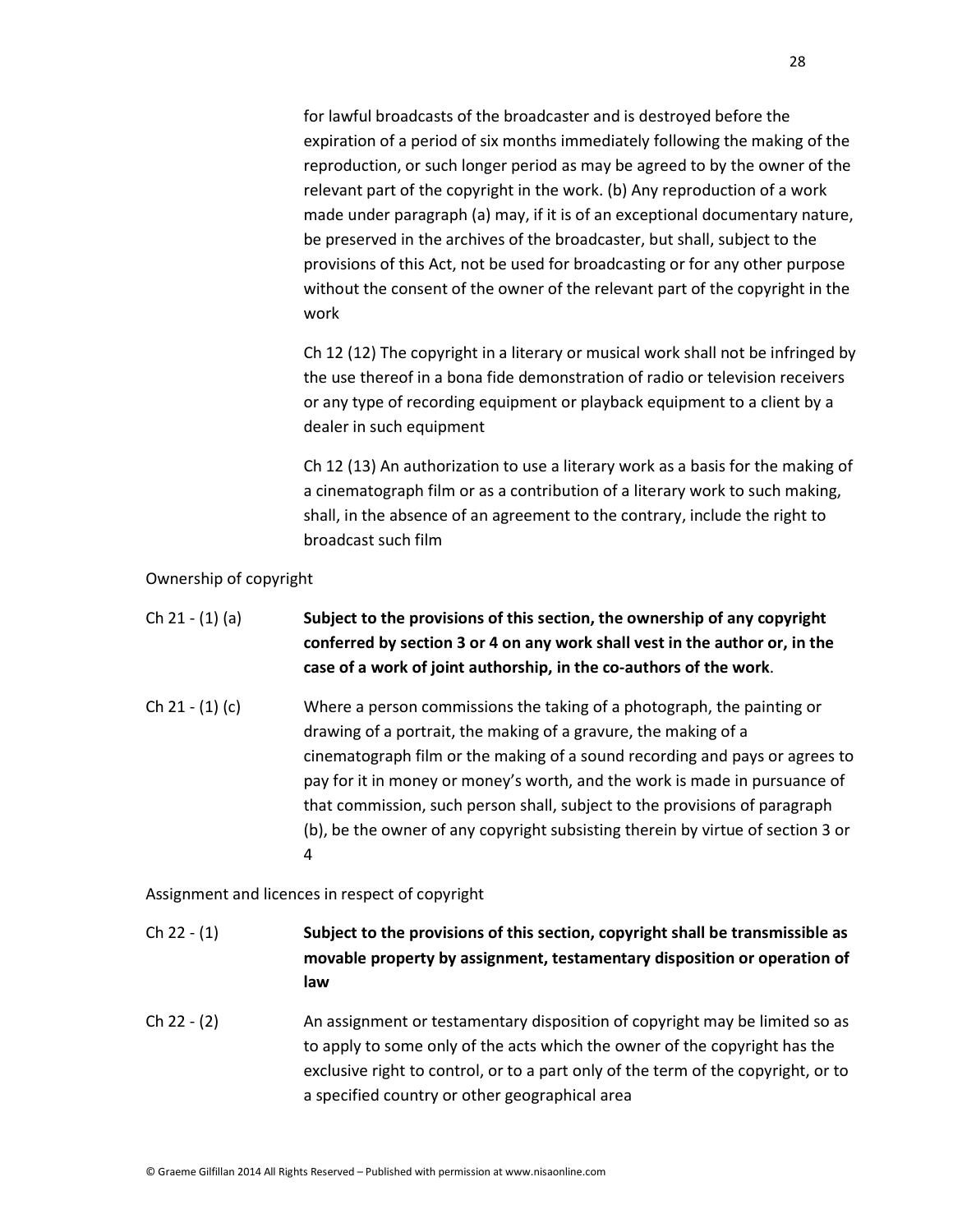- Ch 22 (3) **No assignment of copyright and no exclusive licence to do an act which is subject to copyright shall have effect unless it is in writing signed by or on behalf of the assignor, the licenser or, in the case of an exclusive sublicence, the exclusive sublicenser, as the case may be**
- Ch 22 (5) An assignment, licence or testamentary disposition may be granted or made in respect of the copyright in a future work, or the copyright in an existing work in which copyright does not subsist but will come into being in the future, and the future copyright in any such work shall be transmissible as movable property
- Ch 22 (7) **A licence granted in respect of any copyright by the person who, in relation to the matters to which the licence relates, is the owner of the copyright, shall be binding upon every successor in title to his interest in the copyright, except a purchaser in good faith and without notice, actual or constructive, of the licence or a person deriving title from such a purchaser, and any reference in this Act to the doing in relation to any copyright of anything with or without the licence of the owner of the copyright shall be construed accordingly**
- Ch 22  $(8)$  (8) Where the doing of anything is authorized by the grantee of a licence or a person deriving title from the grantee, and it is within the terms, including any implied terms, of the licence for him to authorize it, it shall for the purpose of this Act be deemed to be done with the licence of the grantor and of every person, if any, upon whom the licence is binding

### Infringement

- Ch 23 (1) **Copyright shall be infringed by any person, not being the owner of the copyright, who, without the licence of such owner, does or causes any other person to do, in the Republic, any act which the owner has the exclusive rights to do or to authorize**.
- Ch 23 (3) **The copyright in a literary or musical work shall be infringed by any person who permits a place of public entertainment to be used for a performance in public of the work, where the performance constitutes an infringement of the copyright in the work: Provided that this subsection shall not apply in a case where the person permitting the place of public entertainment to be so used was not aware and had no reasonable grounds for suspecting that the performance would be an infringement of the copyright**.

Action by owner of copyright for infringement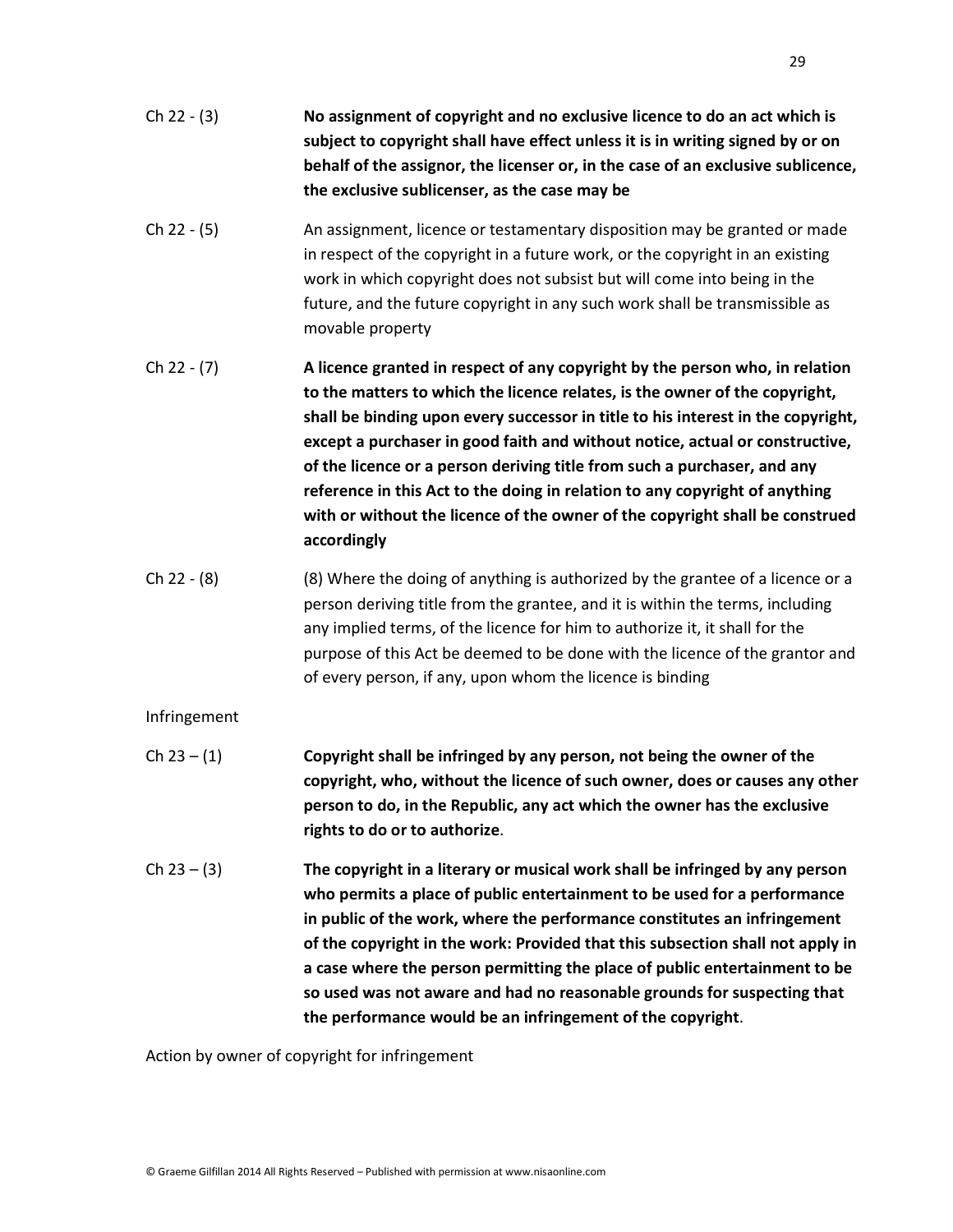- Ch 24 (1) **Subject to the provisions of this Act, infringements of copyright shall be actionable at the suit of the owner of the copyright, and in any action for such an infringement all such relief by way of damages, interdict, delivery of infringing copies or plates used or intended to be used for infringing copies or otherwise shall be available to the plaintiff as is available in any corresponding proceedings in respect of infringements of other proprietary rights**
- Ch 24 (1C) (1C) Before the owner of copyright institutes proceedings under this section, he or she shall give notice in writing to the exclusive licensee or sub-licensee of the copyright concerned of the intention to do so, and the exclusive licensee or sub-licensee may intervene in such proceedings and recover any damages he or she may have suffered as a result of the infringement concerned or a reasonable royalty to which he or she may be entitled
- Ch 24 (2) **Where in an action for infringement of copyright it is proved or admitted that an infringement was committed but that at the time of the infringement the defendant was not aware and had no reasonable grounds for suspecting that copyright subsisted in the work to which the action relates, the plaintiff shall not be entitled under this section to any damages against the defendant in respect of the infringement**

Rights of action and remedies of exclusive licensee and exclusive sub-licensee

- Ch 25 (1) **An exclusive licensee and an exclusive sub-licensee shall have the same rights of action and be entitled to the same remedies as if the licence were an assignment, and those rights and remedies shall be concurrent with the rights and remedies of the owner of the copyright under which the licence and sub-licence were granted**.
- Ch 25 (2) **Before an exclusive licensee or sub-licensee institutes proceedings under subsection (1), he or she shall give notice in writing to the owner of the copyright concerned of the intention to do so, and the owner may intervene in such proceedings and recover any damages he or she may have suffered as a result of the infringement concerned or a reasonable royalty to which he or she may be entitled**

Onus of proof in proceedings

Ch 26 - (7) Where in any proceedings brought by virtue of this Chapter with respect to the alleged infringement of copyright in a sound recording it is proved that records embodying that recording or part thereof have been issued to the public and that at the time when those records were so issued the following claims appeared on a label or any other printed matter affixed to such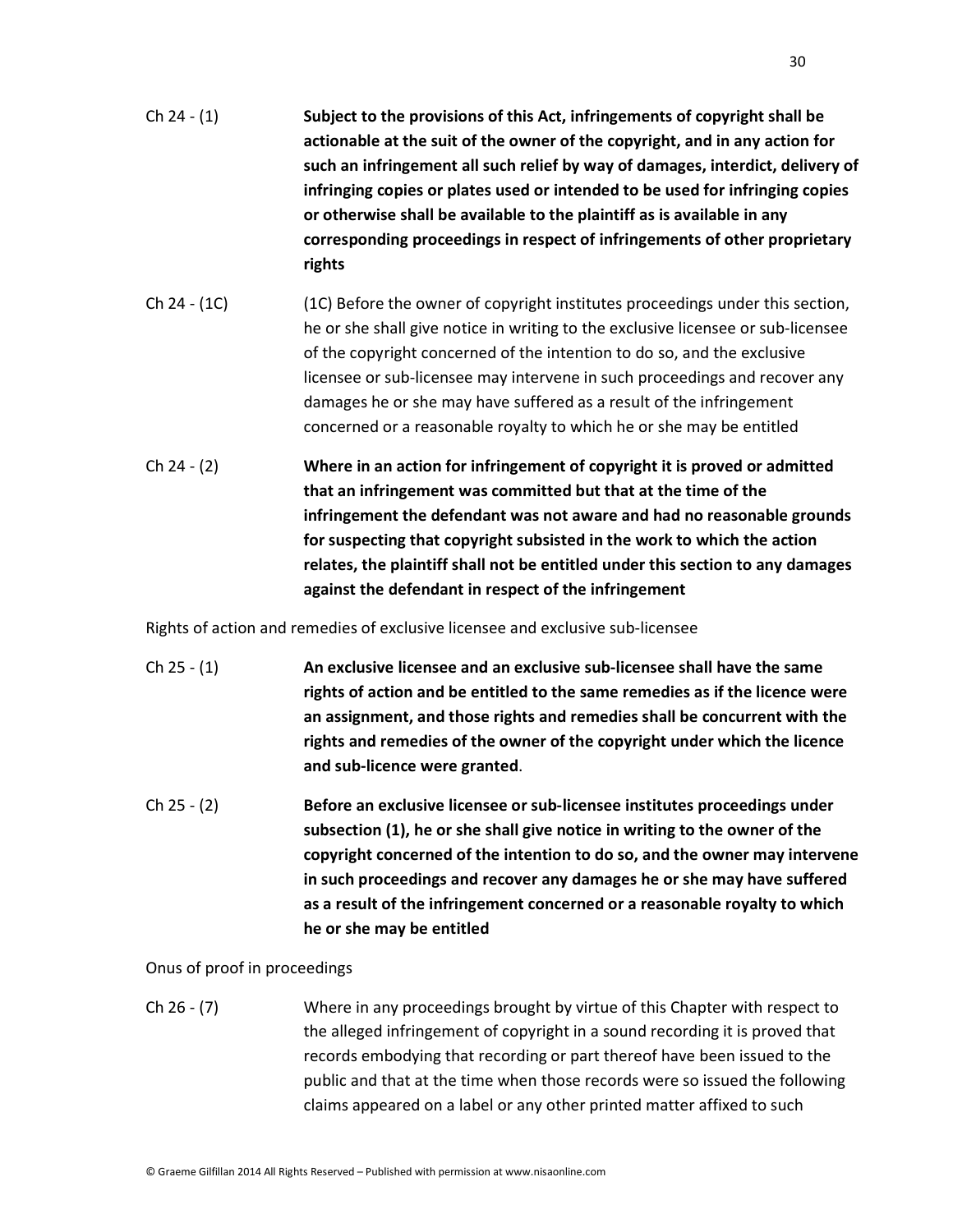records or in or on anything in which they were contained, that is to say  $-$  (a) that a person named on the label or printed matter is the author of the sound recording; or (b) that the recording was first published in a year and at a place specified on the label or printed matter, that label or printed matter shall be sufficient evidence of the facts so stated, except in so far as the contrary is proved

- Ch 26 (7A) A claim contemplated in paragraph (a) of subsection (7) may be made by means of the symbol "C" in conjunction with the name of the person concerned, and a claim contemplated in paragraph (b) of that subsection may be made by means of the symbol "P" in conjunction with the year and place in question.
- Ch 26 (10) **In any proceedings by virtue of this Chapter with regard to the alleged infringement of the copyright in a cinematograph film, a sound recording or a computer program, it shall be presumed, until the contrary is proved, that any person trading in the selling, letting or distribution of copies of any of the said works, and who was found in possession of a copy of any of such works, sold or let for hire or by way of trade offered or exposed for sale or hire such copy**.
- Ch 26 (11) Where in any proceedings by virtue of this Chapter with regard to the alleged infringement of the copyright in a work it is proved that the person alleged to have done an act which allegedly infringes the relevant copyright did such act without the authority of the exclusive licensee, it shall be presumed, unless the contrary is proved, that the relevant act was done also without the authority of the owner of the copyright concerned
- Ch 26 (12) (a) **In any proceedings by virtue of this Chapter relating to the alleged infringement of the copyright in a work, evidence to prove— (i) the subsistence of the copyright in that work; or (ii) the title of any person in respect of such copyright, whether by way of ownership or licence, may be adduced by way of affidavit, and the mere production of such affidavit in such proceedings shall be prima facie proof of the relevant facts**.

Penalties and proceedings in respect of dealings which infringe copyright

- Ch 27 (1) **Any person who at a time when copyright subsists in a work, without the authority of the owner of the copyright**—
	- (a) makes for sale or hire;

**(b) sells or lets for hire or by way of trade offers or exposes for sale or hire**;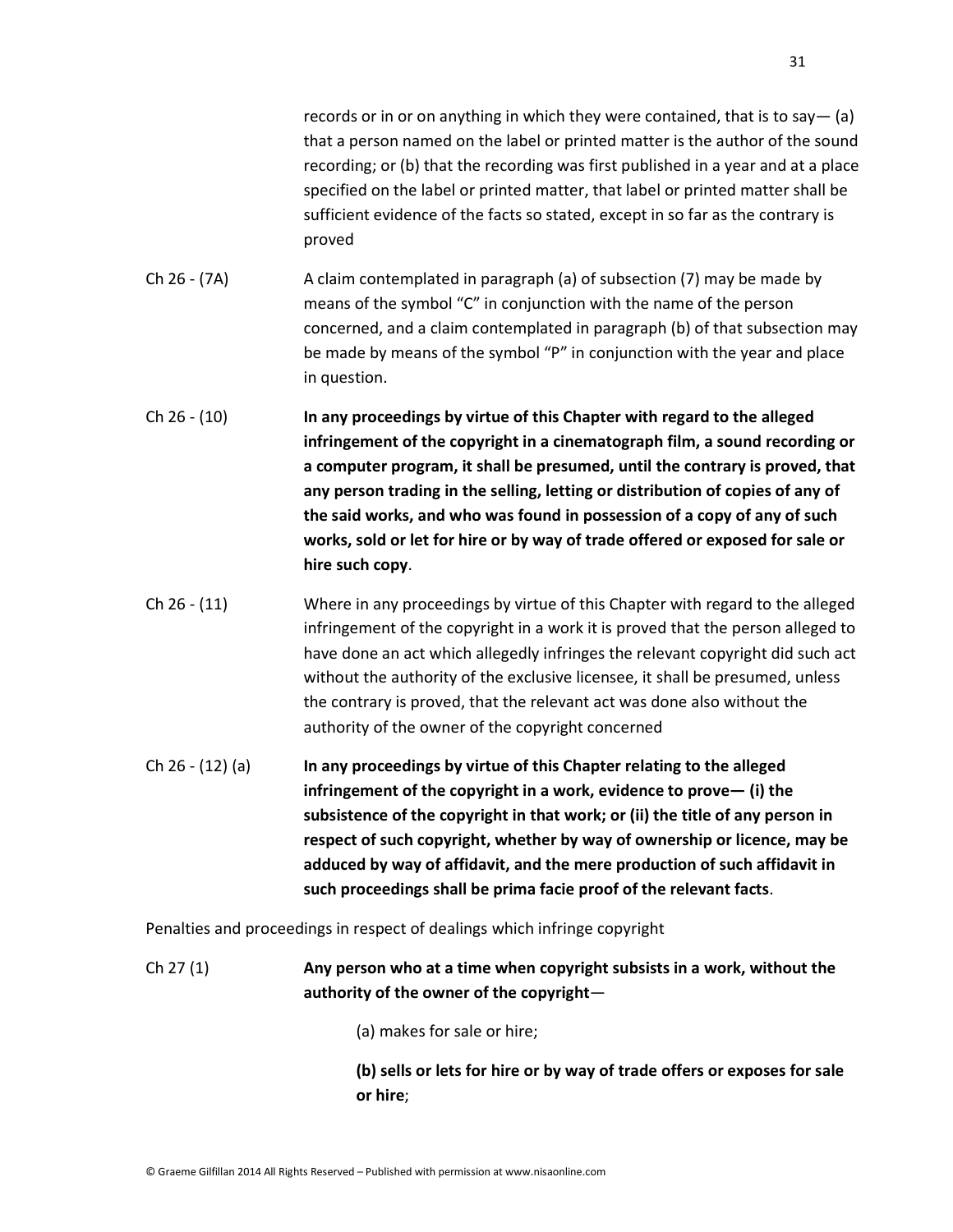### **(c) by way of trade exhibits in public**;

(d) imports into the Republic otherwise than for his private or domestic use;

(e) distributes for purposes of trade; or

(f) distributes for any other purposes to such an extent that the owner of the copyright is prejudicially affected,

### **articles which he knows to be infringing copies of the work, shall be guilty of an offence**

- Ch  $27 (3)$  (3) Any person who causes a literary or musical work to be performed in public knowing that copyright subsists in the work and that performance constitutes an infringement of the copyright, shall be guilty of an offence.
- Ch 27  $(6)$  A person convicted of an offence under this section shall be liable— (a) in the case of a first conviction, to a fine not exceeding five thousand rand or to imprisonment for a period not exceeding three years or to both such fine and such imprisonment, for each article to which the offence relates;

(b) in any other case, to a fine not exceeding ten thousand rand or to imprisonment for a period not exceeding five years or to both such fine and such imprisonment, for each article to which the offence relates

Provision for restricting importation of copies

Ch 28 - (1) The owner of the copyright in any published work may give notice in writing to the Commissioner for Customs and Excise (in this section referred to as "the Commissioner") $-$  (a) that he is the owner of the copyright in the work; and (b) that he requests the Commissioner to treat as prohibited goods, during a period specified in the notice, copies of the work to which this section applies: Provided that the period specified in a notice under this subsection shall not extend beyond the end of the period for which the copyright is to subsist: Provided further that the Commissioner shall not be bound to act in terms of any such notice unless the owner of the copyright furnishes him with security in such form and for such amount as he may require to secure the fulfilment of any liability and the payment of any expense which he may incur by reason of the detention by him of any copy of the work to which the notice relates or as a result of anything done by him in relation to a copy so detained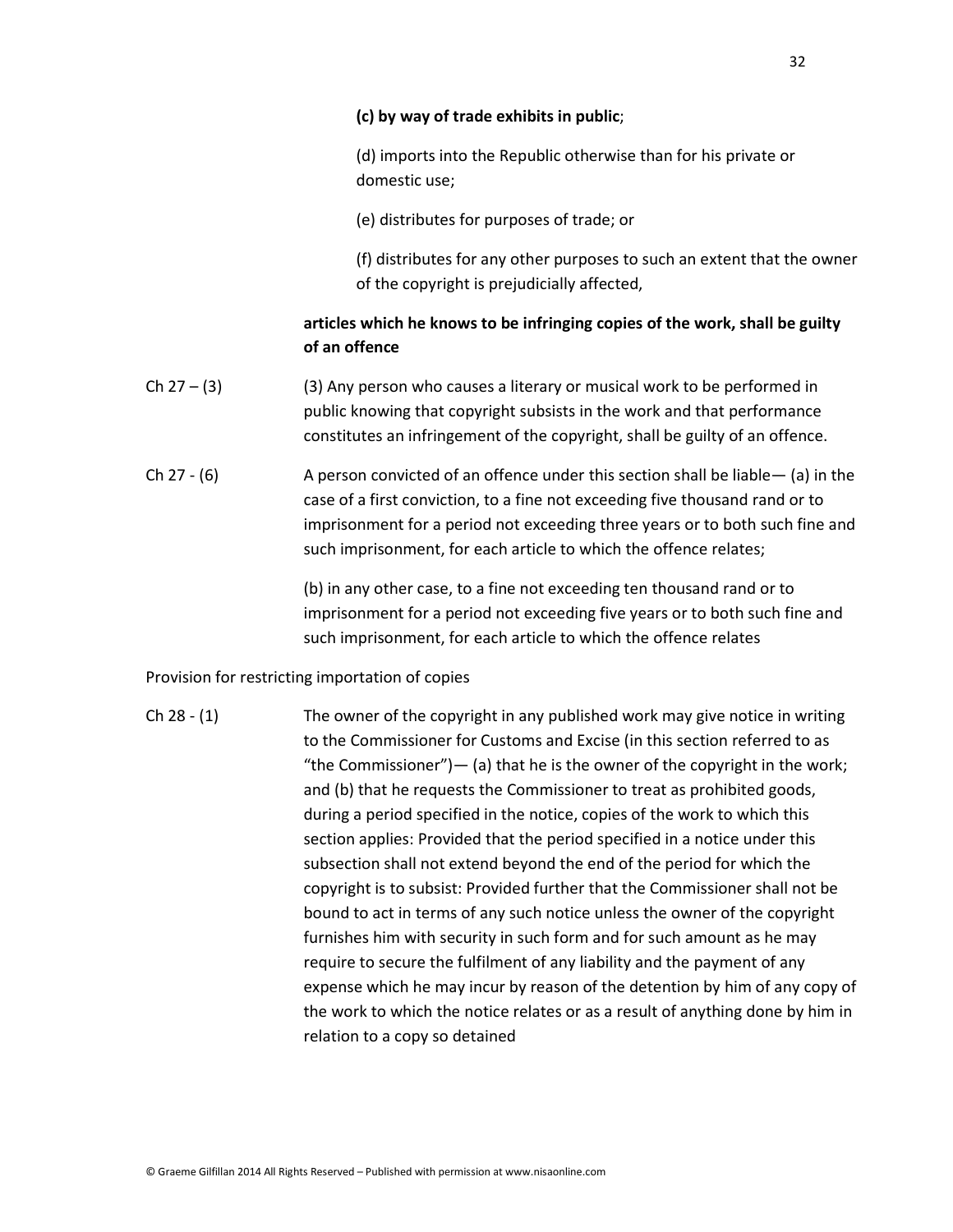| $Ch 28 - (2)$ | This section shall apply to any copy of the work in question made outside<br>the Republic which if it had been made in the Republic would be an<br>infringing copy of the work                                                                                                                        |
|---------------|-------------------------------------------------------------------------------------------------------------------------------------------------------------------------------------------------------------------------------------------------------------------------------------------------------|
| $Ch 28 - (4)$ | Notwithstanding anything contained in the Customs and Excise Act, 1964 (Act<br>No. 91 of 1964), a person shall not be liable to any penalty under that Act<br>(other than forfeiture of the goods) by reason of the fact that any goods are<br>treated as prohibited goods by virtue of this section. |
| $Ch 28 - (5)$ | This section shall mutatis mutandis apply with reference to an exclusive<br>licensee who has the right to import into the Republic any work published<br>elsewhere,                                                                                                                                   |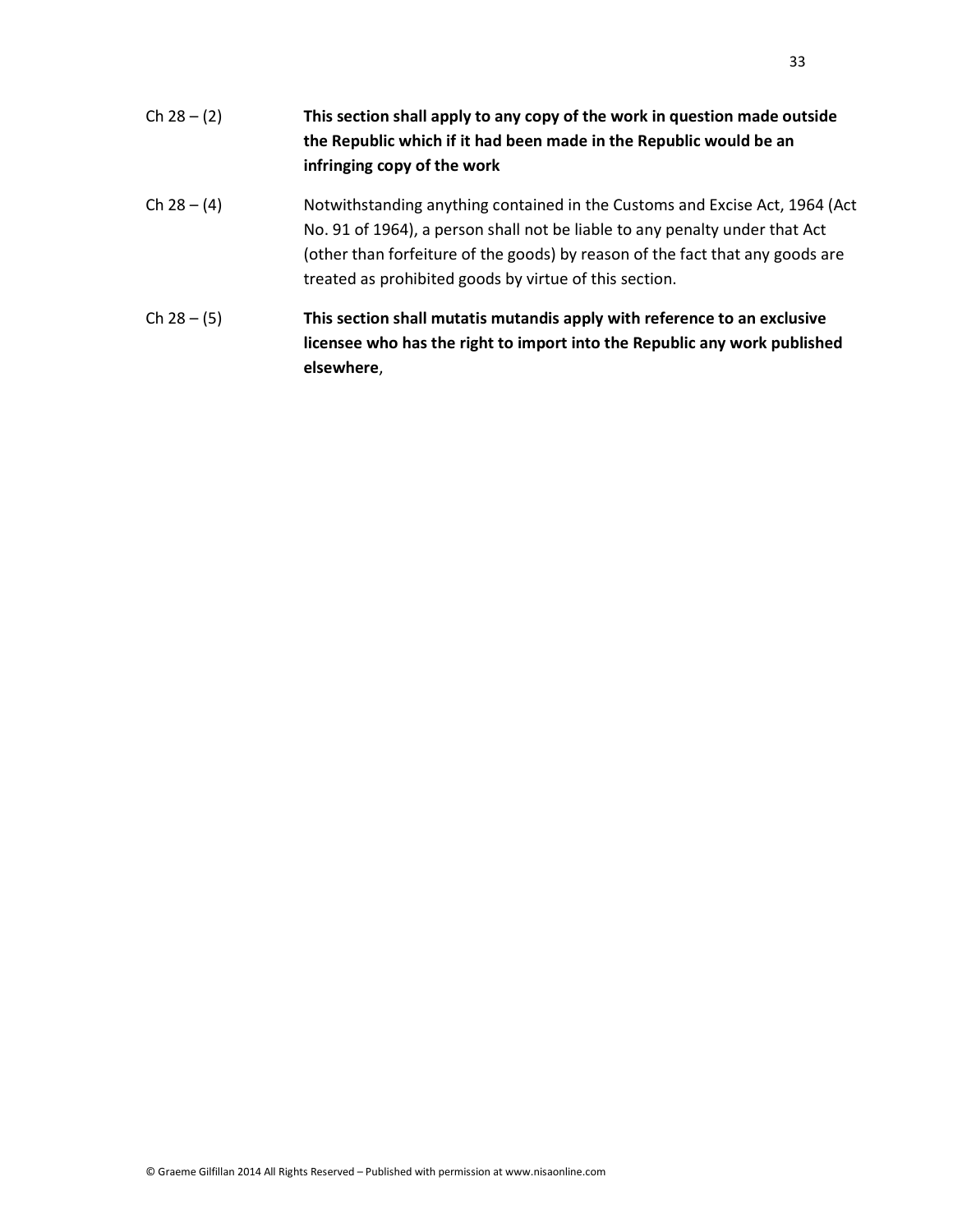## **Appendix 2: Relevant Sections/excerpts of the Performers Protection Act 11 of 1967 (Courtesy of the Performers Protection Act 11 of 1967 as amended)**

#### Interpretation of terms

| Sec $1(1)(b)$ | 'collecting society' means a collecting society established under the Copyright |
|---------------|---------------------------------------------------------------------------------|
|               | Act, 1978 (Act no. 98 of 1978)                                                  |

'fixation' includes storage of- (a) sounds or images or both sounds and images; or (b) data or signals representing sounds or images or both sounds and images;

'performer' means an actor, singer, musician, dancer or other person who acts, sings, delivers, declaims, plays in or otherwise performs, literary or artistic works

'phonogram' means any exclusively aural fixation of sounds of a performance or of other sounds;

'reproduction' means a copy made of a fixation of a performance.

Protection of performers' rights in respect of performances in the Republic

Sec 3. Performers shall be granted the protection provided for in section 5 of this Act in respect of their performances-

(a) taking place,

(b) broadcast without a fixation, or

(c) first fixed,

in the Republic.

Sec 4 The protection granted to performers by this Act shall be extended automatically in respect of performances-

(a) taking place;

(b) broadcast without a fixation; or

(c) first fixed,

in a country which is a member of the World Trade Organisation: Provided that the right conferred on performers in section 5(1)(b) shall, in the case of performances in the Republic, but emanating from a country which is a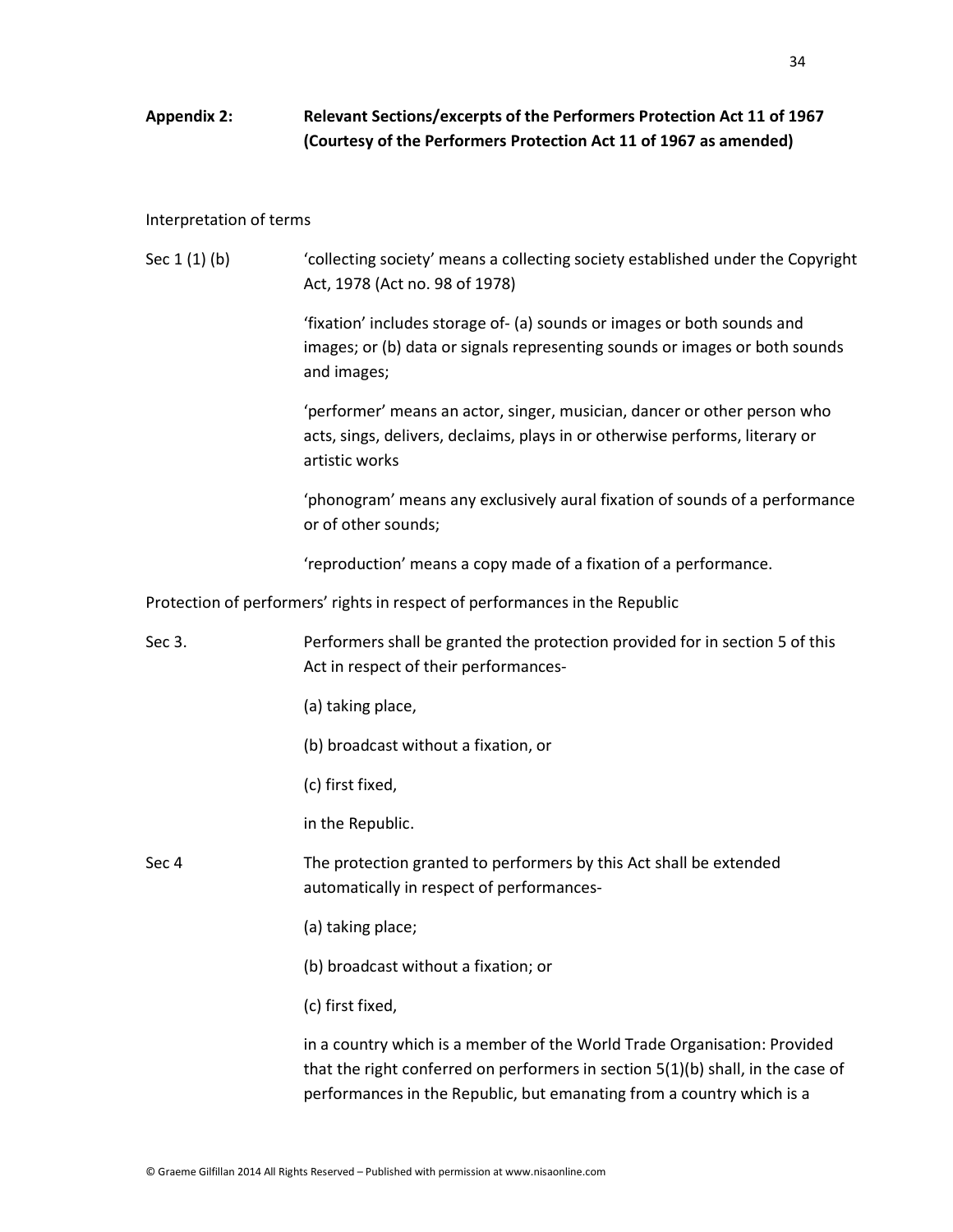member of the World Trade Organisation, only be granted to them to the extent that performances emanating from the Republic enjoy corresponding protection in that country, and such performances of foreign origin shall not enjoy any wider protection in the Republic than is enjoyed in that country by performances emanating from the Republic

#### Restrictions on use of performances

5.(1) Subject to the provisions of this Act, no person shall-

(a) without the consent of the performer-

(i) broadcast or communicate to the public an unfixed performance of such performer, unless the performance used in the broadcast or the public communication is itself already a broadcast performance; or

(ii) make a fixation of the unfixed performance of such performer; or

(iii) make a reproduction of a fixation of a performance of such performer-

(aa) if the original fixation, other than a fixation excluded by section 8 from the necessity for obtaining the consent of the performer, was itself made without his or her consent; or

(bb) if the reproduction is made for purposes other than those in respect of which such performer gave his or her consent to the making of the original fixation or of a reproduction thereof; or

(cc) if the original fixation was made in accordance with the provisions of section 8, and the reproduction is made for purposes not covered by those provisions; or

(b) by means of a fixation of a performance published for commercial purposes, without payment of a royalty to the performer concerned-

(i) broadcast the performance;

(ii) cause the performance to be transmitted in a diffusion service defined in section 1 of the Copyright Act, 1978 (Act no. 98 of 1978), unless such service transmits a lawful broadcast, including the performance, and is operated by the original broadcaster; or

(iii) cause any communication of the performance to the public.

Sec 5 (2) In the absence of an agreement to the contrary, a performer's consent to the broadcasting of his or her performance shall be deemed to include his or her consent to the rebroadcasting of his or her performance, the fixation of his or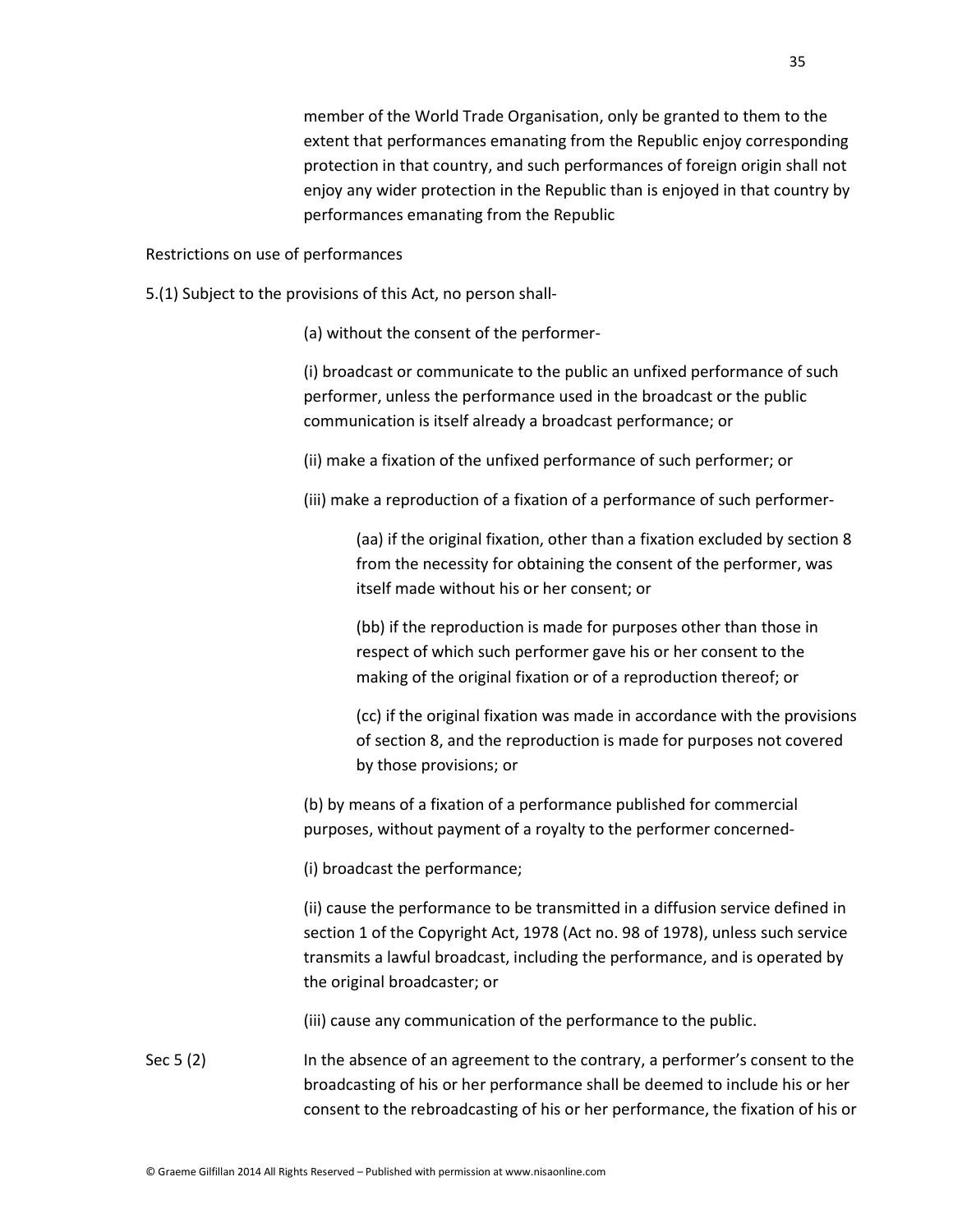her performance for broadcasting purposes, and the reproduction for broadcasting purposes of such fixation.

## Sec 5 (3) (a) **The amount of any royalty contemplated in subsection 1(b) shall be determined by an agreement between the performer and the person who broadcasts or transmits, or causes communication of, the performance, as the case may be, or between their representative collecting societies**.

(b) In the absence of an agreement contemplated in paragraph (a), any party may refer the matter to the Copyright Tribunal established in terms of section 29(1) of the Copyright Act, 1978 (Act no. 98 of 1978), or the parties may agree to refer the matter for arbitration in terms of the Arbitration Act, 1965 (Act no. 42 of 1965).

- Sec (4) (a) A performer who has authorised the fixation of his or her performance shall, in the absence of any agreement to the contrary, be deemed to have granted to the person who arranges for such fixation to be made the exclusive right to receive the royalties contemplated in subsection (1)(b) in respect of any broadcast, transmission or communication of such fixed performance: Provided that the performer is entitled to share in any payment received by the person who arranges for the fixation, in the manner agreed upon between the performer and the person who arranges for such fixation, or between their representative collecting societies.
	- (b) In the absence of an agreement contemplated in the proviso to paragraph (a), any party contemplated in that proviso may refer the matter to the Copyright Tribunal established in terms of section 29(1) of the Copyright Act, 1978 (Act no. 98 of 1978), or the parties may agree to refer the matter for arbitration in terms of the Arbitration Act, 1965 (Act no. 42 of 1965)
- Sec (5) Any payment made in terms of subsection (4) shall be deemed to have discharged any obligation by the person who broadcasts or transmits or causes communication of the performance to pay a royalty to the owner of any copyright subsisting in that fixation in terms of section 9A of the Copyright Act, 1978 (Act no. 98 of 1978).
- Sec (6) **In the event of any right to a royalty being assigned to any successor in title, either by contractual arrangement, operation of law, testamentary disposition or otherwise, any successor in title shall be entitled to enforce such right to a royalty against the person who in terms of this section is obliged to pay or against his or her successor in title.**

Term of protection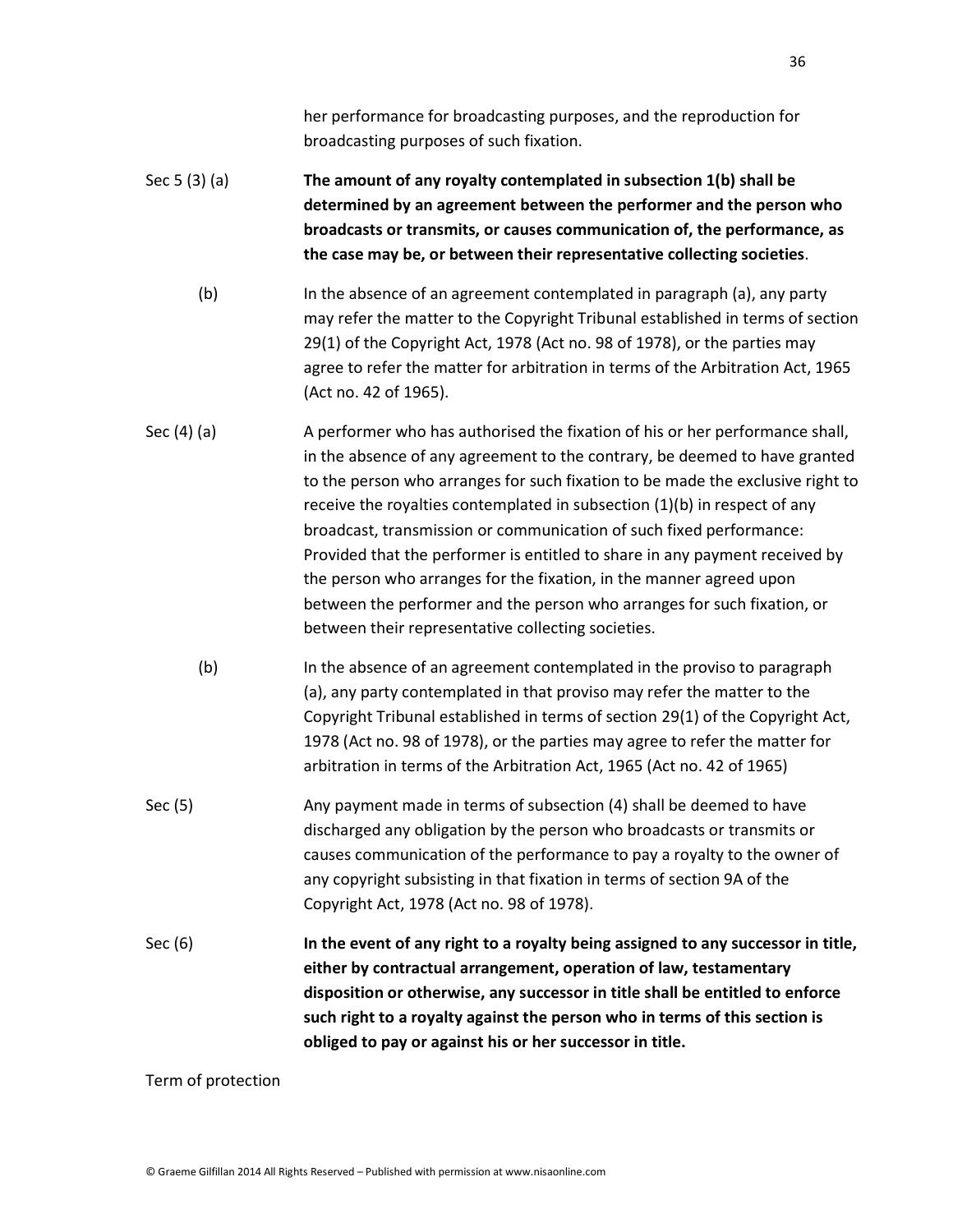Sec (7) The prohibition against the use of a performance as provided for in section 5, shall commence upon the day when the performance first took place or, if incorporated in a phonogram, when it was first fixed on such phonogram, and shall continue for a period of 50 years calculated from the end of the calendar year in which the performance took place or was incorporated in a phonogram, as the case may be

### Offences and penalties

Sec 9 (1) Any person-

(a) who knowingly contravenes any of the provisions of section 5 (1); or

(b) who knowingly sells or lets for hire or distributes for the purposes of trade, or by way of trade exposes or offers for sale or hire, any fixation of a performance or a reproduction of such a fixation made in contravention of section 5; or

(c) who makes, or has in his possession, a plate or similar contrivance for the purpose of making fixations of a performance or reproductions of such fixations in contravention of section 5, shall be guilty of an offence and liable on conviction-

(i) in the case of a contravention referred to in paragraph (a), to a fine or to imprisonment for a period not exceeding three months, and the court convicting him or her may in addition, on the application of the performer whose rights have been infringed, and without proof of any damages, order him or her to pay to the performer as damages such amount, not exceeding the amount determined by the Minister from time to time by notice in the Gazette, as may in the circumstances of the case appear to it to be reasonable

(ii) in the case of a contravention of paragraph (b), to a fine not exceeding the amount determined by the Minister, in consultation with the Minister of Justice, from time to time by notice in the Gazette in respect of each fixation or reproduction; and

(iii) in the case of a contravention of paragraph (c), to a fine or to imprisonment for a period not exceeding six months or to both such fine and such imprisonment

Damages or interdict for infringement of performers' rights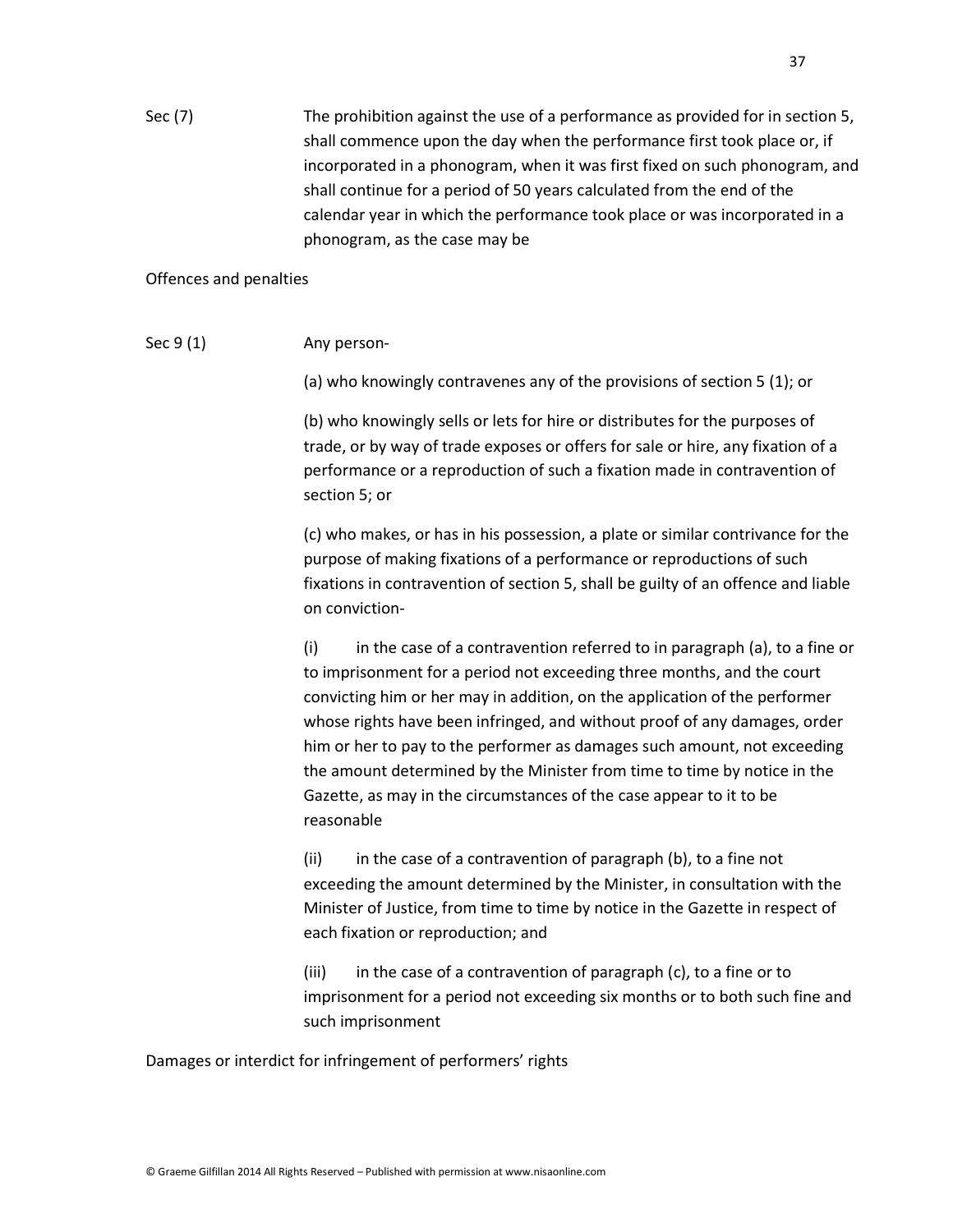Sec 10 Any person who infringes the rights of any performer may be sued in any court of law by such performer for-

> (a) an amount not exceeding the amount determined by the Minister from time to time by notice in the Gazette, and such court may, without proof of any damages and in addition to the costs of the action, award as damages such amount, not exceeding the said amount, as may in the circumstances of the case appear to it to be reasonable; or

> (b) damages or an interdict or for both damages and an interdict, and such court may, in addition to the costs of the action, award such damages as may appear to it to have been suffered by the performer, or award as damages such amount as it may determine in terms of paragraph (a), or grant an interdict or both award damages and grant an interdict

Power of the court in respect of fixations, reproductions and plates made in contravention of this Act

Sec 11 The court before which any legal proceedings are taken under this Act may order that all fixations, reproductions of fixations or plates (including contrivances similar to plates) in the possession of the accused or the defendant, which appear to the court to have been made in contravention of this Act, be destroyed or otherwise dealt with as the court may in its discretion determine

Consent on behalf of performers and criminal liability of unauthorised agent

Sec 12.(1) Where in any legal proceedings under this Act it is proved-

(a) that the fixation, the reproduction of a fixation, the broadcast or the public communication to which the legal proceedings relate, was made with the consent of a person who, at the time of giving the consent, represented that he was authorised by the performers to give it on their behalf, and

(b) that the person who made the fixation, the reproduction of a fixation, the broadcast or the public communication had no reasonable grounds for believing that the person giving the consent was not so authorised, the provisions of this Act shall apply as if it had been proved that the performers had themselves consented to the making of the fixation, the reproduction of the fixation or the broadcast or the public communication, as the case may be.

Sec 12.(2) Where-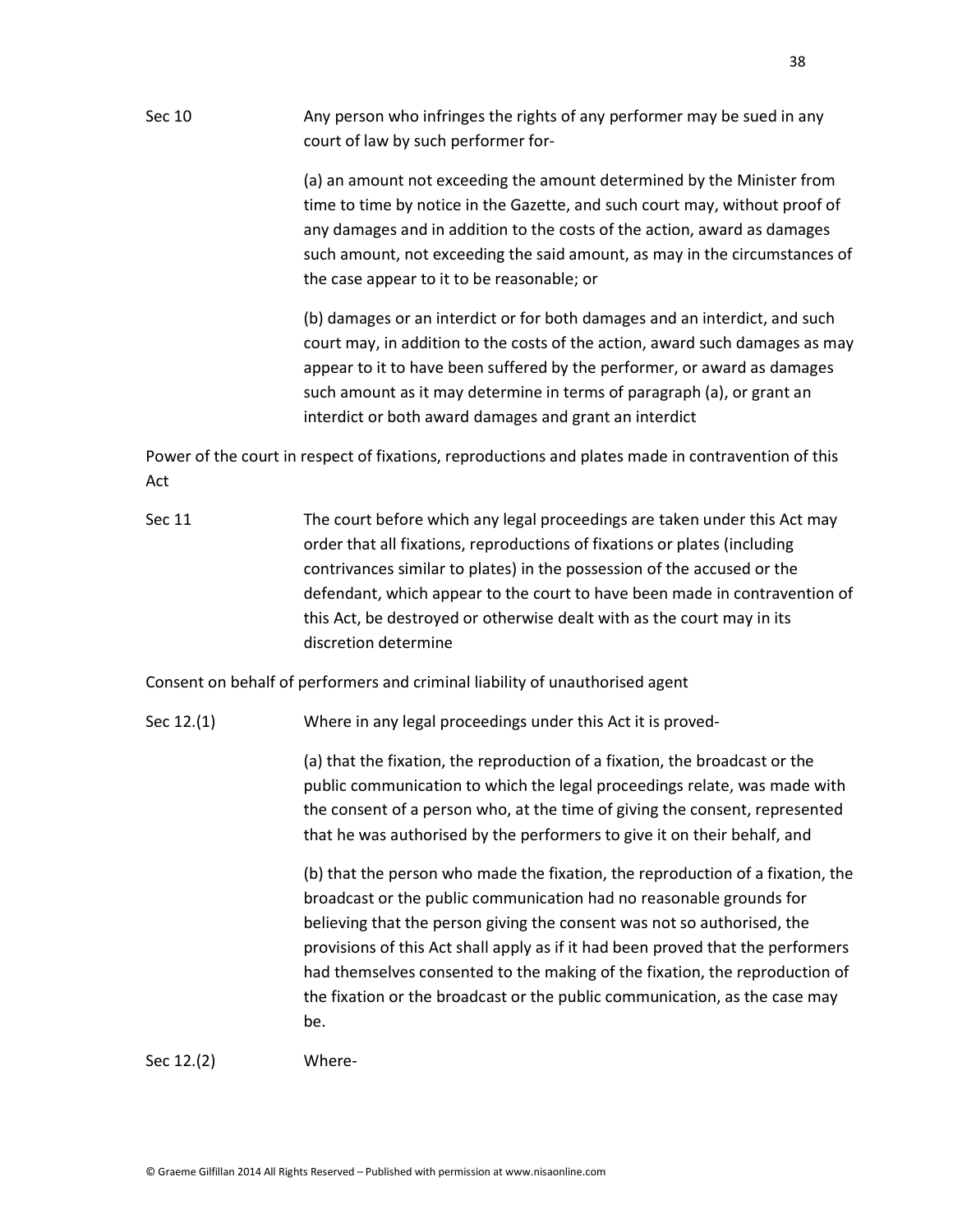(a) a fixation, a reproduction of a fixation, a broadcast or a public communication is made with the consent of a person who, at the time of giving the consent, represented that he was authorised by the performers to give it on their behalf when, to his knowledge, he was not so authorised, and

(b) if legal proceedings were brought against the person to whom the consent was given, the consent would by virtue of subsection (1) afford a defence to those legal proceedings, the person who gave the consent shall be guilty of an offence and liable on conviction to a fine not exceeding two hundred rand, or to imprisonment for a period not exceeding twelve months, or to both such fine and such imprisonment

Contracts in respect of use of performances

Sec 13 Notwithstanding the provisions of this Act any performer may enter into any contract with any user or prospective user of his performance in respect of the use of his performance, but such contract shall be enforceable only in the Republic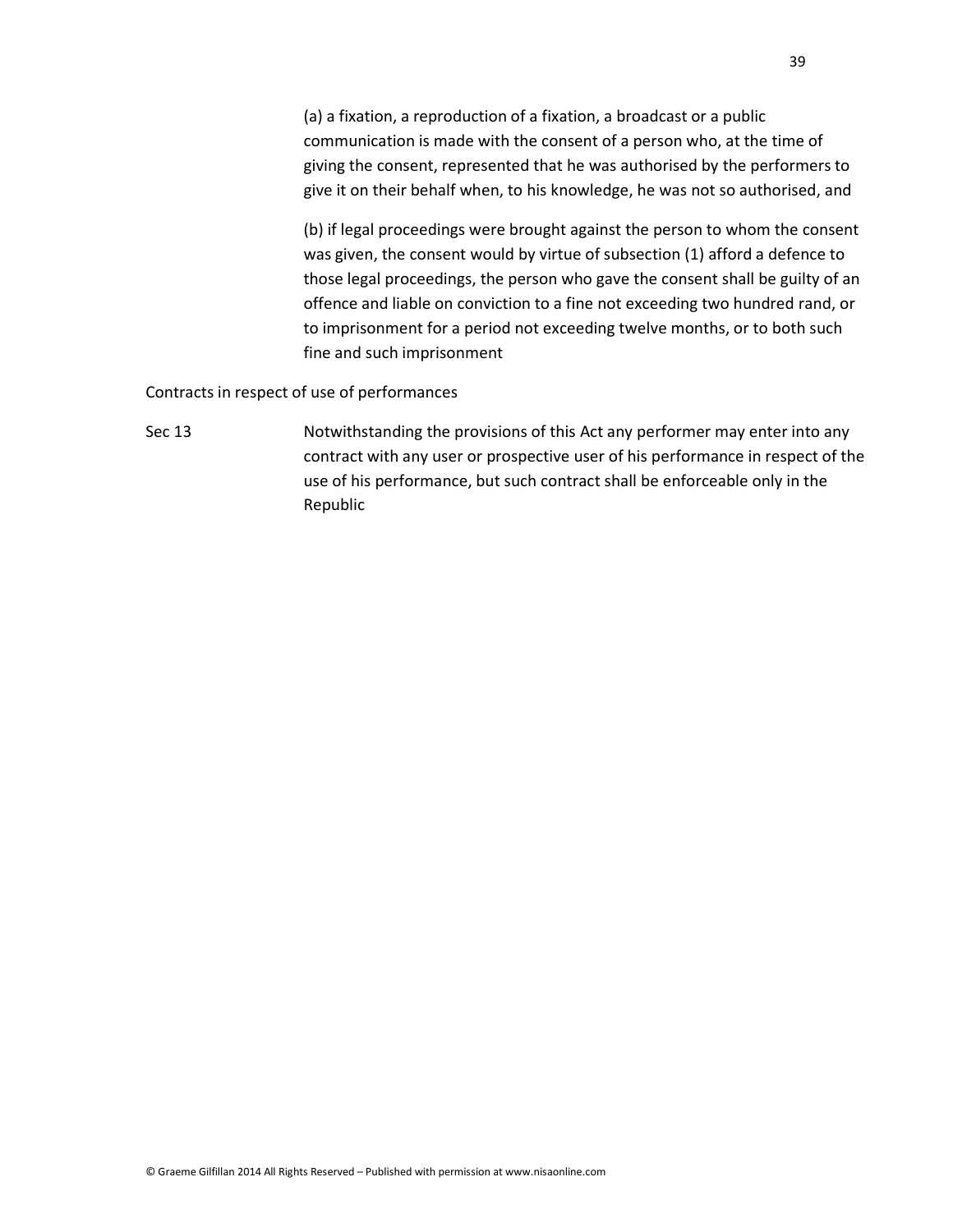## **Appendix 3: Relevant Sections/excerpts of the Collecting Society Regulations 2006 (Courtesy of the Collecting Society Regulations 2006 as amended)**

### Scope

Sec 2. The Collecting Society Regulations set out the conditions under which a collecting society may be established and may operate under the Copyright Act, 1978 (Act 98 of as provided for in section 39 (cA) read together with section 9A of the Copyright Act, 1978, and with section 5 (3) of the Performers' Protection Act, 1967 (Act of 1967).

CHAPTER 1

Supervision

Accreditation

Sec 3.(1) Any person or licensing body intending to act as a representative collecting society and

> (a) administering on behalf of 50 or more copyright owners, or on behalf of an organisation representing 50 or more copyright owners, the right to receive payment of a royalty in terms of section 9A of the Copyright Act, 1978 requires an accreditation from the Registrar in order to be authorised to function as a collecting society established under the Copyright Act, 1978

Sec 3. (3) The Registrar shall not grant accreditation to an applicant unless he or she is satisfied that

> (c) **the applicant affords to copyright owners or their licensees and/or to performers, or to organisations representing copyright owners or licensees and/or performers an appropriate right and opportunity to take part in decision making concerning the affairs of the applicant and the administration of the rights in question, as well as the distribution of royalties to be received**.

Sec 3. (5) An accreditation shall be granted for a term of five years and shall subsequently be renewable for further periods of five years. Six months prior to the expiry of a fiveyear term, a collecting society established under the Copyright Act, 1978, may apply for a renewal. The provisions of subregulations (3) and (4) shall apply mutatis mutandis to such a renewal application.

### CHAPTER 2

#### Obligations of societies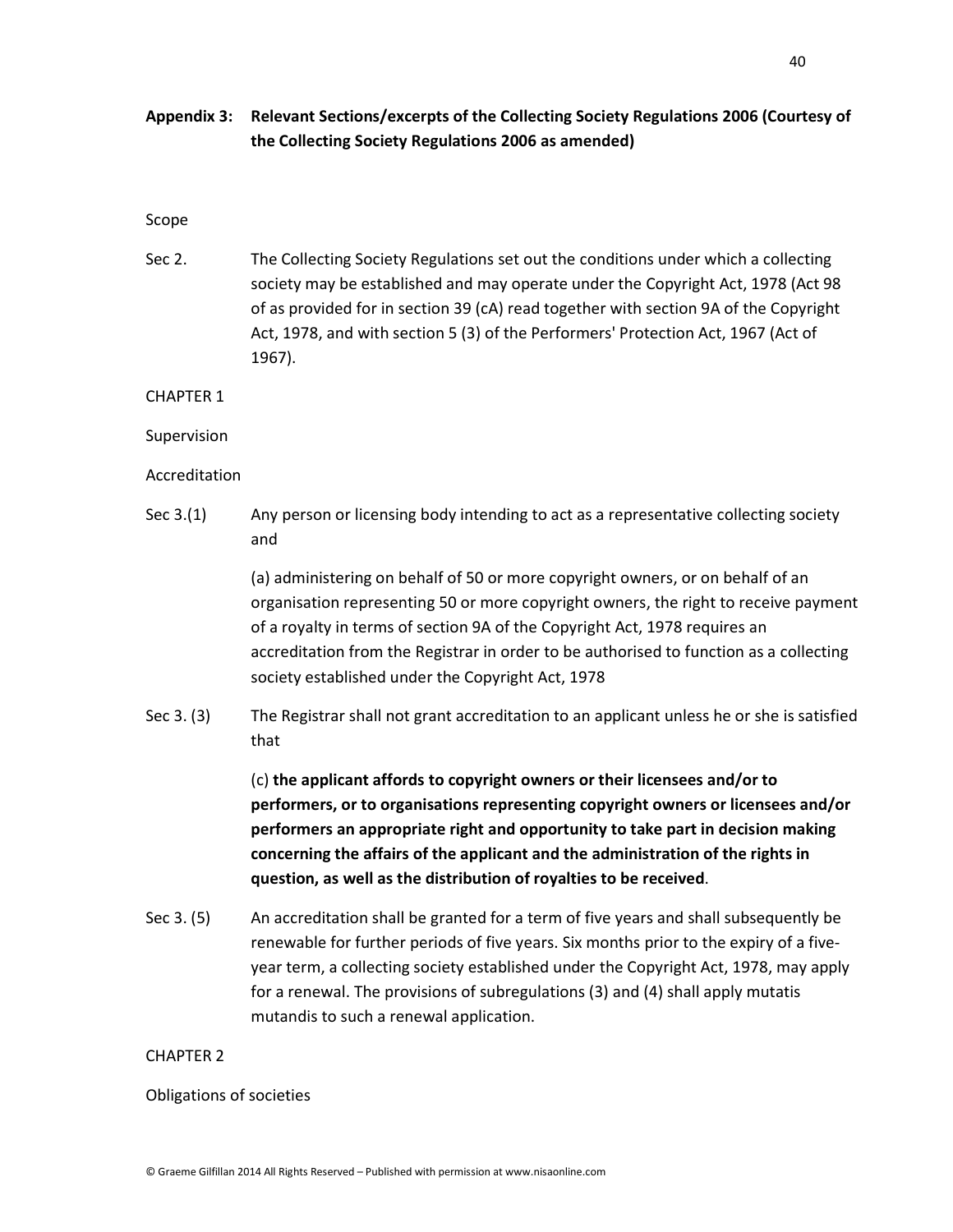Membership structure

- Sec 5(1) A representative collecting society shall be open to all persons either directly or through the membership of a collective organisation representing a particular group of rightholders having a similar interest;
- Sec 5 (3) Each member of a collecting society must have at least one vote
- Sec 5 (4) Any member shall be entitled, to obtain:

(a) annual statements of accounts and the of persons that constitute the highest executive organ and/or senior management of the collecting society;

(b) reports of the highest executive organ and of the auditors, the reports to be submitted to the general meeting;

(c) where appropriate, the text and motivation of resolutions submitted to the general meeting of members, and information concerning candidates for the highest executive organ and senior management; and

(d) the overall amount, certified by the auditors, of the remuneration paid to any director or other employee of the collecting society.

Sec 5 (5) Nothing in these Regulations shall reduce, detract or affect in any way the rights or remedies that members of the collecting society are entitled to, or any relief available to them, under their membership agreement, the common law or any applicable legislation governing the legal entity accredited as a collecting society

### Administration of rights

- Sec 6(1) A collecting society shall administer the rights of its members and the proceeds of the exercise of such rights in accordance with the Copyright Act, 1978, the Performers' Protection Act, 1967, and these Regulations.
- Sec 6 (2) The aim of a collecting society shalt be to administer public playing rights effectively and efficiently, to maximise the economic exploitation of the rights entrusted by the rightholders for their direct benefit and not to generate or accumulate unneeded profits in the hands of the collecting society itself, and to distribute the proceeds of such exploitation equitably amongst its members. A collecting society shall distribute at least 80% amongst its members, and not more than 20% shall be retained by the collecting society after distribution to defray its costs or apply otherwise.
- Sec 6 (3) Whenever desirable or expedient, a collecting society shall enter into reciprocal agreements with foreign collecting societies or rightholders, and shall administer the rights entrusted to it and shall distribute at least of the money collected to its members.